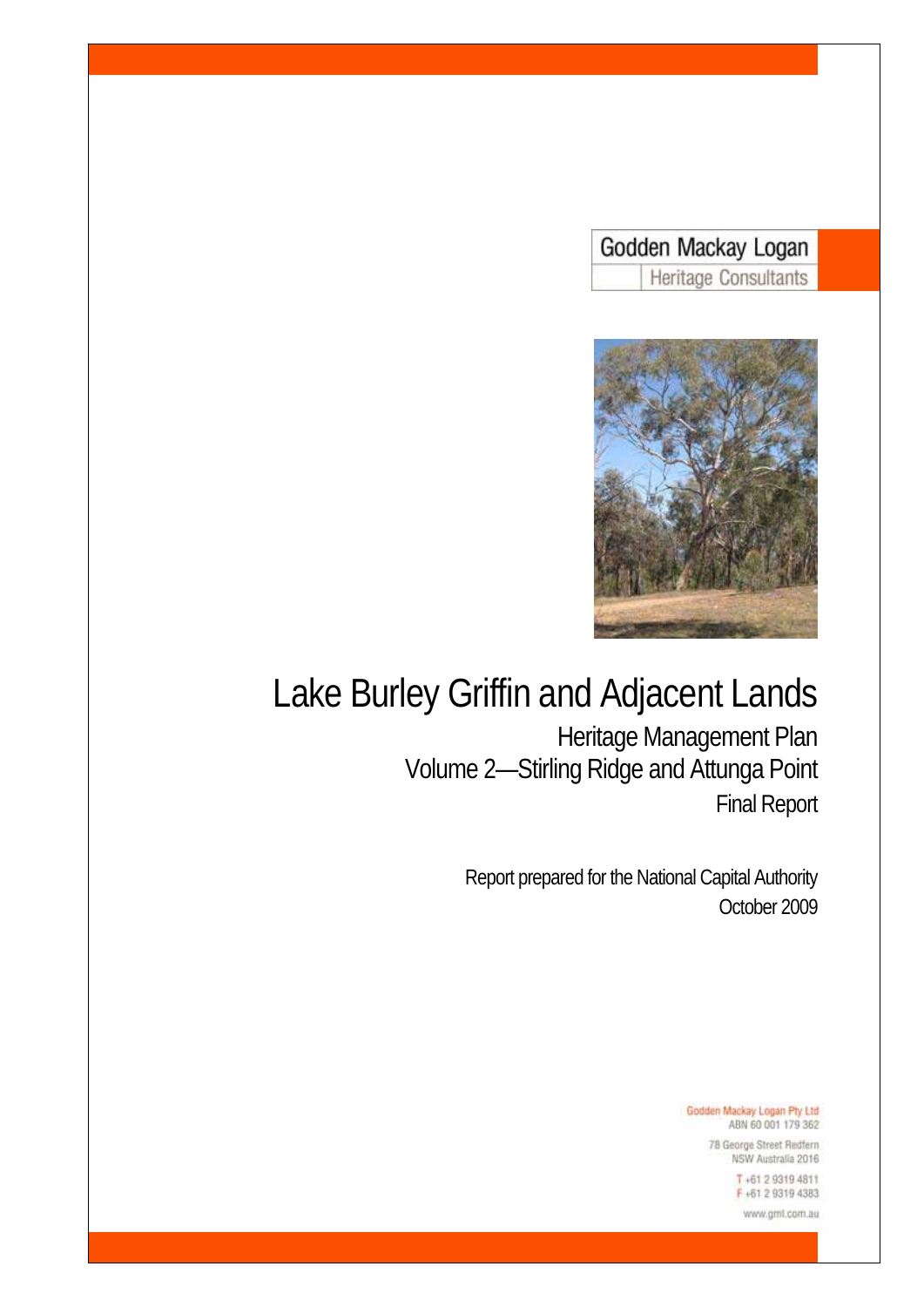# **Report Register**

The following report register documents the development and issue of the report entitled Lake Burley Griffin and Adjacent Lands—Heritage Management Plan, Volume 2—Stirling Ridge and Attunga Point undertaken by Godden Mackay Logan Pty Ltd in accordance with its quality management system. Godden Mackay Logan operates under a quality management system which has been certified as complying with the Australian/New Zealand Standard for quality management systems AS/NZS ISO 9001:2000.

| Job No. | <b>Issue No.</b> | Notes/Description         | <b>Issue Date</b> |
|---------|------------------|---------------------------|-------------------|
| 05-0296 |                  | Draft Report              | January 2008      |
| 05-0296 |                  | Second Draft Report       | March 2009        |
| 05-0296 | 3                | <b>Final Draft Report</b> | August 2009       |
| 05-0296 | 4                | <b>Final Report</b>       | October 2009      |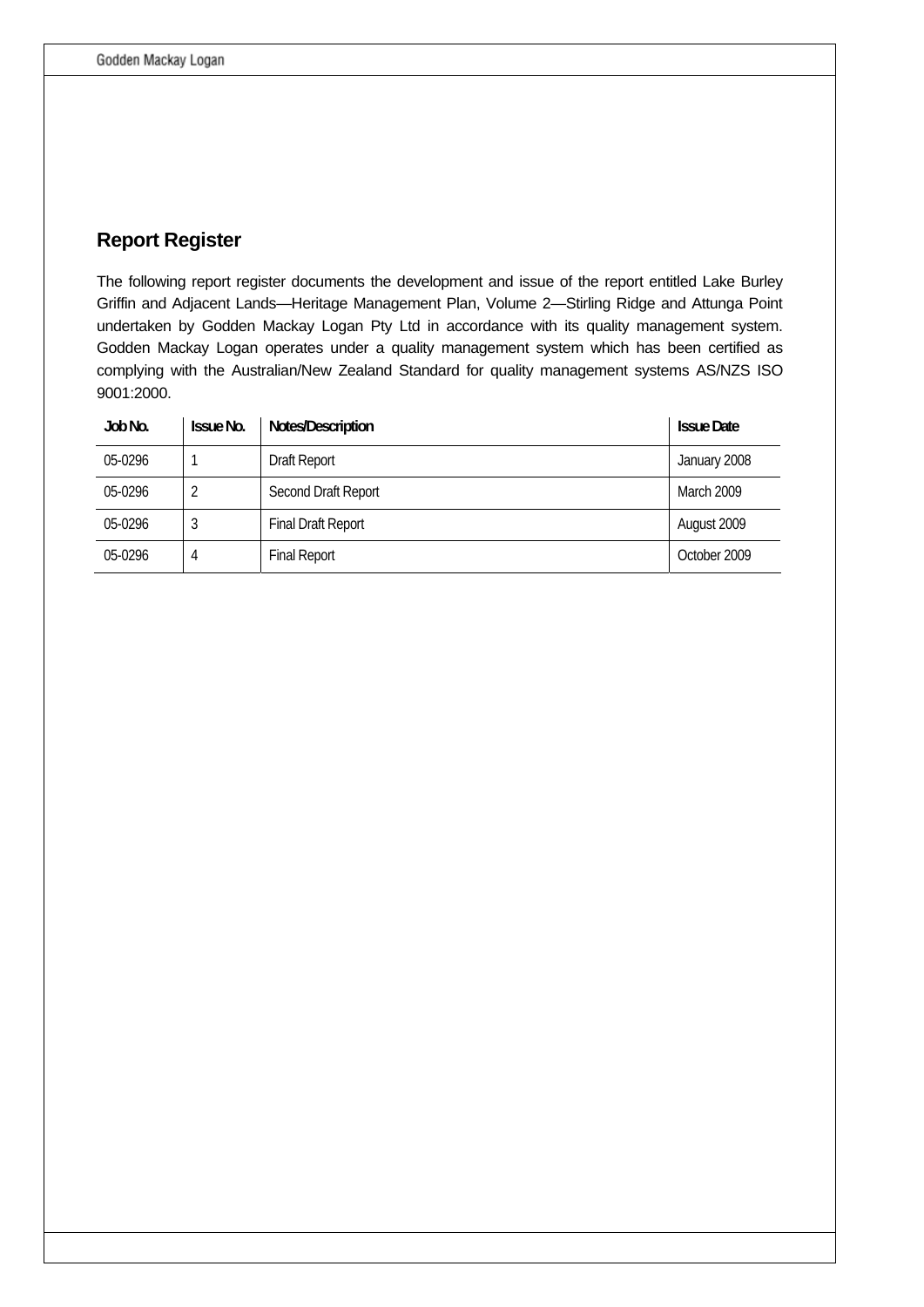# **Contents**

# Page

| 1.3 The Structure of the Lake Burley Griffin and Adjacent Lands Heritage Management Plan  1 |  |
|---------------------------------------------------------------------------------------------|--|
|                                                                                             |  |
|                                                                                             |  |
| 1.4.2 Heritage Values of the Stirling Ridge and Attunga Point Component of the Study Area3  |  |
|                                                                                             |  |
|                                                                                             |  |
|                                                                                             |  |
|                                                                                             |  |
|                                                                                             |  |
|                                                                                             |  |
|                                                                                             |  |
|                                                                                             |  |
|                                                                                             |  |
|                                                                                             |  |
|                                                                                             |  |
|                                                                                             |  |
| 2.4.4 Memorandum of Understanding (Threatened Species and Ecological Communities) 12        |  |
| 2.4.5 Australian Capital Territory (Planning and Land Management) Act 1988 (Cwlth)  13      |  |
|                                                                                             |  |
|                                                                                             |  |
|                                                                                             |  |
|                                                                                             |  |
|                                                                                             |  |
|                                                                                             |  |
|                                                                                             |  |
|                                                                                             |  |
|                                                                                             |  |
|                                                                                             |  |
|                                                                                             |  |
|                                                                                             |  |
|                                                                                             |  |
|                                                                                             |  |
|                                                                                             |  |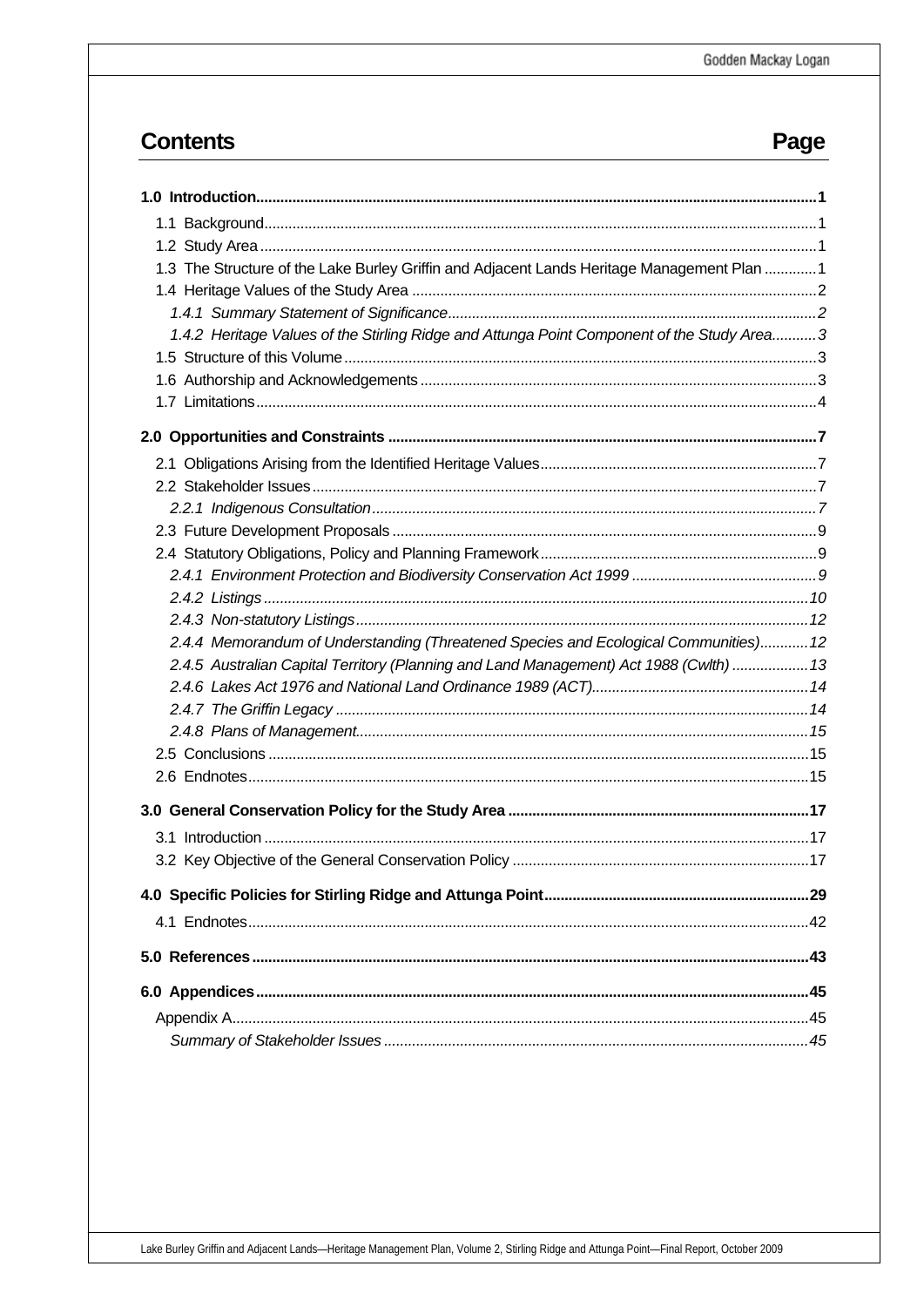Lake Burley Griffin and Adjacent Lands—Heritage Management Plan, Volume 2, Stirling Ridge and Attunga Point—Final Report, October 2009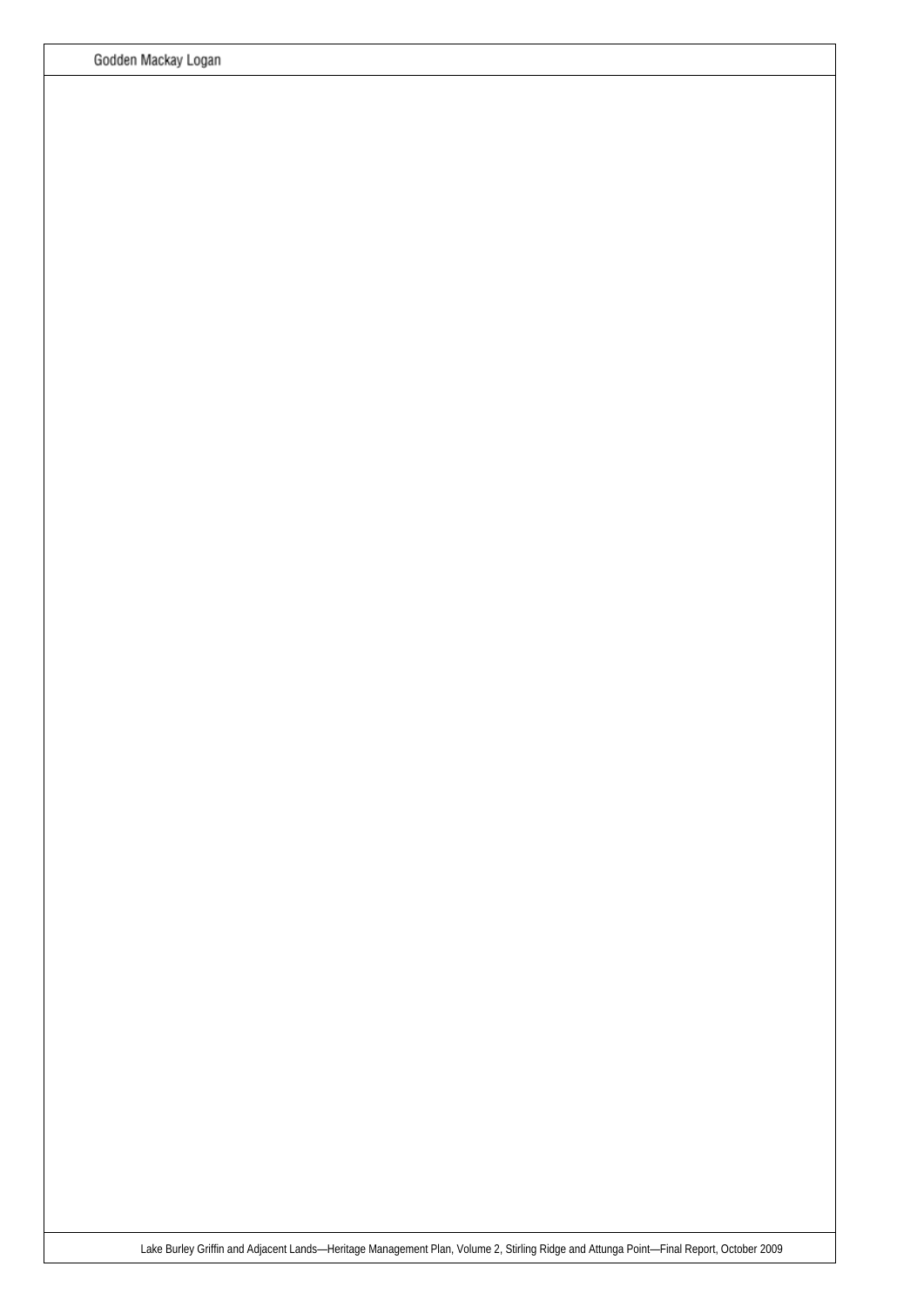# **1.0 Introduction**

# **1.1 Background**

In February 2006 Godden Mackay Logan Pty Ltd (GML) was commissioned by the National Capital Authority (NCA) to prepare a Heritage Assessment and Heritage Management Plan (HMP) for Lake Burley Griffin and adjacent areas of National Land, including Stirling Ridge and the western side of Yarramundi Reach, Canberra (the Study Area). The first stage of work resulted in a Heritage Assessment finalised in June 2007. It provided the heritage values assessment upon which the second stage of work has been based. This report completes the second stage of the project and provides a Heritage Management Plan for the identified Commonwealth and National Heritage values of the Study Area in order to fulfil the obligations of the National Capital Authority under the *Environment Protection and Biodiversity Conservation Act 1999* (Cwth) (EPBC Act). This Act requires Commonwealth agencies to prepare heritage assessments of places in their ownership or control and, should the place be found to possess Commonwealth Heritage values, to prepare a management plan which sets out how the agency will manage the identified Commonwealth Heritage values.

# **1.2 Study Area**

The study area boundary (shown in Figure 1.1) is defined in the study brief by the National Capital Authority as:

*the northern boundary of the lake edge from the entrance of the Molonglo River into east basin to Scrivener Dam (including the dam) and return along the southern lake boundary to the entrance of the Molonglo River into east basin. It includes east basin, central basin, all the lake from west basin to Scrivener Dam including the islands and lake floor. It also includes the land between Yarramundi Reach and the Tuggeranong Parkway and Attunga Point, Stirling Ridge and Stirling Park.* 

# **1.3 The Structure of the Lake Burley Griffin and Adjacent Lands Heritage Management Plan**

The Lake Burley Griffin and Adjacent Lands HMP has been compiled in four volumes:

Volume 1—The Lake;

Volume 2—Stirling Ridge and Attunga Point;

Volume 3—Yarramundi Peninsula; and

Volume 4—The Dam and Bridges.

This structure is to assist with ease of reference to particular locations within the Study Area. The Study Area (shown in Figure 1.1) is a complex cultural landscape that also encompasses areas of important natural values. The cultural landscape of Lake Burley Griffin is the centrepiece of the Griffin plan for Canberra—the essential element in the setting of central Canberra—and therefore its cultural value extends far beyond the boundaries of this HMP. While the HMP has divided the Study Area into its components to assist with specific management issues, the values of the whole are certainly greater than the sum of the parts and thus the policy framework has been developed to encourage a holistic approach to the overall cultural landscape.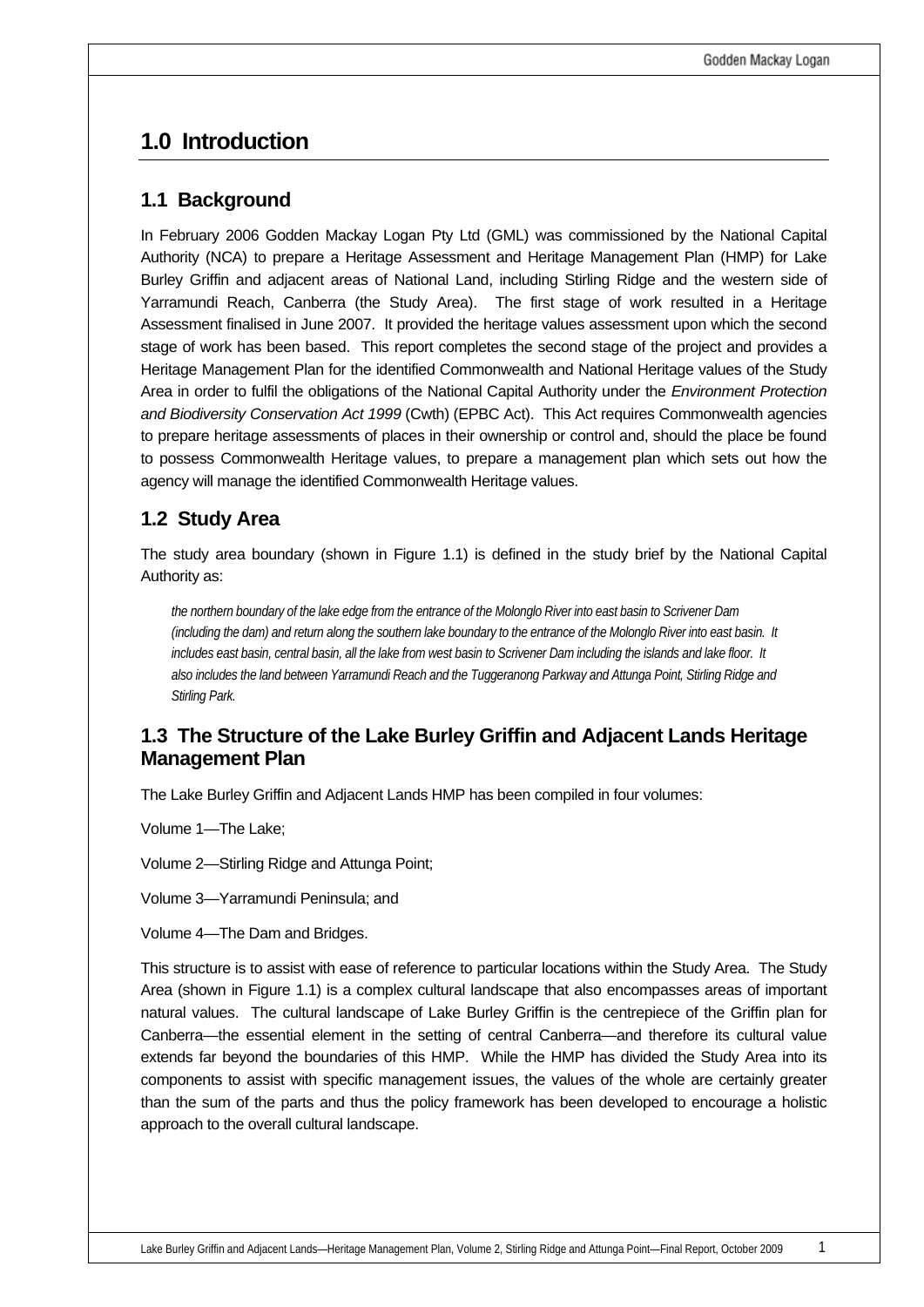# **1.4 Heritage Values of the Study Area**

The comprehensive heritage assessment of the Lake Burley Griffin Study Area is found in the Heritage Assessment Report.<sup>1</sup> The identified heritage values of the Lake Burley Griffin study area are summarised below in the Summary Statement of Significance and in the heritage values summary table (Table 1.1).

### **1.4.1 Summary Statement of Significance**

The Lake Burley Griffin Study Area possesses outstanding creative, technical and aesthetic heritage values for the nation as a whole, which meet the threshold for National Heritage listing.

Lake Burley Griffin is an essential part of what defines Canberra. It is an essential component of the Griffin plan for a lake to link and unify the axes and vistas of the plan to the underlying landform of the place. The lake is a unique and creative aspect of Australia's most successful urban plan, which is highly valued by communities for its aesthetic qualities. The lake is an outstandingly successful engineering and technical achievement which underpins the success of its creative and aesthetic qualities.

The Lake Burley Griffin Study Area also possesses highly significant historical, rarity, social, representative and associative values which meet the threshold for Commonwealth Heritage listing.

The Lake Burley Griffin Study Area is important for its association with the creation of the national capital and subsequent phases of national development. It reflects two key periods of urban design: the City Beautiful/Garden City discourses, associated with the design of the lake; and the later discourses of International Modernism, associated with its construction, its edge treatments and features. The Study Area also has links to Canberra's history including the workers of the temporary Westlake settlement and the construction of the first sewer infrastructure for the capital.

The Study Area supports habitats for threatened ecological communities and species such as: yellow box—Blakely's red gum grassy woodland, temperate natural grasslands, the Button wrinklewort, striped legless lizard, Perunga grasshopper and the Murray Cod.

The lake is valued highly by communities for its landmark value, as a symbol of Canberra and as an iconic cultural landscape, which for many is a symbol of local identity.

The lake is associated with important individuals involved in the creative and technical aspects of the design and construction of the lake such as Walter Burley Griffin, Marion Mahony Griffin, Charles Scrivener, John Sulman, Charles Weston, Lindsay Pryor, Sir William Holford, Dame Sylvia Crowe, Richard Clough, Peter Harrison, Trevor Gibson and John Overall. Roman Cypress Hill and the Lindsay Pryor Arboretum are sites within the Study Area which are associated with the work of Griffin and Pryor.

The Study Area supports natural areas valued as remnants of the pre-settlement environment and an aquatic ecosystem which is valued by the community.

The Lake Burley Griffin Study Area possesses significant scientific research value and values as a part of Indigenous tradition, which also meet the threshold for Commonwealth Heritage listing.

The Study Area possesses research potential relating to the study of the history and development of urban design and key practitioners in this area.

The occurrence of threatened ecological communities and species also provide some opportunities for scientific research.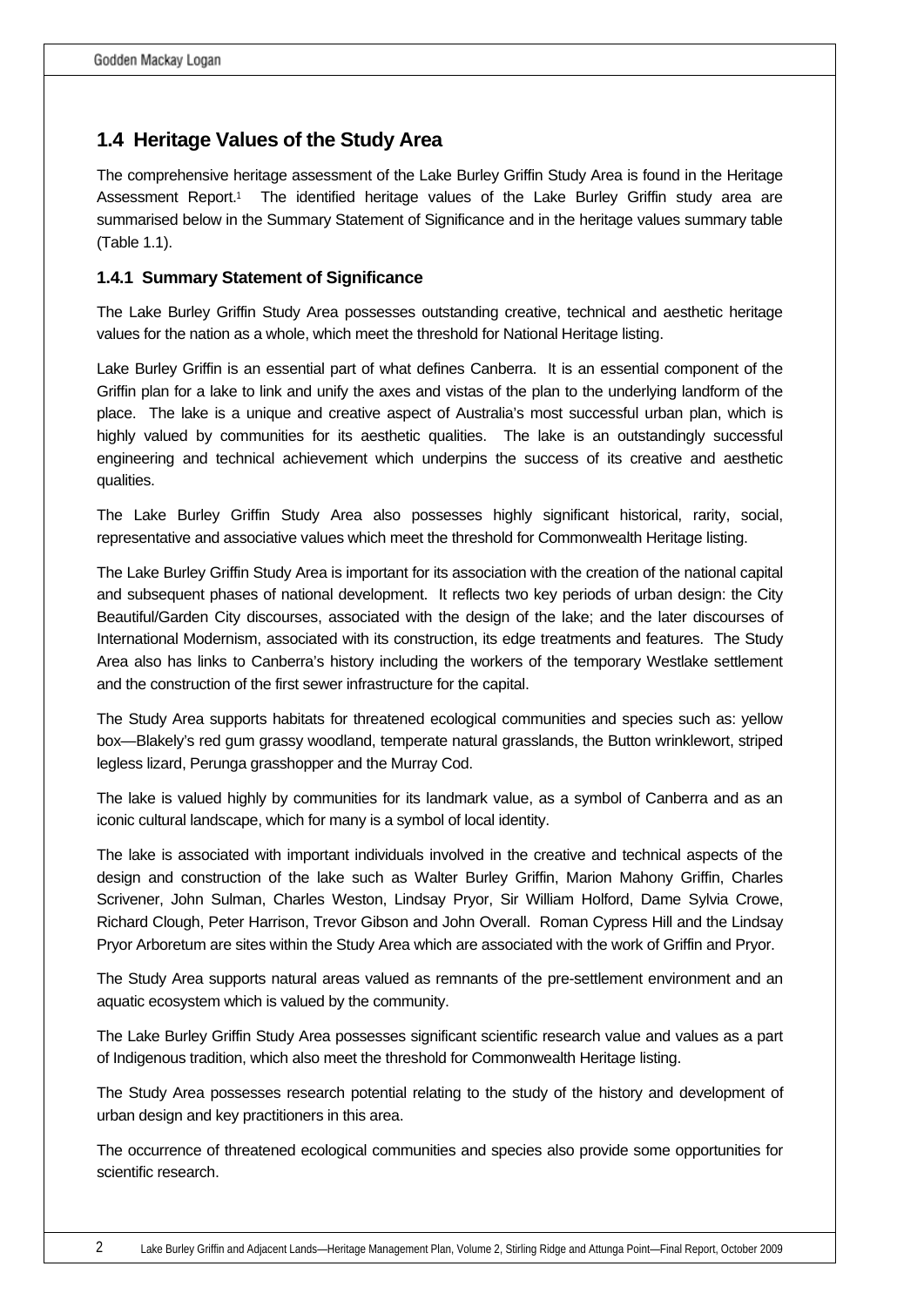The Indigenous archaeological sites of the Study Area are valued highly by Indigenous communities as evidence of their traditional occupation of this area. These sites also possess research potential for contributing to an understanding of past Indigenous lifeways in the area.

### **1.4.2 Heritage Values of the Stirling Ridge and Attunga Point Component of the Study Area**

This volume of the Lake Burley Griffin and Adjacent Lands HMP deals with the Stirling Ridge and Attunga Point component of the Study Area (shown at Figure 1.1). This component has been assessed as possessing a broad array of heritage values which meet the threshold for Commonwealth Heritage value under criteria A (historic), B (rarity), C (scientific), D (representative), E (aesthetic), F (creative and technical), G (social), H (associative) and I (Indigenous tradition), and also contributes to the identified National Heritage values of the Lake Burley Griffin Study Area under criteria E (aesthetic) and F (creative and technical).

# **1.5 Structure of this Volume**

All four volumes of the HMP are structured to provide the following information:

Section 2—discusses the opportunities and constraints affecting the Stirling Ridge and Attunga Point component of the Study Area;

Section 3—sets out general policies and actions for the Lake Burley Griffin and Adjacent Lands Study Area as a whole, to provide a framework for the holistic management of the cultural landscape; and

Section 4—sets out specific policies and actions for each of the places of identified heritage value in the Stirling Ridge and Attunga Point component of the Study Area.

# **1.6 Authorship and Acknowledgements**

This report has been prepared by:

- Tracy Ireland, Associate, Godden Mackay Logan Heritage Consultants, Project Manager;
- Geoff Ashley, Senior Associate, Godden Mackay Logan Heritage Consultants;
- Kristy Graham, Research Assistant, Godden Mackay Logan Heritage Consultants; and
- Sheridan Burke, Director, Godden Mackay Logan Heritage Consultants, who provided input, reviewed the project and was the responsible Director.

The following subconsultants also contributed to the Heritage Management Plan:

- Neil Urwin, Director, Griffin Associates Environment;
- Kerry Navin, Director, and Lyn O'Brien, Consultant, Navin Officer Heritage Consultants; and
- Chris Johnston, Director, Bryn Davies, Senior Consultant, Sandy Blair and Christina Vos, Consultants, Context Pty Ltd.

Godden Mackay Logan acknowledges the assistance of the following people in the preparation of this report.

Rosalind Ransome, Senior Landscape Architect of the National Capital Authority;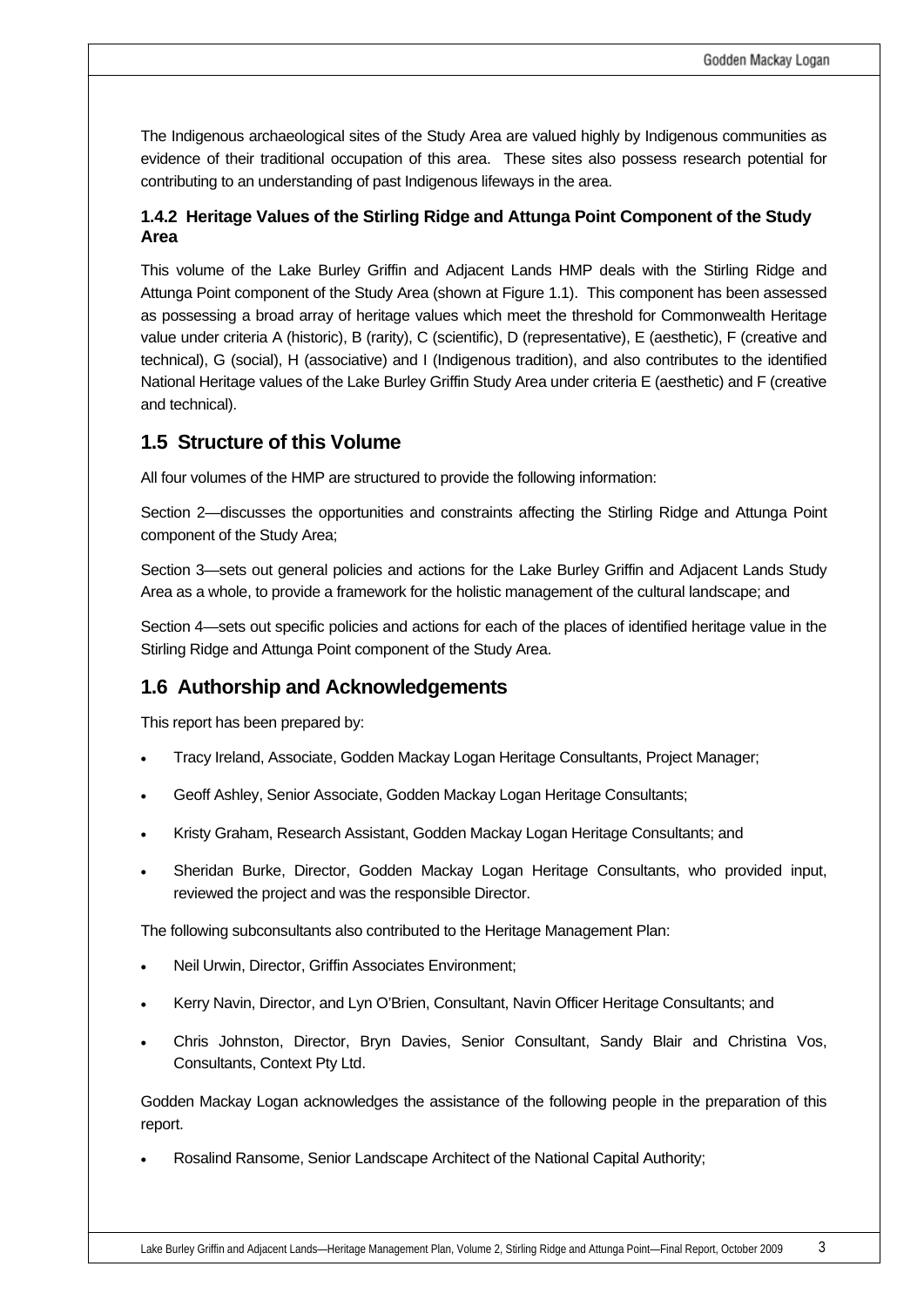- Buru Ngunawal Indigenous Corporation;
- Little Gudgenby River Tribal Council;
- Ngarigu Currawong Clan;
- Consultative Body Indigenous Corporation on Indigenous Land and Artefacts in the Ngunnawal Area;
- Duncan Marshall, Heritage Consultant;
- Anne Gugler;
- Dr Peter Dowling and staff, National Trust (ACT); and
- all those who participated in the Lake Burley Griffin Heritage Management Plan Information Session, 13 August 2007.

# **1.7 Limitations**

The community consultation program for the Heritage Management Plan was largely focused on Canberra and the web-based questionnaire was not advertised nationally.



**Figure 1.1** The Lake Burley Griffin Study Area is shown shaded (both land and water) with the Stirling Ridge and Attunga Point component of the Study Area shown hatched in red.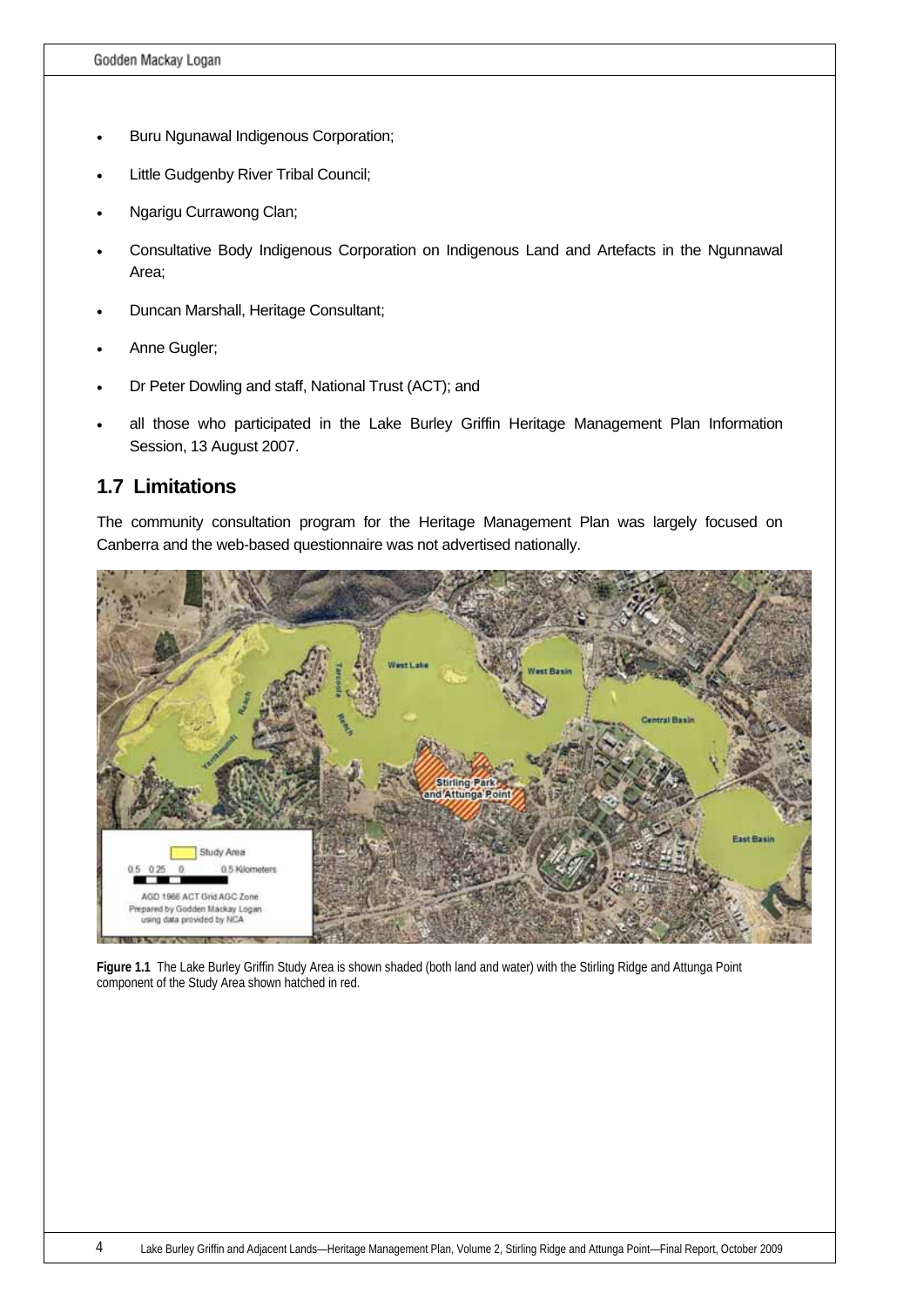**Summary of the Values of the Lake Burley Griffin Study Area Referring to National and Commonwealth Heritage Criteria, EPBC Act2**

#### **The Lake as a Whole**

Lake Burley Griffin and all its components and places, including foreshore plantings, reflective qualities, activities on the lake, lakeside vegetation, natural habitat areas, relationship to views and vistas of surrounding lands, particularly Mount Ainslie, Black Mountain, and the Parliament House Vista, the dam, bridges, islands, relationship to the land axis, the designed foreshore parklands and important foreshore developments, meets the threshold for Commonwealth and National heritage value.

| Commonwealth Criteria Met<br>and the property of the control of | A, B, C, D, E, F, G, H <sup>3</sup> |
|-----------------------------------------------------------------|-------------------------------------|
| National Criteria Met                                           | F F<br>-                            |

 $\mathbf{I}$ 

**Table 1.1** Summary of Identified Heritage Values.

| The Components of Lake Burley Griffin Study Area <sup>4</sup>          | Nature of the Commonwealth Values<br><b>Embodied in Each Component</b> |
|------------------------------------------------------------------------|------------------------------------------------------------------------|
| The lake as a whole                                                    | A, B, C, D, E, F, G, H <sup>5</sup>                                    |
| Waterbody of the lake as an ecosystem and aquatic habitat (Murray cod) | B, C, D, E, F, G,                                                      |
| The shape and form of the lake as a designed landscape<br>٠            | A, B, C, D, E, F, G, H,                                                |
| <b>East Basin</b>                                                      | A, B, C, D, E, F, G, H,                                                |
| <b>Central Basin</b>                                                   | A, B, C, D, E, F, G, H,                                                |
| Commonwealth Avenue Bridge<br>$\bullet$                                | A, B, E, F, G, H                                                       |
| Kings Avenue Bridge<br>$\bullet$                                       | A, B, E, F, G, H                                                       |
| Captain Cook Water Jet                                                 | A, B, E, F, G, H                                                       |
| Submerged Indigenous sites<br>٠                                        | C, I                                                                   |
| <b>West Basin</b>                                                      | A, B, C, D, E, F, G, H,                                                |
| Westlake                                                               | A, B, C, D, E, F, G, H,                                                |
| Springbank Island<br>$\bullet$                                         | A, B, C, E, F, G, H,                                                   |
| Spinnaker Island<br>$\bullet$                                          | A, B, C, D, E, F, G, H,                                                |
| Scrivener Dam<br>٠                                                     | A, B, C, D, E, F, G, H,                                                |
| Submerged Indigenous site                                              | C, I                                                                   |
| Warrina Inlet wetland                                                  | B, E                                                                   |
| Acacia Inlet wetland                                                   | B, E                                                                   |
| Yarramundi Inlet wetland                                               | B, E                                                                   |
| Stirling Ridge and Attunga Point                                       | A, B, C, D, E, F, G, H, I                                              |
| Sewer Vent No. 1<br>٠                                                  | A, G                                                                   |
| Location of former Westlake village                                    | A, G                                                                   |
| Indigenous Site-scarred tree                                           | C, I                                                                   |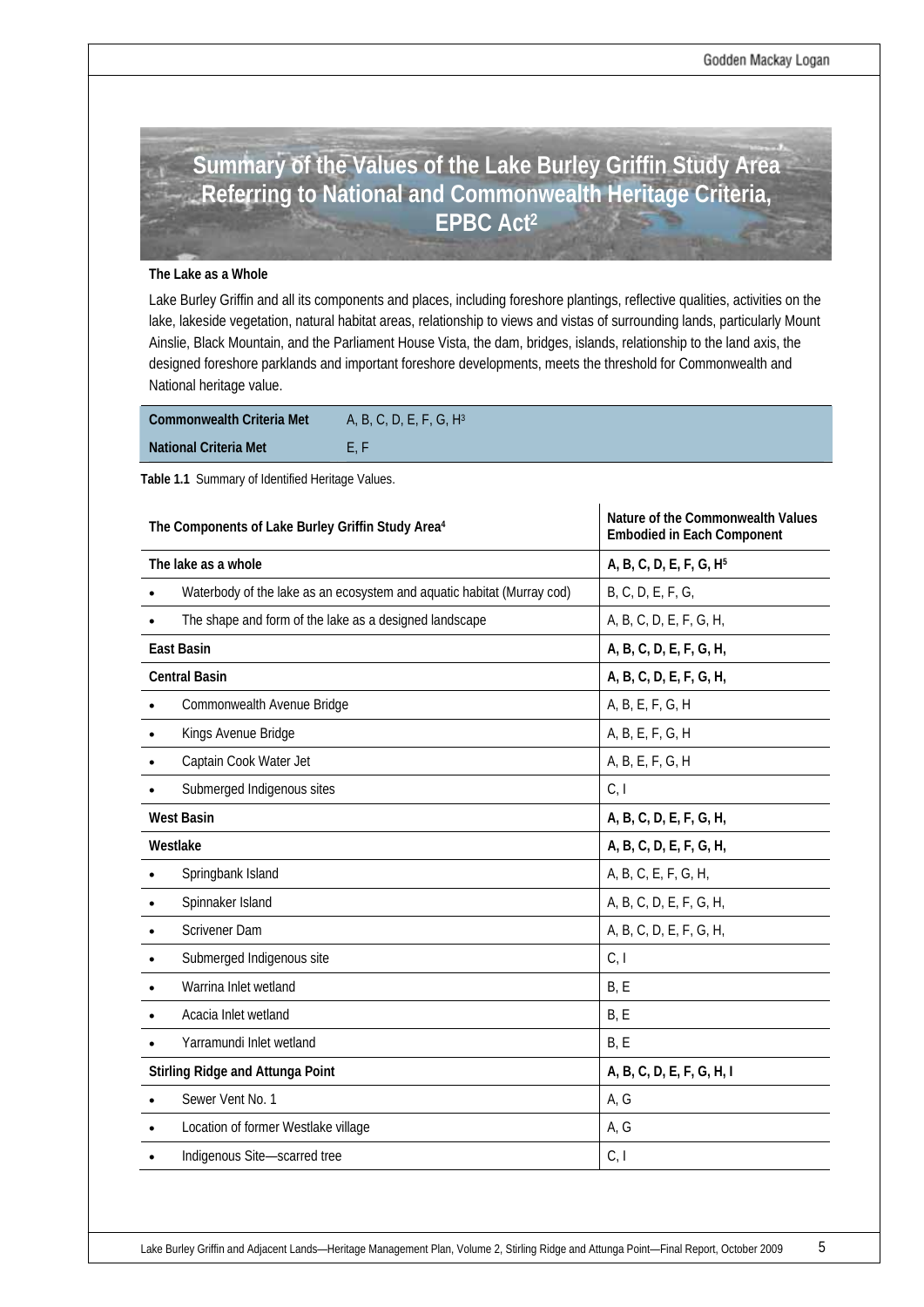| The Components of Lake Burley Griffin Study Area <sup>4</sup> |                                                                                   | Nature of the Commonwealth Values<br><b>Embodied in Each Component</b> |
|---------------------------------------------------------------|-----------------------------------------------------------------------------------|------------------------------------------------------------------------|
|                                                               | Button wrinklewort habitat                                                        | B, C                                                                   |
|                                                               | Yellow box-Red gum grassy woodland                                                | B.D.E                                                                  |
|                                                               | Remnant grassland, Attunga Point                                                  | D, E                                                                   |
| Yarramundi Reach                                              |                                                                                   | A, B, C, D, E, F, G, H, I                                              |
|                                                               | Indigenous sites                                                                  | C, I                                                                   |
|                                                               | Lindsay Pryor Arboretum                                                           | A, F, H, E                                                             |
|                                                               | Roman Cypress Hill                                                                | A, F, H, E                                                             |
|                                                               | Natural grassland (habitat for striped legless lizard and Perunga<br>grasshopper) | B, C, D, E                                                             |

# **1.8 Endnotes**

<sup>1</sup> Godden Mackay Logan, June 2007, Lake Burley Griffin Heritage Assessment, Report to the National Capital Authority.

<sup>2</sup> Criterion A—Historic, B—Rarity, C—Scientific, D—Representative, E—Aesthetic, F—Creative/Technical, G—Social, H— Associative, I—Indigenous Tradition.

<sup>3</sup> Although the study area contains places of significance to the Indigenous community representatives consulted, the lake itself was not held to be significant to the Indigenous community representatives consulted.

4 The lake, as a designed landscape, meets the National Criteria E and F, as set out above. While all of the components listed contribute to the lake's National values to some extent, they do not meet the threshold for National value in their own right.

5 ibid.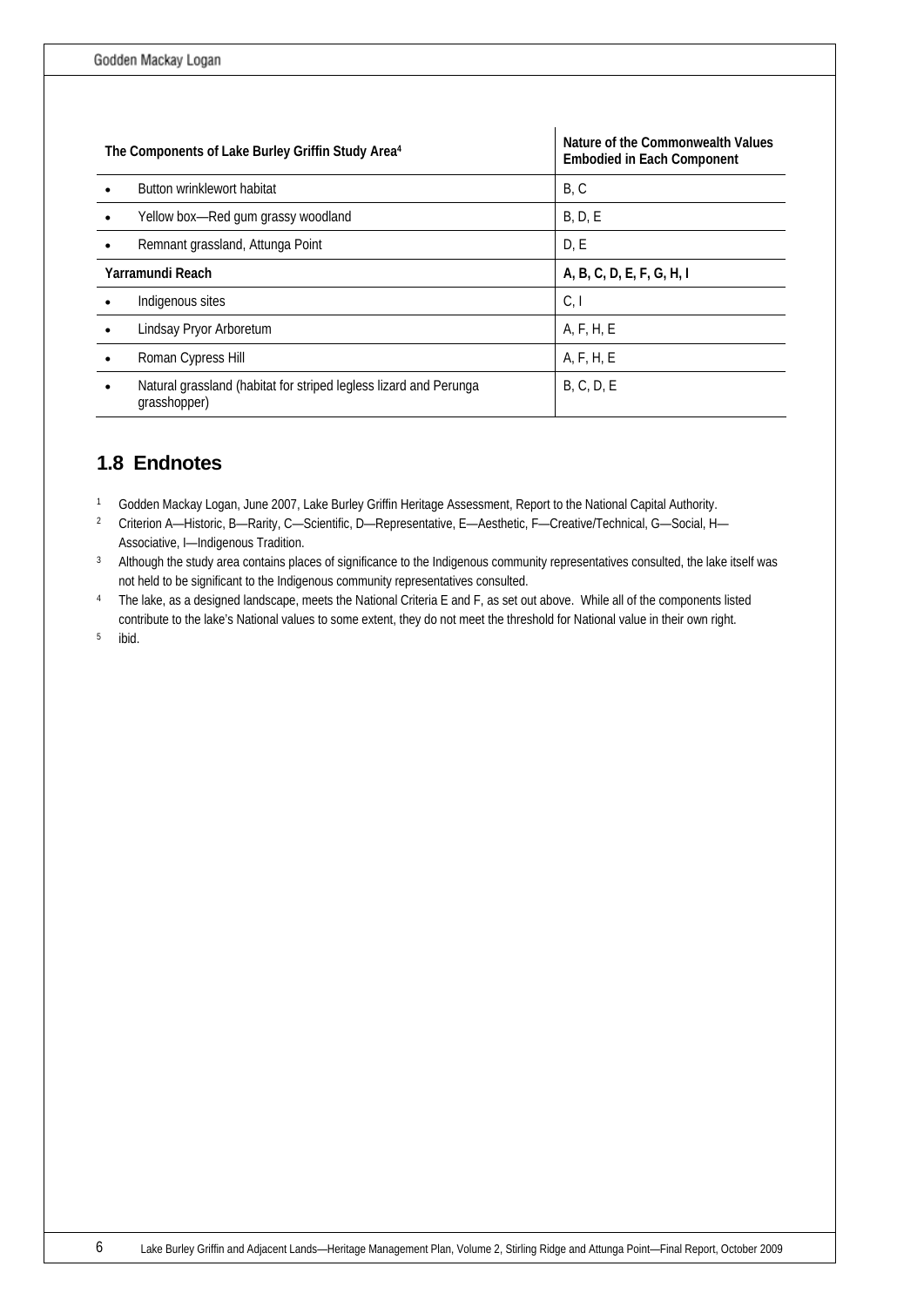# **2.0 Opportunities and Constraints**

# **2.1 Obligations Arising from the Identified Heritage Values**

The Stirling Ridge and Attunga Point component of the Study Area possesses a broad array of heritage values which meet the threshold for Commonwealth Heritage value under criteria A (historic), B (rarity), C (scientific), D (representative), E (aesthetic), F (creative and technical), G (social), H (associative) and I (Indigenous tradition), and also contributes to the identified National Heritage values of the Lake Burley Griffin Study Area under criteria E (aesthetic) and F (creative and technical).

This array of heritage values includes the natural values of the endangered woodland and the plant species the Button wrinklewort; Indigenous cultural values including one identified site; historic heritage values relating to the remains of past European settlement in the area; and the strong community attachment that is felt for the former Westlake settlement. The Stirling Ridge and Attunga Point component of the Study Area is also identified as providing important aesthetic values in significant views of and from Lake Burley Griffin and its foreshores. This combination of factors necessitates an integrated management approach to the natural and cultural values of the place.

# **2.2 Stakeholder Issues**

To identify and analyse stakeholder issues for this Heritage Management Plan (HMP) a web-based questionnaire was undertaken during Stage 1 of the project (development of the Heritage Assessment) and a Stakeholder Information Session was held on 13 August 2007, for Stage 2 of the project (development of the Heritage Management Plan). The Information Session was designed to focus on management issues, while Stage 1 consultation focused on heritage values. The structure of the session allowed participants to drop in and record their concerns through written comments and through discussion with the consultant team. A very broad range of issues were raised and they have been summarised into six thematic groups. The six themes and a summary of the main thrust of issues raised are as follows:

- Use/Access—managing uses and users to avoid conflicts;
- Protecting Heritage Values—particularly aesthetic values, views and vistas;
- Vision for the Future—future character and respect for the planned design;
- Management—need for a long term integrated approach to natural and cultural values management;
- Interpretation/History—telling all the stories of the area; and
- Community Consultation—should be an ongoing process.

The summary of the issues raised is provided in Appendix A.<sup>1</sup> A range of consultations with key NCA staff has significantly contributed to the development and refinement of the HMP.

### **2.2.1 Indigenous Consultation**

Assessment and management of Indigenous heritage values should be based on the best practice principles established in the Commonwealth guideline *Ask First: a guide to respecting Indigenous heritage places and values*, in which consultation is a key factor in the process of identifying heritage values.2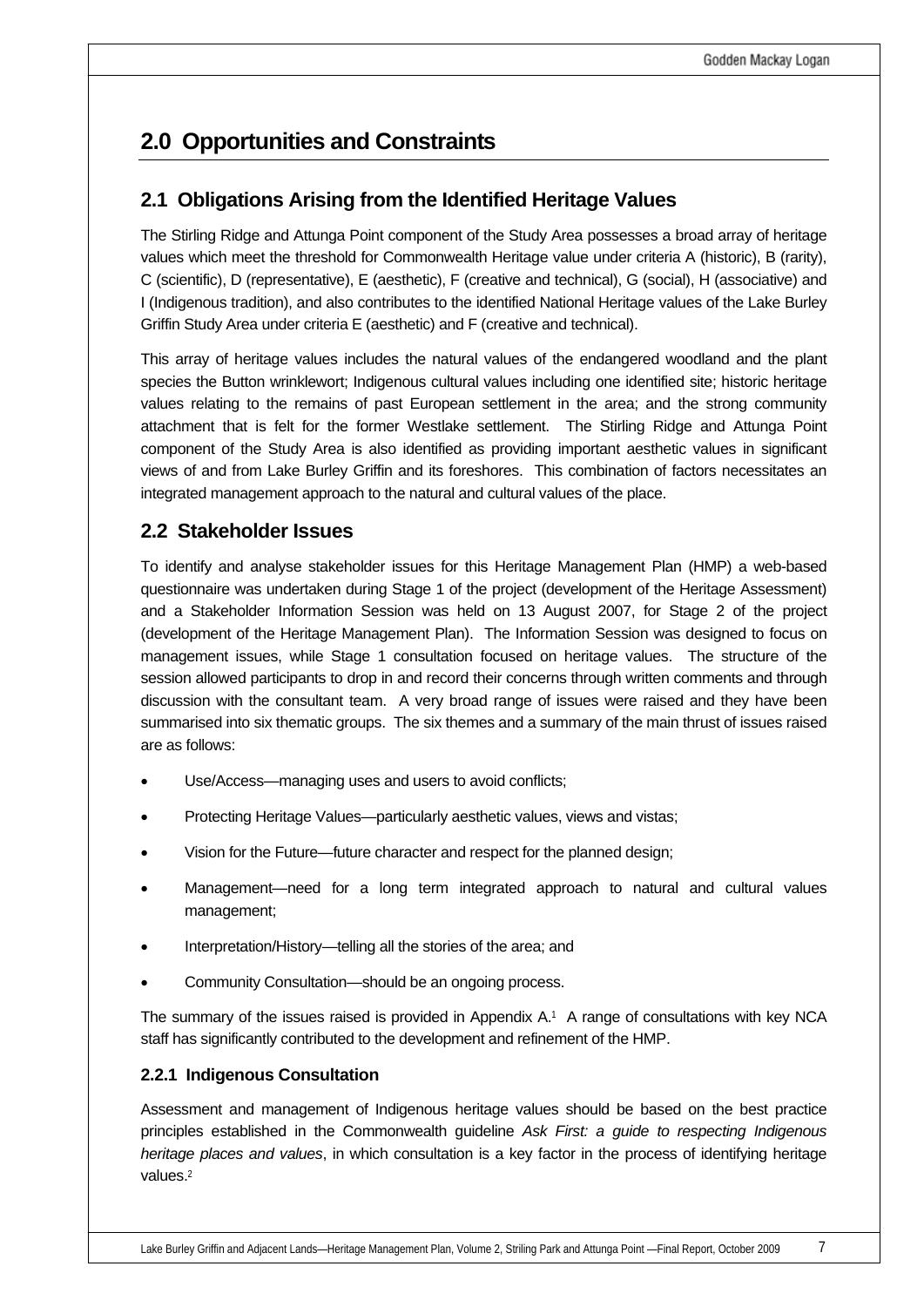The basis of the assessment of these values is that Indigenous people:

- are the primary source of information on the value of their heritage and how best to conserve it;
- have an active role in any Indigenous heritage planning process; and
- have input into decision making as to how their heritage should be managed so as to best fulfil their obligations towards that heritage.

Consultation with the Indigenous communities was undertaken in compliance with the process outlined in the *Ask First* document. Initial contact with the registered Indigenous stakeholders for the ACT was undertaken by phone and meetings were arranged with each of the groups to discuss the findings of the heritage assessment and management options for each of the identified sites.

Consultation was carried out with the following local Indigenous community groups:

- Buru Ngunawal Indigenous Corporation;
- Little Gudgenby River Tribal Council;
- Ngarigu Currawong Clan; and
- Consultative Body Indigenous Corporation on Indigenous Land and Artefacts in the Ngunnawal Area.

The individual meetings allowed for discussions on the following issues related to the future management of the sites and areas of identified Indigenous heritage values—access to sites, protection of sites, mitigation options in the event of any development impacts to any of the sites and interpretation of the Indigenous cultural values of the Study Area for the non-Indigenous population. The views expressed in these discussions are incorporated into the policies and actions developed for each of the identified cultural sites set out in Section 4.0.

#### **Identified Indigenous Heritage Values of Stirling Ridge and Attunga Point**

The Heritage Assessment of the Study Area identified one Indigenous heritage site, a possible scarred tree at Stirling Ridge. Management recommendations for this site are set out in Section 4.0, while recommendations for Indigenous cultural values in general are set out in Section 3.0.

Thirteen terrestrial Indigenous heritage sites (comprising nine isolated finds, three small artefact scatters, and a possible scarred tree) have been identified in the Study Area. These archaeological sites are the only tangible evidence, recorded to date, of the traditional lifeways and economy of the Indigenous people who occupied this section of the Molonglo River corridor prior to European settlement. This evidence has remained despite the drastic changes to the landscape that occurred as a result of the flooding of the valley floor and the activities that have taken place in the immediate vicinity of the artefacts, which include past agricultural activities, tree clearance, tree plantings, commercial forestry activities and infrastructure (roads, buildings) construction.

Representatives of Indigenous stakeholder groups have indicated that the recorded Indigenous sites at Yarramundi Reach and Stirling Park are valued by the local Indigenous community as important as a part of local Indigenous tradition. As such, each of these places meets the threshold for criterion I of the Commonwealth Heritage criteria. Appropriate management of these places is therefore required to maintain their Commonwealth Heritage values.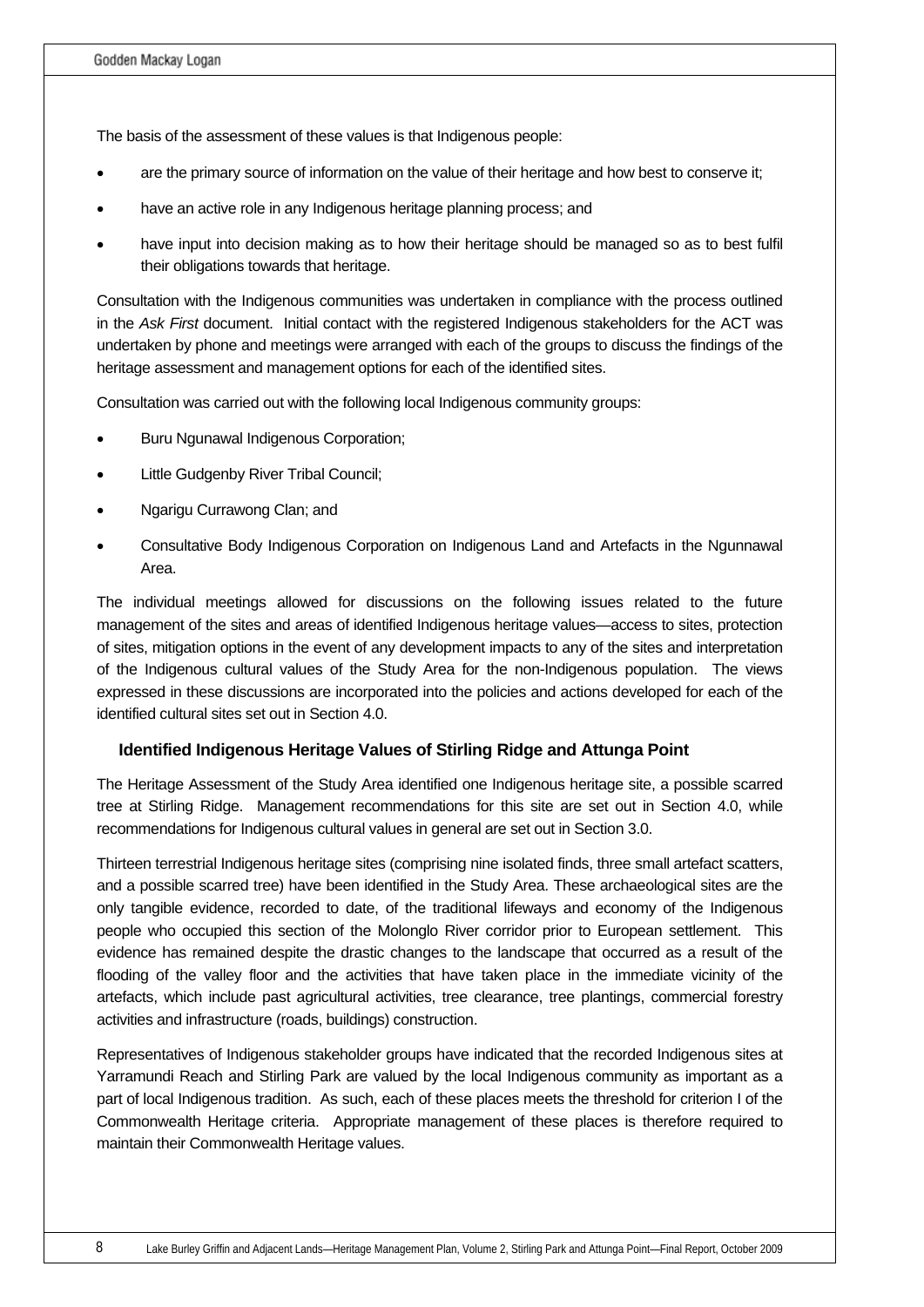# **2.3 Future Development Proposals**

In the 1980s both Stirling Ridge and Attunga Point were identified as potential sites for the development of a new official residence for the Prime Minister of Australia.<sup>3</sup> Although this proposal never came to fruition, the land is zoned to allow National Capital uses and it continues to be discussed as a potential future location for a range of significant developments.<sup>4</sup>

Future development within this component of the Study Area must be rigorously managed to minimise adverse impacts to the identified range of natural and cultural values. Some opportunity for future development exists on the open area of the Stirling Ridge site, north of Fitzgerald Street and including the south-facing slope of Stirling Ridge where *E bicostata* and *E viminalis* trees have been planted. These species are not native to the site and are not part of the listed Yellow box—Red gum grassy woodland ecological community. Through their growth habit and profuse bark-shedding these species elevate the fire hazard on the perimeter of the woodland and present difficulties for fire management planning. The southern slope of the ridge in this location is also behind the ridgeline when viewed from Lake Burley Griffin and is therefore not part of the important views from the lake and foreshores.<sup>5</sup>

The remaining Eucalypt-covered area of the Stirling Ridge component of the Study Area comprises the listed Yellow box—Red gum grassy woodland and a ridgetop forest community of *E rossii* and *E mannifera.* The ridgetop forest occurs in two areas of Stirling Ridge: along the ridge adjacent to Forster Crescent; and along the ridge running northwest–southeast and roughly parallel to Fitzgerald Street. The areas are narrow in shape and grade into the Yellow box—Red gum grassy woodland community on the slopes below them without a sharp boundary between. They are ecologically linked to the Yellow box—Red gum grassy woodland and are included in the rehabilitation and restoration policies for the woodland recommended in Volume 4. The ridgetop forest is not a listed community and questions may arise in the future about the development potential of these areas. Disturbance of the ridgetops in these areas would potentially threaten the health of the woodland on the slopes below through changes in runoff and weed invasions. These ridgetops also provide a wooded skyline for significant views from Lake Burley Griffin and its foreshores. No opportunity therefore exists for development in these areas due to the need to ensure the sustainability of the critically endangered Yellow box—Red gum grassy woodland and because of the visual significance of the wooded Stirling Ridge in significant views.

The unused road easement through Stirling Park, a planned extension of Empire Circuit through to Alexandrina Drive, is also an issue of concern for the long-term sustainability of the woodland community and the Button wrinklewort population on site. At present, the easement is a drainage line and is the focus of a number of management policies (on weed eradication) outlined in Volume 4. Any development of this road corridor would formally and irrevocably separate the disjunct areas of Button wrinklewort and constrain the recommended consolidation of the woodland community across the park.

# **2.4 Statutory Obligations, Policy and Planning Framework**

### **2.4.1 Environment Protection and Biodiversity Conservation Act 1999**

The Lake Burley Griffin Study Area is Commonwealth owned and controlled land. It is therefore subject to the provisions of the *Environment Protection and Biodiversity Conservation Act 1999* (Cwlth) (EPBC Act).

The Stirling Ridge and Attunga Point component of the Lake Burley Griffin Study Area has been assessed as possessing a broad array of heritage values which meet the criteria for Commonwealth Heritage listing and which also contribute to the National Heritage values of the Lake Burley Griffin Study Area. The EPBC Act requires places with Commonwealth and National Heritage values to be managed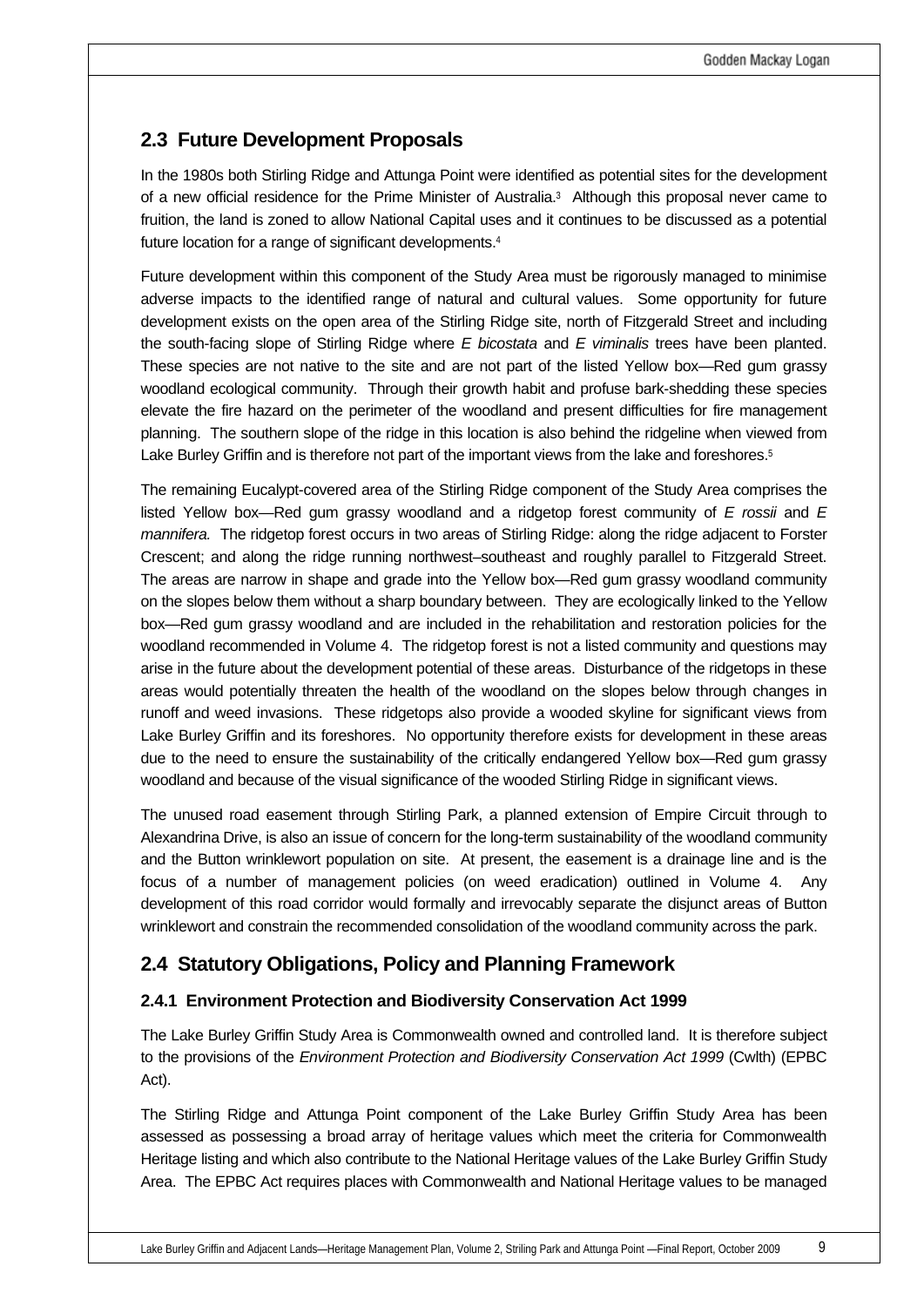according to established conservation principles. Schedules 5B and 7B of the *Environment Protection and Biodiversity Conservation Regulations 2000* (Cwlth) set out seven Commonwealth Heritage management principles. They encourage the identification of a place's heritage values and their conservation and presentation through the application of the best available skills and knowledge. They also encourage community (including Indigenous community) involvement and co-operation between the various levels of government.

The EPBC Act also requires Commonwealth agencies that own places with Commonwealth or National Heritage values to prepare a written plan (management plan) to protect and manage the heritage values of those places. This document has been prepared in response to this requirement. The Heritage Management Plan prepared for a Commonwealth Heritage place must be consistent with Commonwealth Heritage management principles and may be endorsed by the Minister for Environment, Heritage and the Arts. An endorsed management plan for a place does not exempt the agency from making a referral under the Act if any action proposed in the management plan is likely to have a significant impact on the environment and the identified heritage values of a place.

The following natural heritage items within Stirling Ridge and Attunga Point are areas of National Environmental Significance (NES) under the EPBC Act: Button wrinklewort is a listed threatened species under section 18 of the EPBC Act; and Yellow box—Red gum grassy woodland and natural temperate grassland are both listed as threatened ecological communities under section 18A of the Act. Any proposed action which is likely to have a significant impact on listed species or communities will require a referral to the Minister for Environment, Heritage and the Arts.

Where an action has the potential to significantly impact the environment—which is broadly defined in the EPBC Act to include heritage places—the action must be referred to the Minister for Environment, Heritage and the Arts for consideration. Three outcomes of this referral are possible:

- 1. Action is determined not to have a significant impact and can go ahead.
- 2. Action can go ahead subject to conditions (which must be included in the referral) and a 'Specified/Particular Manner' finding is made.
- 3. Action is 'controlled', which means that further assessment is required before a decision can be made on whether it can go ahead. The Minister determines the level of assessment, which ranges from Preliminary Information through to a full Public Inquiry (refer to Part 7 of the Act for further information on assessment methods).

The Minister for Environment, Heritage and the Arts considers the information provided through the selected assessment level and determines if the action can go ahead and under what circumstances. The Minister can refuse an action at the end of this process if the environmental impacts cannot be appropriately managed.

### **2.4.2 Listings**

#### **Statutory Listings Commonwealth**

The EPBC Act recognises a range of Protected Matters which are of National Environmental Significance under the Act's assessment and approval provisions. A person must not take an action that has, will have, or is likely to have, a significant impact on a protected matter of national environmental significance, without approval from the Minister for Environment, Heritage and the Arts. Those which occur within the Stirling Ridge and Attunga Point component of the Lake Burley Griffin Study Area are summarised in Table 2.1.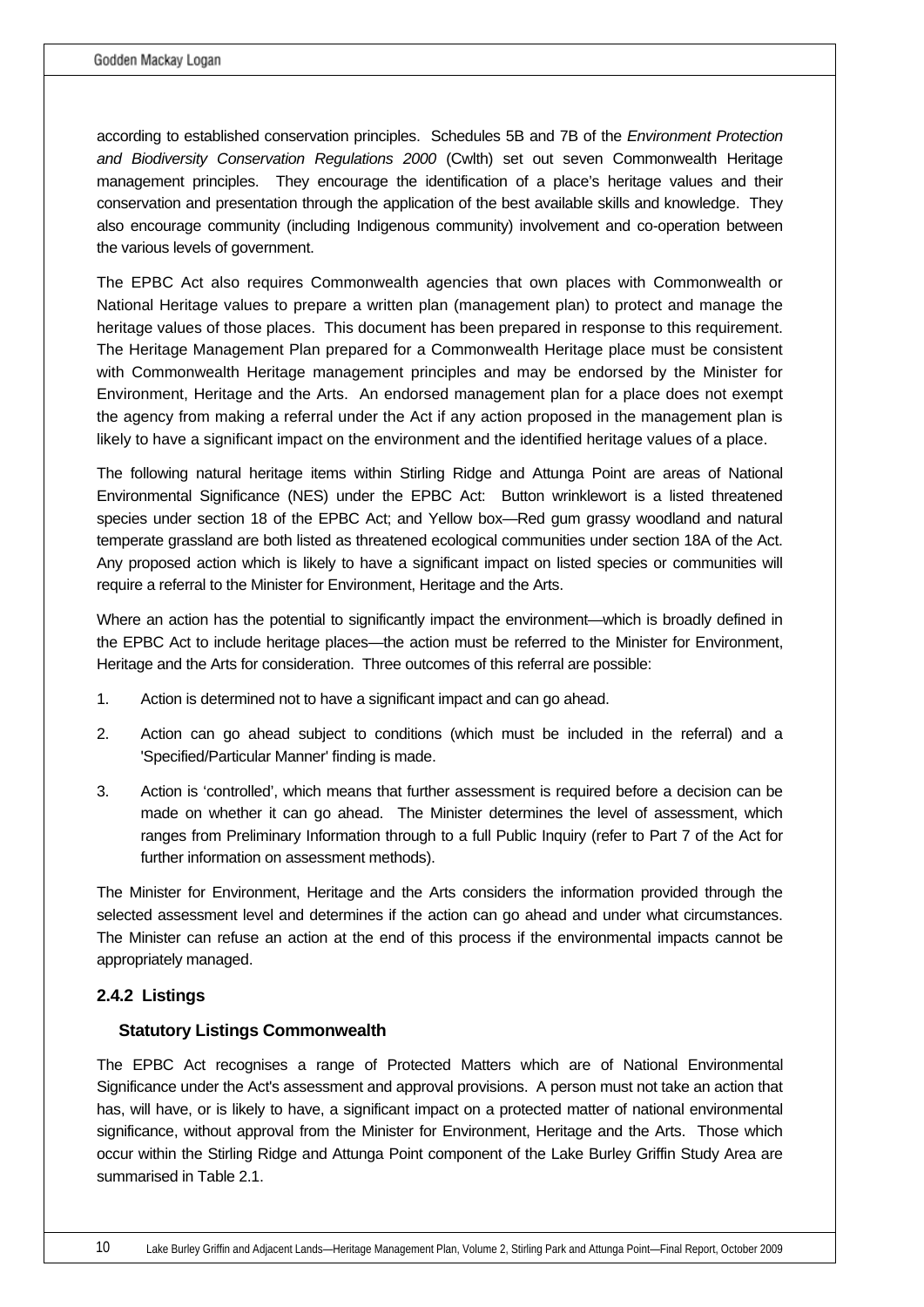**Table 2.1** Identification of Protected Matters under the EPBC Act 1999 within the Stirling Ridge and Attunga Point component of the Lake Burley Griffin Study Area.

#### **Protected Matters**

#### **National Environmental Significance**

#### **Threatened Ecological Communities**

The assessment of ecological communities as threatened is the first step to promoting their recovery under Commonwealth law. Once an ecological community is listed as threatened under the EPBC Act their recovery is promoted using Recovery and Threat Abatement Plans.

| Name                                                                                                                  | <b>Status</b>            | <b>Type of Presence</b>                                      |
|-----------------------------------------------------------------------------------------------------------------------|--------------------------|--------------------------------------------------------------|
| Natural Temperate Grasslands of the Southern<br>Tablelands of New South Wales and the Australian<br>Capital Territory | Endangered               | Temperate grassland community identified at<br>Attunga Point |
| White Box-Yellow Box-Blakely's Red Gum<br>Grassy Woodlands and Derived Native Grasslands                              | Critically<br>Endangered | Species identified at Stirling Park <sup>6</sup>             |

#### **Threatened Species**

The assessment of individual species as threatened is the first step to promoting their recovery under Commonwealth law. Once a species is listed as threatened under the EPBC Act, its recovery is promoted using Recovery and Threat Abatement Plans.

#### **Plants**

| Name                                                     | <b>Status</b> | Type of Presence                                                                                        |
|----------------------------------------------------------|---------------|---------------------------------------------------------------------------------------------------------|
| <b>Ruditdosis leptorrhynchoides (Button Wrinklewort)</b> | Endangered    | Recent survey data by Muyt <sup>7</sup> and reports by<br>Environment ACT <sup>8</sup> confirm presence |

#### **Other Matters Protected by the EPBC Act Commonwealth Heritage List**

The Commonwealth Heritage List was created under the EPBC Act. This statutory list recognises places of Commonwealth Heritage value which are owned by the Commonwealth Government. The following sites located in the Stirling Ridge and Attunga Point component of the Lake Burley Griffin Study Area are listed as Indicative Places on the Commonwealth Heritage List. An Indicative Place is one for which data has been received by the Heritage Division but no formal nomination has been made.

| Place                         | Location                           | Class           | <b>Status</b>    | Place<br><b>Number</b> |
|-------------------------------|------------------------------------|-----------------|------------------|------------------------|
| <b>Stirling Park Precinct</b> | Yarralumla, ACT                    | Natural         | Indicative Place | 105301                 |
| <b>Stirling Ridge</b>         | Alexandrina Drive, Yarralumla, ACT | Natural         | Indicative Place | 105468                 |
| Sewer Vent No. 1              | Empire Court, Yarralumla, ACT      | <b>Historic</b> | Indicative Place | 105471                 |

#### **Register of the National Estate**

Developed in 1975, the Register of the National Estate (RNE) is a statutory listing. The RNE is used as a database of identified heritage places and must be taken into consideration if the information in it is relevant to a matter under consideration. The RNE will cease to be a statutory list in February 2012. The following sites located within the Stirling Ridge and Attunga Point component of the Lake Burley Griffin Study Area are listed on the Register of the National Estate.

| Place                         | Location                           | Class           | <b>Status</b>           | Place<br>Number |
|-------------------------------|------------------------------------|-----------------|-------------------------|-----------------|
| <b>Stirling Park Precinct</b> | Yarralumla, ACT                    | <b>Natural</b>  | Indicative Place        | 101600          |
| <b>Stirling Ridge</b>         | Alexandrina Drive, Yarralumla, ACT | Natural         | Registered (25/03/1986) | 13359           |
| Sewer Vent No. 1              | Empire Court, Yarralumla, ACT      | <b>Historic</b> | Registered (25/03/1986) | 19111           |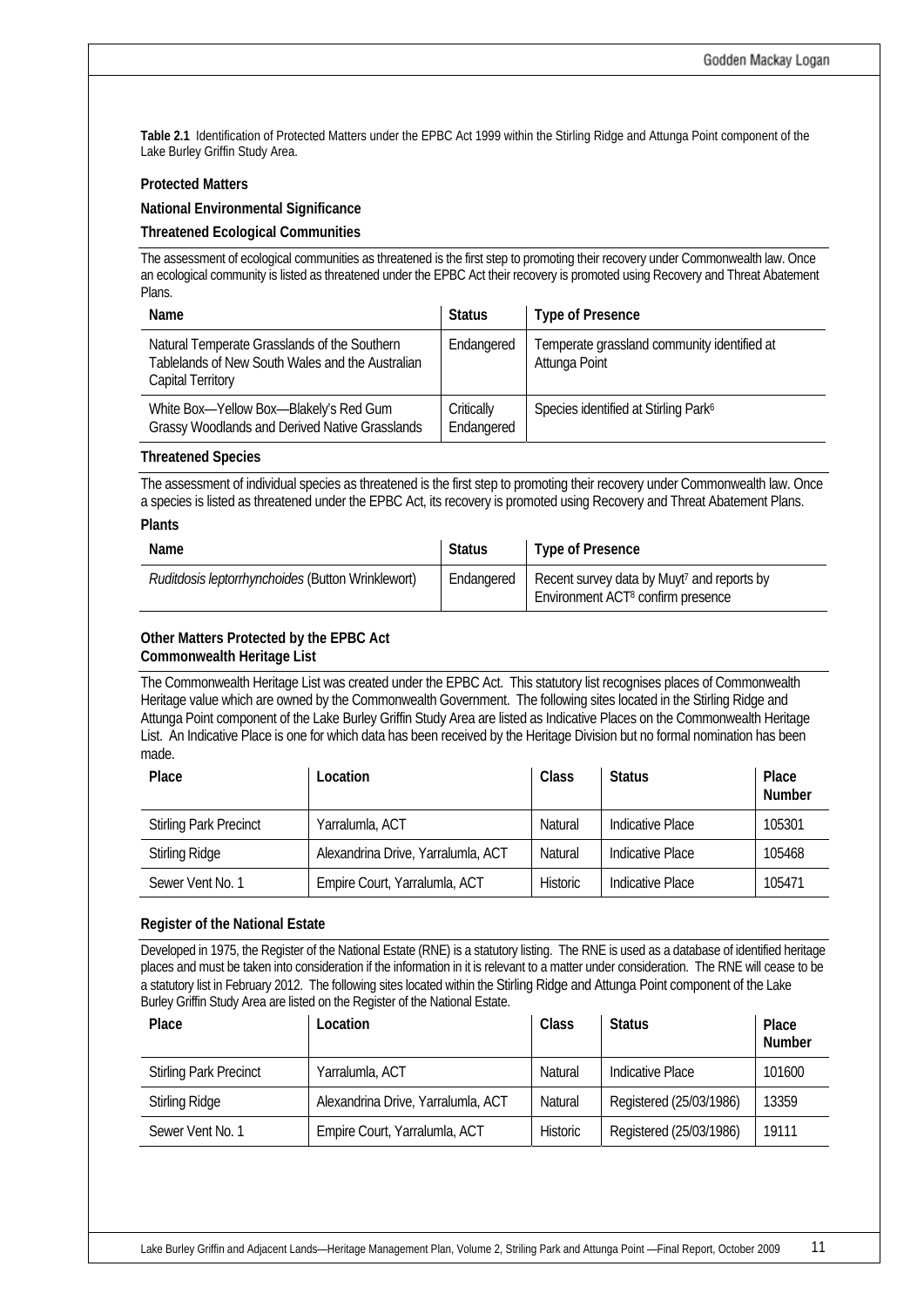# **Statutory Listings ACT**

#### *ACT Heritage Register*

The ACT Heritage Register legally recognises and protects significant heritage places within the Australian Capital Territory. The following places located within the Stirling Ridge and Attunga Point component of the Lake Burley Griffin Study Area are on the ACT Heritage Register or have been nominated and accepted under the previous ACT heritage legislation. As these places are all located on National Land, under the control of the Commonwealth, the ACT Heritage Register does not legally apply to this land.

- Stirling Park, Yarralumla; Section 22 Block 4; nominated to the Heritage Register.
- Vent No. 1 Main Outfall Sewer Section 22 Block 4 (part); nominated to the Heritage Register.
- Button Wrinklewort Habitat (Majura Field Range and Stirling Park, Section 22 Block 4; Section 128 Blocks 1–2 and 3).

#### *Indigenous Sites*

No Indigenous sites within the area are registered on the ACT Heritage Register; however, one site has been identified in this area and recommendations for its listing and management are made in Section 4.0.

### **2.4.3 Non-statutory Listings**

#### *National Trust of Australia (ACT)*

The National Trust of Australia (ACT) maintains a Register of Significant Heritage Places. National Trust listing is not a statutory listing and has no legal effect, but is a good indication of community concern for a place or item. The following sites located within the Stirling Ridge and Attunga Point component of Lake Burley Griffin Study Area are classified on the Register of the National Trust (ACT):

- Lake Burley Griffin and Foreshores;
- Button Wrinklewort Habitat;
- Sewer Vent No. 1; and
- Stirling Park ( including the site of the former Westlake settlement).

### **2.4.4 Memorandum of Understanding (Threatened Species and Ecological Communities)**

In September 1998 the National Capital Authority, Environment Australia (now the Department of the Environment, Water, Heritage and the Arts) and Environment ACT (now the ACT Department of Territory and Municipal Services) entered into a Memorandum of Understanding relating to the roles and responsibilities of each agency in the protection of threatened species and ecological communities in the ACT. As a signatory to the MOU the NCA acknowledges that it is bound by the *Nature Conservation Act 1980* (ACT). The NCA is obliged to recognise matters protected in ACT legislation and to facilitate the management of these values through scientific research and the development of integrated management strategies.9 The natural matters protected under the Nature Conservation Act, relevant to the Stirling Ridge and Attunga Point component are listed below: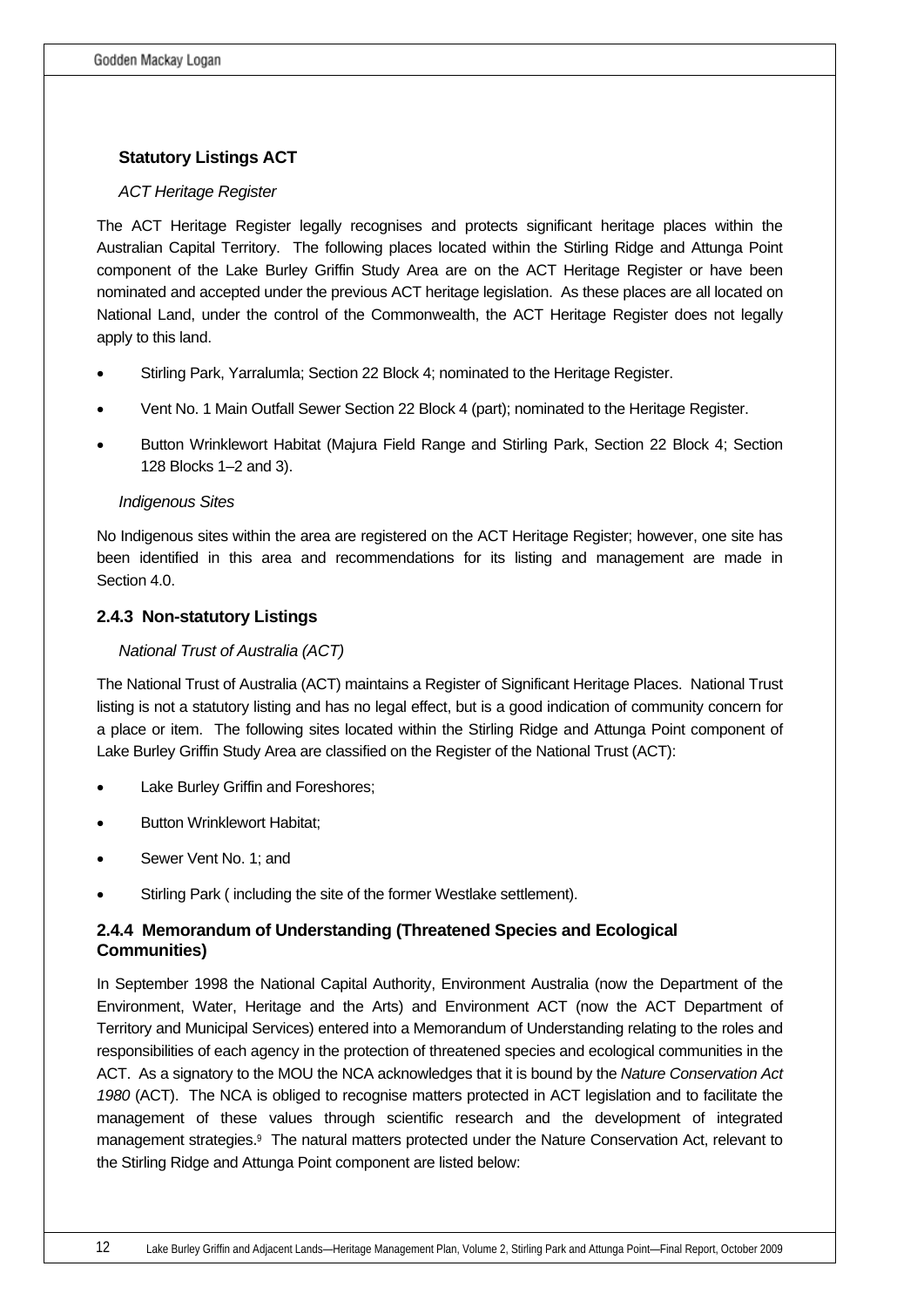**Table 1.2** Listing of Threatened Species and Ecological Communities under the *Nature Conservation Act* ,1980 (ACT) within the Stirling Ridge and Attunga Point component.

#### **Nature Conservation Act 1980 (ACT)**

#### **Threatened Ecological Communities**

| Name                                                 | <b>Status</b>            | <b>Type of Presence</b>                                                                                                                                                                                                                                                  |  |
|------------------------------------------------------|--------------------------|--------------------------------------------------------------------------------------------------------------------------------------------------------------------------------------------------------------------------------------------------------------------------|--|
| Natural Temperate Grassland                          | Endangered               | Temperate grassland community identified at Attunga Point <sup>10</sup>                                                                                                                                                                                                  |  |
| Yellow Box-Red Gum Grassy<br><b>Woodland</b>         | Critically<br>Endangered | Species identified at Stirling Park <sup>11</sup>                                                                                                                                                                                                                        |  |
| <b>Plants</b>                                        |                          |                                                                                                                                                                                                                                                                          |  |
| Name                                                 | <b>Status</b>            | <b>Type of Presence</b>                                                                                                                                                                                                                                                  |  |
| Ruditdosis leptorrhynchoides (Button<br>Wrinklewort) | Endangered               | Recent survey data by Muyt <sup>12</sup> and reports by Environment ACT <sup>13</sup><br>confirm the presence of this endangered species in Stirling Park.<br>This community within Stirling Park has also been nominated to<br>the ACT Heritage Register. <sup>14</sup> |  |

#### **2.4.5 Australian Capital Territory (Planning and Land Management) Act 1988 (Cwlth)**

#### **The National Capital Plan**

The National Capital Plan forms the strategic planning framework for Canberra and the ACT. In accordance with section 10 of the *Australian Capital Territory (Planning and Land Management) Act 1988,* the National Capital Plan sets out detailed conditions for planning design and development for Designated Areas. The National Capital Authority is responsible for planning and development approval within Designated Areas. The Lake Burley Griffin Study Area falls within two of the Central National Area Designated Areas of the National Capital Plan (Lake Burley Griffin and Foreshores and Yarralumla, shown in Figures 6 and 17 of the National Capital Plan).

The majority of the Stirling Ridge and Attunga Point component of the Study Area is zoned National Capital Uses, with a small portion zoned Open Space.15 National Capital Uses allows 'the use of any land, building or structure for the purpose of a work of special status and national interest'.<sup>16</sup>

The National Capital Plan has specific policies and principles affecting Lake Burley Griffin and Foreshores. The plan recognises Lake Burley Griffin and Foreshores as an integral part of the design of Canberra and an important recreational resource. The National Capital Authority supports the development of recreational, tourist and National Capital Uses of the lake and foreshores. Relevant policies include the following:

- *(a) Lake Burley Griffin and Foreshores should remain predominantly as open space parklands while providing for existing and additional National Capital and community uses in a manner consistent with the area's national symbolism and role as the city's key visual and landscape element.*
- *(b) Lake Burley Griffin and Foreshores are intended to provide a range of recreational, educational and symbolic experiences of the National Capital in both formal and informal parkland settings with particular landscape characters or themes. These should be maintained and further developed to create a diversity of landscape and use zones which are integrated in to the landscape form of the city and reflect the urban design principles for the National Capital.*
- *(d) The water quality and hydraulic operation of the lake should be maintained in a manner designed to protect Lake Burley Griffin and Foreshore's visual and symbolic role and its water uses.*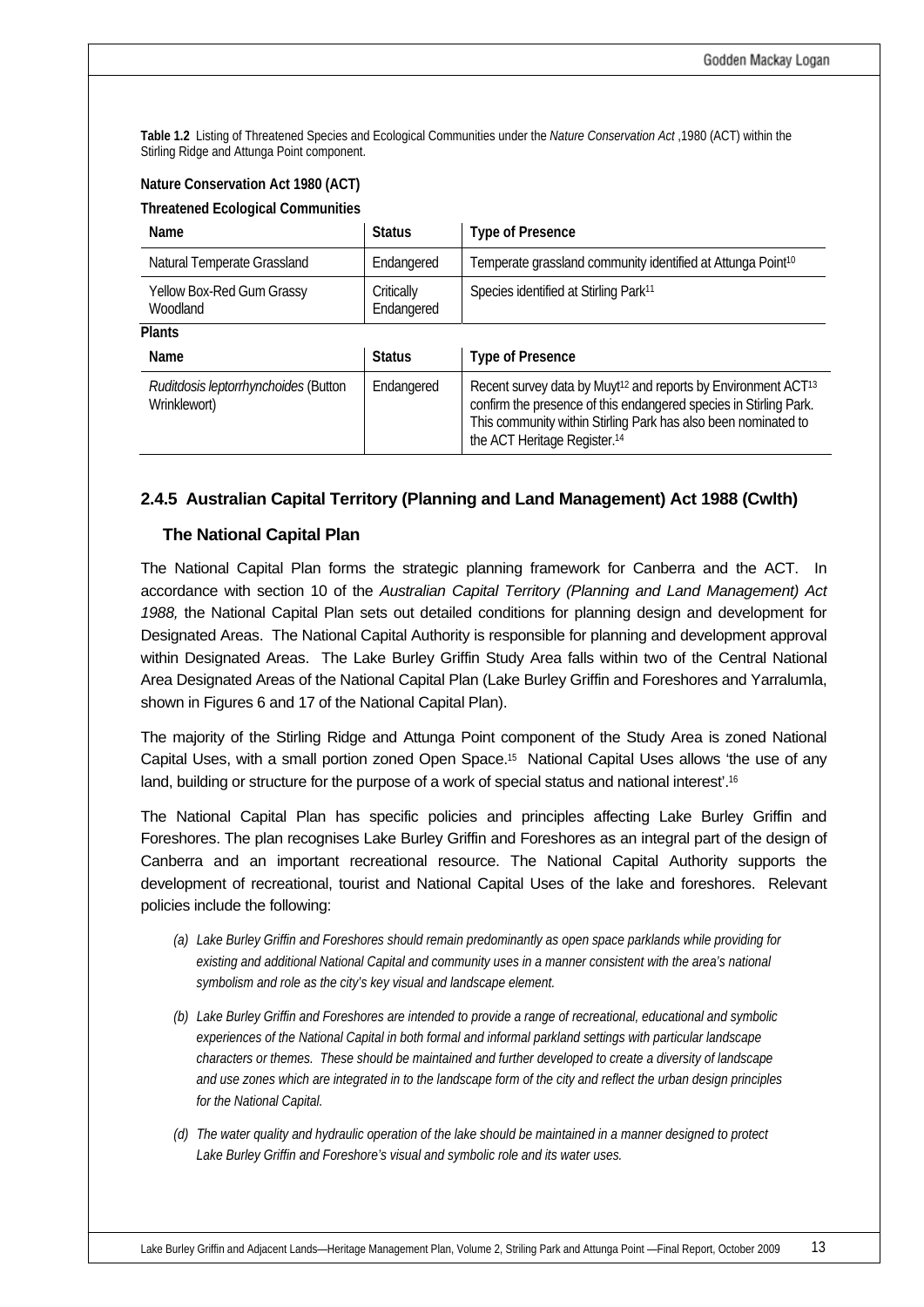### **2.4.6 Lakes Act 1976 and National Land Ordinance 1989 (ACT)**

The *National Land Ordinance 1989* (ACT) provides that the Minister responsible for this Ordinance shall manage National Land, on behalf of the Commonwealth, in accordance with the provision of the *Lakes Act 1976* (ACT). The Lakes Act provides for the administration, control and use of Lake Burley Griffin where it is National Land.<sup>17</sup> This includes guidance for use of the lake by watercraft, rules for watercraft and powers of inspectors and administrators.

### **2.4.7 The Griffin Legacy**

*The Griffin Legacy* is a forward planning strategy that establishes eight propositions, supported by a range of strategic initiatives. The initiatives most relevant to the future planning of the Study Area are highlighted below:

- 1. Protect the Griffin legacy—this proposition encourages respect, recognition and future development of Griffin's plan. It notes that some elements of Canberra are a re-interpretation of the plan.
- 2. Build on the Griffin legacy—this proposition notes in particular the importance of retaining the Garden City and City Beautiful values and the geometry of the Griffin plan. This Heritage Assessment and HMP also recognises the values of the modernist elements of the landscape of the Study Area, particularly relating to the form of the lake and foreshores as constructed in the 1960s.
- 3. Revitalise the Vision with Growth in the Central National Area—this proposition encourages a stronger connection of the Civic Centre to the lake.
- 4. Link the City to the Central National Area—seeks to foster more connections between local and national activities and precincts.
- 5. Extend the City to the Lake—this proposition deals most centrally with the Study Area. It involves:
	- Developing a variety of waterfront activities on Lake Burley Griffin;
	- Enhancing lake based tourist facilities and experiences;
	- Maintaining the ecological integrity of the lake shore;
	- Developing natural drainage lines as linear parks and cycle corridors.
- 6. Reinforce the Main Avenues—concerning streetscape character, transport and a higher density of mixed use development.
- 7. Link National Attractions—includes the need to better link national attractions and enhancing the provision of lake based and land-based recreational and tourism opportunities.
- 8. Promote the Griffin legacy—includes programs of research, exhibitions and archives to develop the understanding of the work of the Griffins.

In general terms, *The Griffin Legacy* promotes some significant changes to the character of foreshore areas in the Albert Hall precinct, West Basin and Yarralumla Bay. These will need to be carefully developed in order to conserve the range of identified heritage values of the Study Area. *The Griffin Legacy* does not involve proposals directly affecting the Stirling Ridge and Attunga Point component of the Study Area, however further aspects of the strategy are discussed further in Volume 1 of the HMP.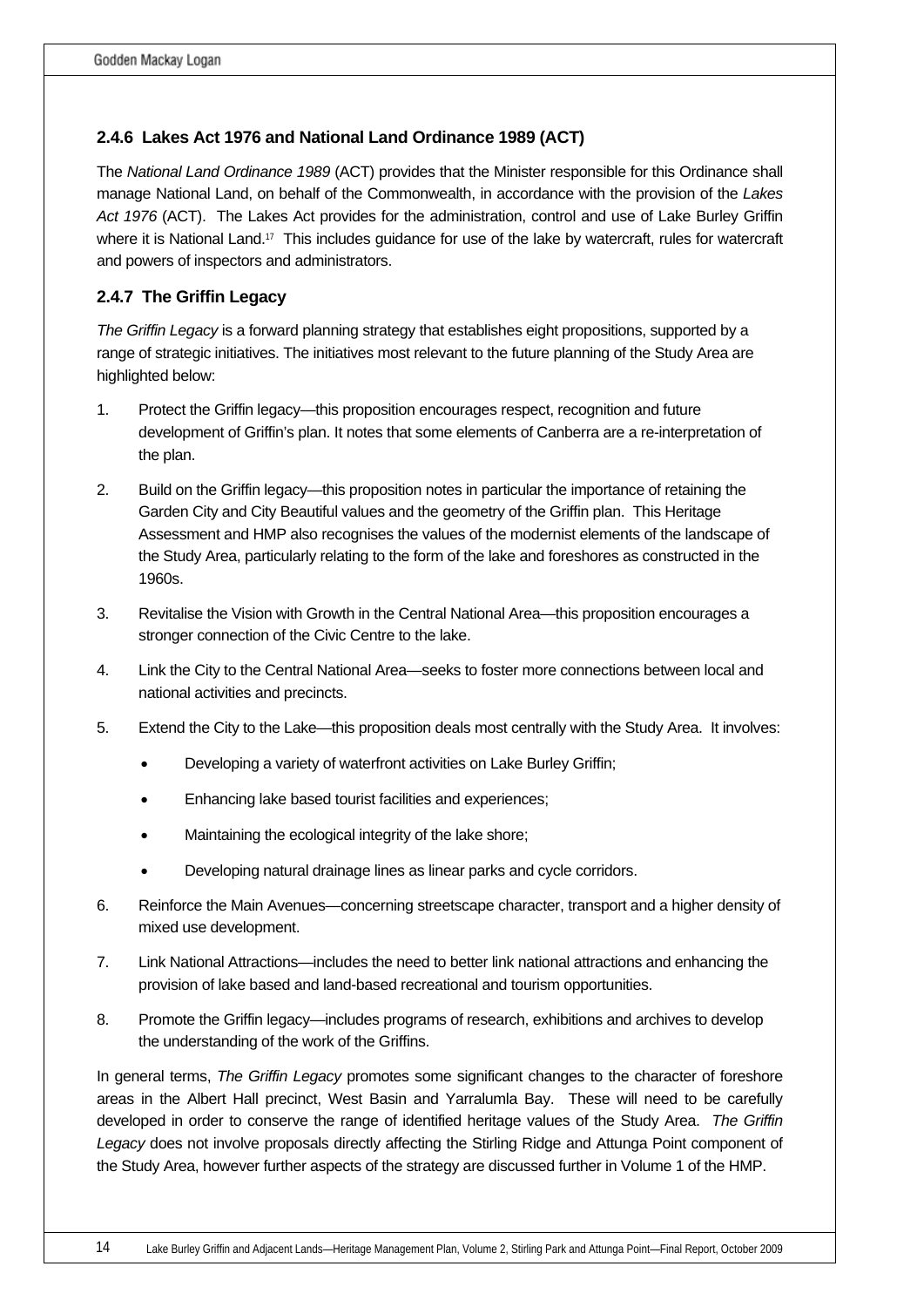#### **2.4.8 Plans of Management**

Previous Plans of Management for Lake Burley Griffin include:

- The *Lake Burley Griffin Canberra Policy Plan,* prepared by the National Capital Development Commission in preparation for the introduction of self government to the ACT in 1988. The Policy Plan set out a broad framework for the use and management of the lake and its foreshores and the protection of its natural and cultural values.
- The 1994 *Lake Burley Griffin Management Plan*, published by the National Capital Planning Authority, established more detailed policies for the range of management requirements of the lake and the foreshores, including water quality management, ecological management, recreation management, landscape management and community information and consultation. The current Heritage Management Plan focuses on the requirements of Schedules 5B and 7B of the *Environment Protection and Biodiversity Conservation Regulations 2000* (Cwlth) for places of Commonwealth and National Heritage value. The Heritage Management Plan therefore does not replace the previous Plan of Management for Lake Burley Griffin, which had a broader focus, but builds upon it and updates it in matters of heritage management.

## **2.5 Conclusions**

The range of identified heritage values, including an Indigenous heritage place, three Threatened Ecological Communities under the EPBC Act and two RNE listed places, give rise to significant obligations to manage and conserve the Yarramundi Peninsula in compliance with relevant legislation, as identified above. The current MOU between the ACT government and the NCA also promotes a collaborative approach to the management of these natural values.

Strong community attachment to the site of the former Westlake settlement, along with the clearly articulated community views about the aesthetic significance of this landscape, in the context of the broader cultural landscape of Lake Burley Griffin, demonstrate the need for stakeholder involvement in future decision making regarding this site.

# **2.6 Endnotes**

- <sup>1</sup> Each issue has been assigned to one heading only.
- 2 Australian Heritage Commission 2002, *Ask First: a guide to respecting Indigenous Heritage Values and Places*, Australian Heritage Commission, Canberra, p 6.
- 3 National Capital Development Commission, March 1980, Site for a Future Official Residence for the Prime Minister of Australia, Report to the Official Establishments Trust.
- 4 The zoning 'National Capital Uses' is defined and discussed in Section 2.5.5 below.
- 5 Refer to Section 8.4 of Godden Mackay Logan, June 2007, Lake Burley Griffin and Adjacent Lands Heritage Assessment, Draft Report, for an analysis of significant views.
- 6 NCDC 1988, Sites of Significance in the ACT 2, Inner Canberra, National Capital Development Commission. NCA 2004, Central National Area Western Foreshores and Environs, A Draft Planning Framework Study, National Capital Authority, Canberra.

 Muyt, A 2006, Stirling Ridge, Yarralumla: Vegetation Survey Methods, Management Issues and Flora and Fauna Species Lists, report prepared for the National Capital Authority, Canberra (unpublished).

7 Muyt, A 2006, op cit.

- 8 ACT Government 1988, Button Wrinklewort (*Rutidosis leptorrhynchoides*): An endangered species. Action Plan No. 8, Environment ACT, Canberra.
- 9 National Capital Authority, Environment Australia, Environment ACT, 1998. Memorandum of Understanding between the National Capital Authority and Environment Australia, Department of the Environment and Environment ACT, Department of Urban Services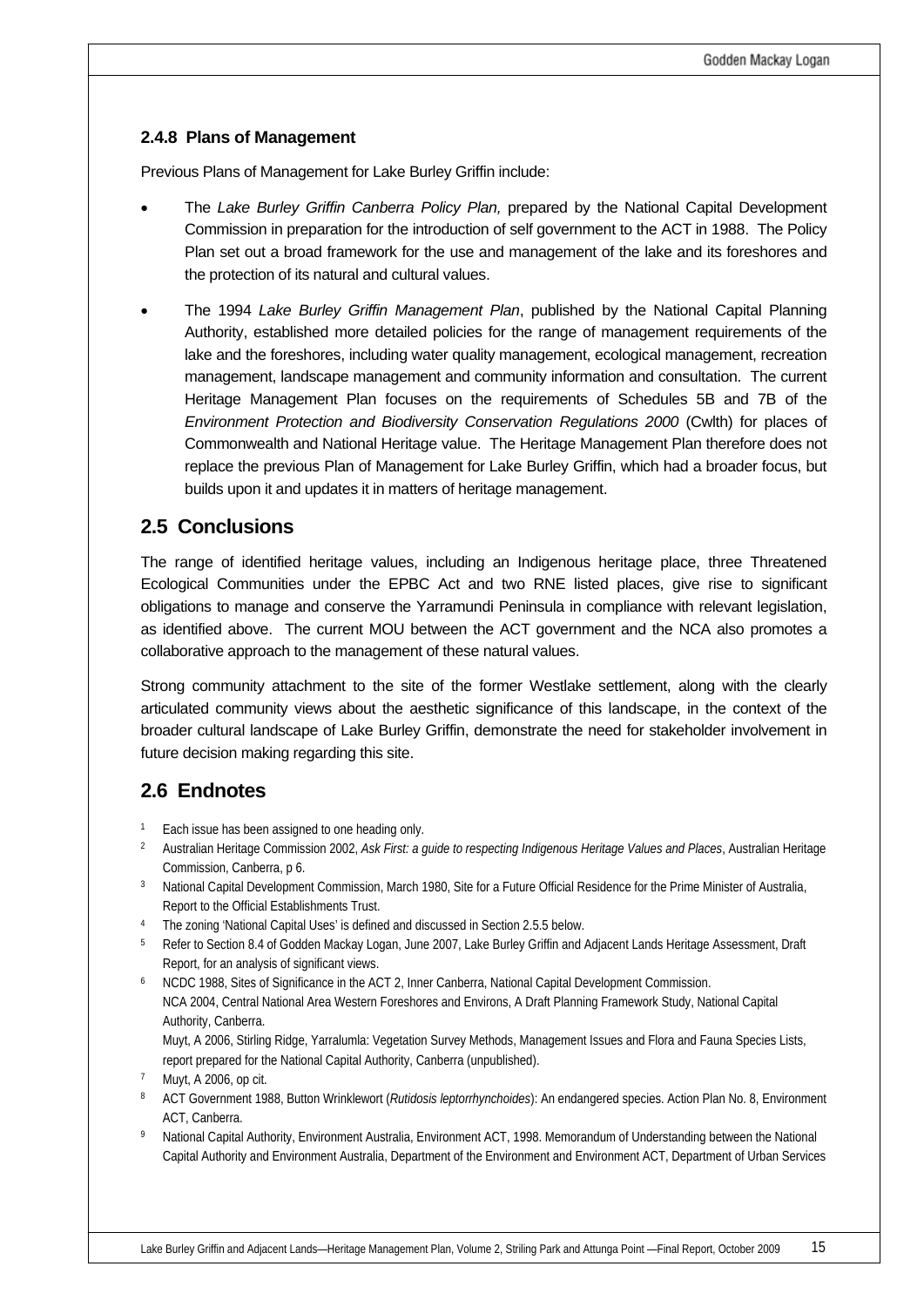relating to The Roles and Responsibilities of each partner in consistent and co-ordinated conservation management of threatened species and ecological communities in the ACT. Unpublished report, p 3.

- 10 Refer to Godden Mackay Logan June 2007, Lake Burley Griffin and Adjacent Lands Heritage Assessment, Draft Report, Figure 8.1.
- 11 NCDC 1988, Sites of Significance in the ACT 2, Inner Canberra, National Capital Development Commission. NCA 2004, Central National Area Western Foreshores and Environs, A Draft Planning Framework Study, National Capital Authority, Canberra.

 Muyt, A 2006, Stirling Ridge, Yarralumla: Vegetation Survey Methods, Management Issues and Flora and Fauna Species Lists, report prepared for the National Capital Authority, Canberra (unpublished).

- 13 ACT Government 1988, Button Wrinklewort (*Rutidosis Leptorrhynchoides*): An endangered species. Action Plan No. 8, Environment ACT, Canberra.
- 14 ACT Heritage Council, undated, Proposed entry to an interim heritage place register for Button Wrinklewort habitat (Majura Field Firing Range and Stirling Park), unpublished nomination.
- 15 The National Capital Plan, Figures 6 and 17.
- 16 ibid, Appendix A, p 11.
- 17 This Act defines Lake Burley Griffin as 'the waters of the Molongolo River between Scrivener Dam and dairy bridge (sic)'. It should be noted that this extends further than the boundary of the present study which only extends from Scrivener Dam to the entrance of the Molongolo River into East Basin.

<sup>12</sup> Muyt, A 2006, op cit.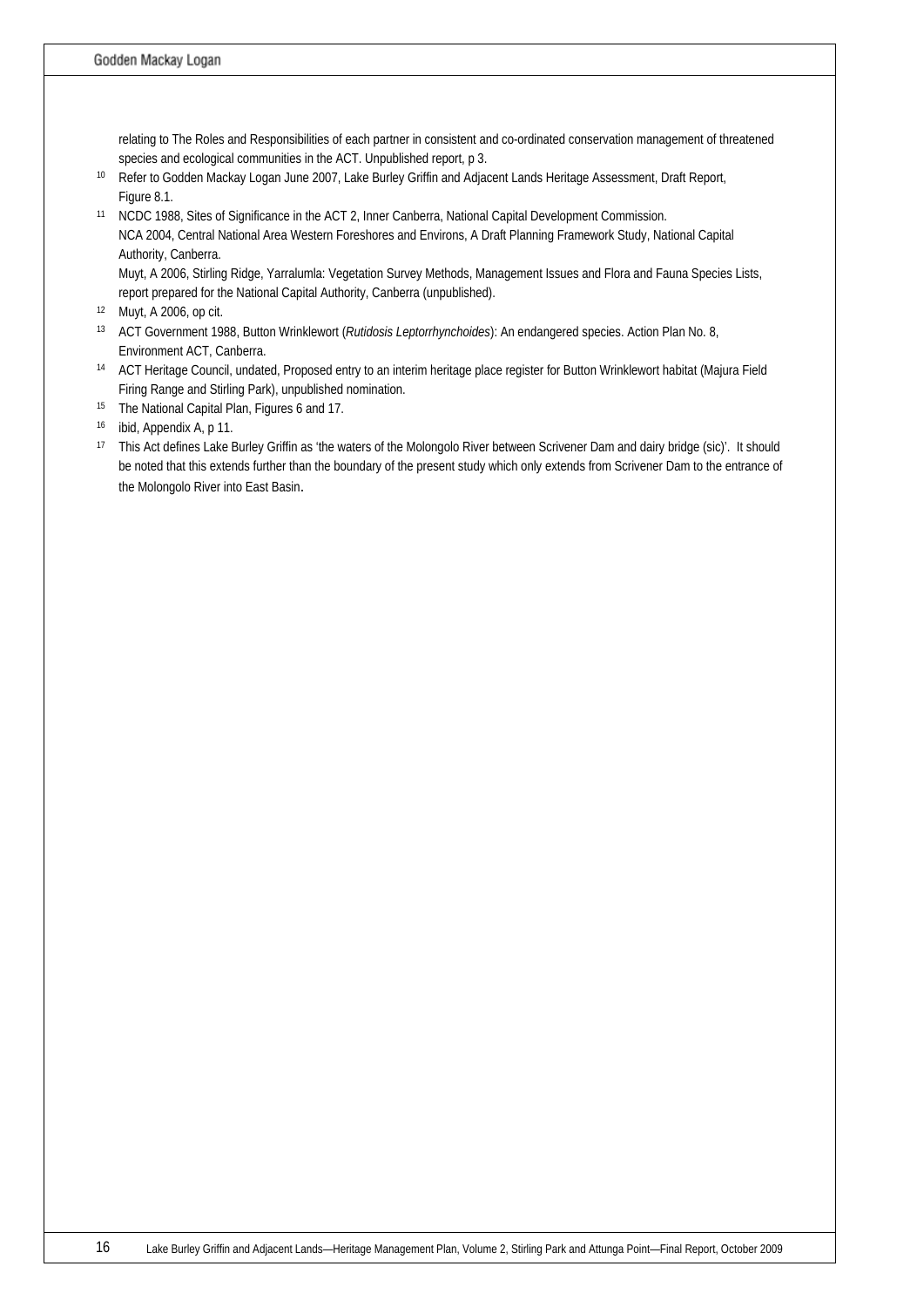# **3.0 General Conservation Policy for the Study Area**

# **3.1 Introduction**

The following tables identify general heritage conservation policies and actions for the Lake Burley Griffin Study Area. Section 4.0 presents specific policies and actions for each component of the Study Area that has identified heritage values. The effective implementation of the general and specific policies and actions will ensure that the NCA meets its obligations under the EPBC Act to conserve the identified heritage values of the Lake Burley Griffin Study Area. The priorities for action are listed in four categories, each responding to a different level of risk to the heritage values:

- *High:* Actions that should be undertaken immediately (within 12 months) to mitigate key risks to the heritage values. These actions are an essential component of the Heritage Management Plan and without them the heritage values of the Study Area may suffer adverse impacts.
- *Medium:* Actions that should be planned for in order to conserve the heritage values of the Study Area. Resources should be forward planned to enable implementation of these actions to ensure conservation of the heritage values.
- *Low:* These actions are important to the future conservation of the heritage values but respond to less imminent risks. Resources should be forward planned to enable these actions to be undertaken.

### **Timing**

Timing parameters have been established for the implementation of policies and actions in line with their priority. Implementation should be completed:

- immediately upon adoption of the plan (within 12 months);
- annually;
- as required;
- by 2011 (within 2 years);
- by 2014 (within 5 years); or
- by 2019 (within 10 years).

# **3.2 Key Objective of the General Conservation Policy**

The key objective of this policy framework is to ensure the conservation of the heritage values of the Lake Burley Griffin Study Area in the context of its future use and enhancement as an essential component of the designed, symbolic landscape of the National Capital. This conservation policy recognises the diversity of character of the Lake Burley Griffin Study Area and the many individually significant places to be found within it, but also promotes a holistic approach to the future management of the Study Area as a cultural landscape.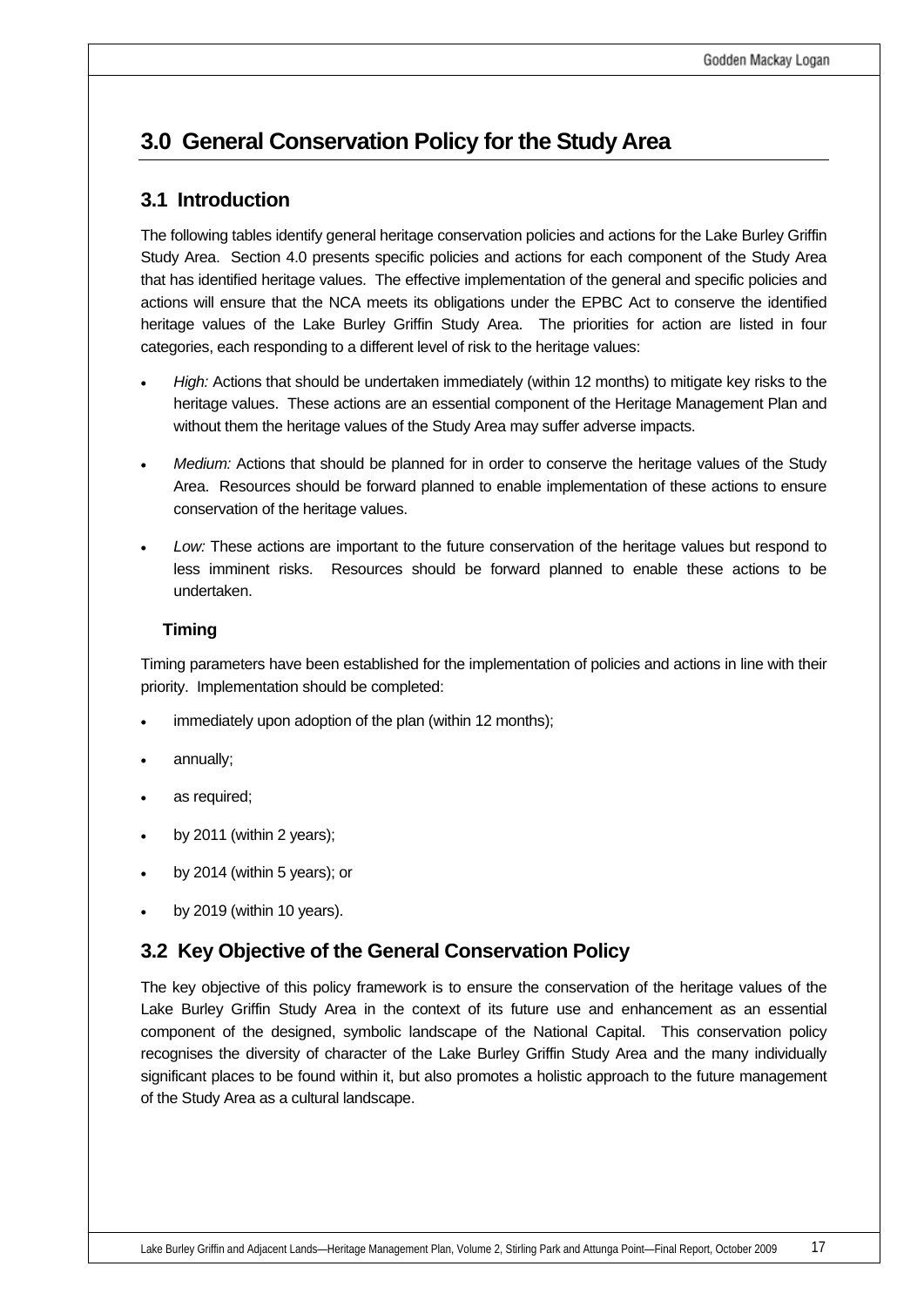The Conservation Policy is made up of six key policy areas:

- 1. Heritage Conservation;
- 2. Interpretation;
- 3. Use and Access;
- 4. Decision Making Procedures, Expertise and Training;
- 5. Documentation, Monitoring and Review; and
- 6. Stakeholder Consultation and Involvement.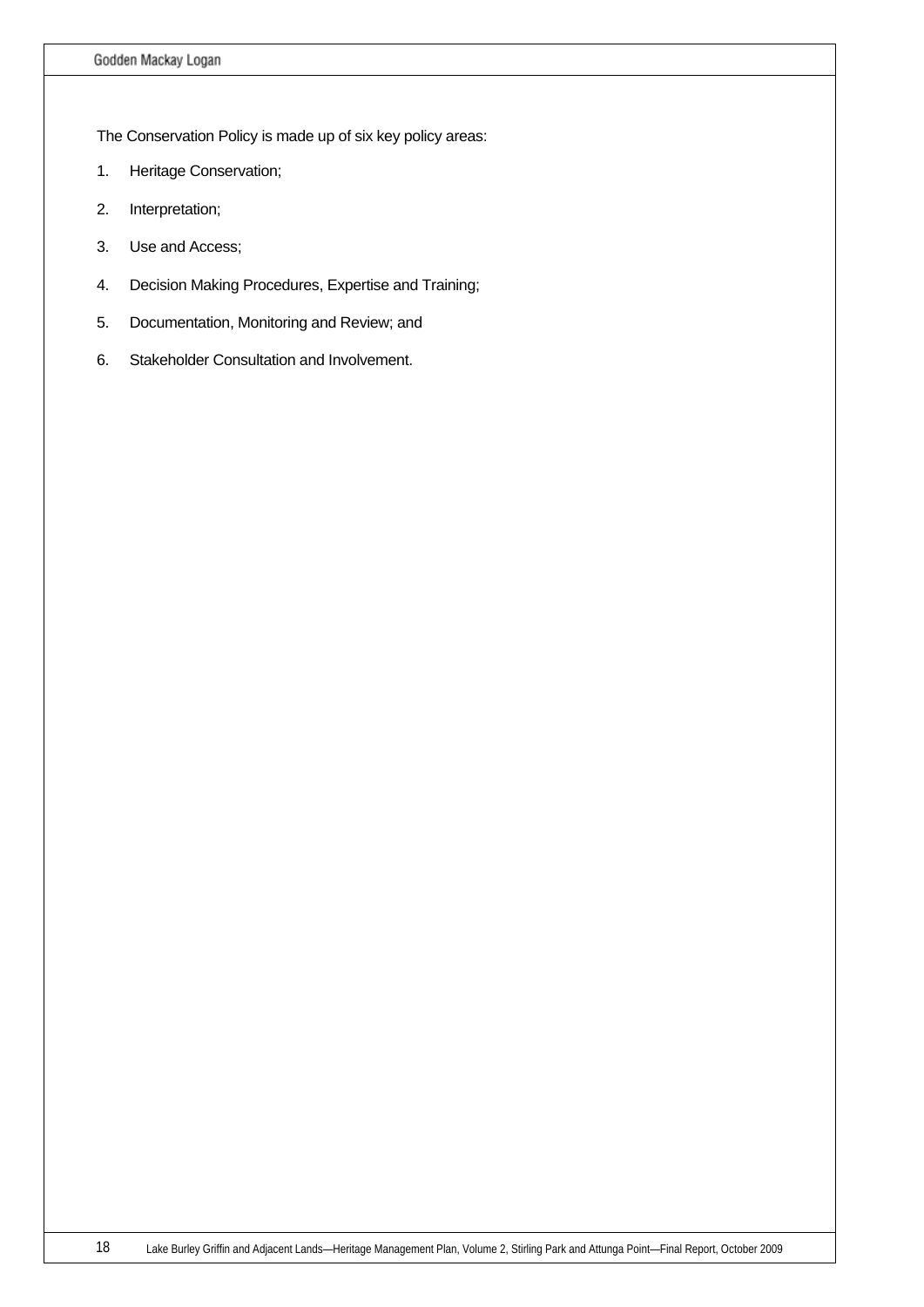| <b>Policies</b>                                                                                                                                                                                         | Actions                                                                                                                                                                                                                                                                                                                                                     | Priority | Timing      |
|---------------------------------------------------------------------------------------------------------------------------------------------------------------------------------------------------------|-------------------------------------------------------------------------------------------------------------------------------------------------------------------------------------------------------------------------------------------------------------------------------------------------------------------------------------------------------------|----------|-------------|
| 1 Heritage Conservation                                                                                                                                                                                 |                                                                                                                                                                                                                                                                                                                                                             |          |             |
| 1.1 Conserve the identified<br>heritage values of the Lake Burley<br>Griffin Study Area in compliance                                                                                                   | 1.1.1 The NCA should formally adopt this HMP as<br>High<br>the basis for future management of the heritage<br>values of the Study Area.                                                                                                                                                                                                                     |          | By 2011     |
| with the requirements of the EPBC<br>Act, the Australian Capital Territory<br>(Planning and Land Management)<br>Act 1988 and the Nature<br>Conservation Act 1980 (ACT) (in                              | 1.1.2 The identified heritage values of the Study Area<br>(shown in Table 1.1) will be the principal basis for all<br>future planning, management and impact<br>assessment of activities or actions.                                                                                                                                                        | High     | Immediately |
| accordance with the 1998 MOU).                                                                                                                                                                          | 1.1.3 Any proposal or action that will or is likely to<br>have a significant impact on the environment<br>including the identified Commonwealth and National<br>heritage values of the Study Area (Table 1.1) will<br>require a referral to the Minister for Environment,<br>Heritage and the Arts                                                          | High     | As required |
| 1.2 Conserve the identified<br>heritage values of the Lake Burley<br>Griffin Study Area in line with this<br>Heritage Management Plan (HMP).                                                            | 1.2.1 All the components of the Study Area<br>(identified in Table 1.1) should be added to the<br>NCA's register of places of Commonwealth heritage<br>value, in accordance with s341ZB (1) of the EPBC<br>Act.                                                                                                                                             | High     | By 2011     |
|                                                                                                                                                                                                         | 1.2.2 The NCA should consider the nomination to the<br>Commonwealth Heritage list of all the components of<br>the Study Area, identified in Table 1.1, preferably as<br>a group making up a significant cultural landscape.                                                                                                                                 | Medium   | By 2014     |
|                                                                                                                                                                                                         | 1.2.3 The NCA should consider the nomination of the<br>Lake Burley Griffin Study Area to the National<br>Heritage list. This consideration should involve a<br>review of an appropriate curtilage for a National list<br>nomination, taking into account the need for the<br>integrated management of central Canberra's<br>significant cultural landscape. | Low      | By 2019     |
| 1.3 Implement the policies and<br>actions set out in this HMP, in line<br>with the identified priority and timing<br>guidelines.                                                                        | 1.3.1 Implementation actions are set out below in<br>Section 5 Documentation, Monitoring and Review.                                                                                                                                                                                                                                                        | High     | Immediately |
| 1.4 All planning or strategic<br>documents or proposals with the<br>potential to affect the Study Area<br>should refer to this HMP for primary<br>guidance on the management of its<br>heritage values. | 1.4.1 Promote a holistic management approach to<br>the Study Area by ensuring that proposals are<br>assessed in terms of their potential to impact on the<br>heritage values of the Study Area as a whole. The<br>aim of this policy is to promote a co-ordinated rather<br>than a piecemeal approach to management.                                        | Medium   | As required |
|                                                                                                                                                                                                         | 1.4.2 Ensure all proposals for development or<br>activities around the foreshore of the lake are<br>assessed in terms of their potential to impact upon<br>(positively or negatively) the identified heritage<br>values of the Study Area.                                                                                                                  | High     | As required |
|                                                                                                                                                                                                         | 1.4.3 Ensure new developments contribute to the<br>qualities and heritage values of the Study Area as a<br>designed, symbolic landscape of national<br>significance.                                                                                                                                                                                        | High     | As required |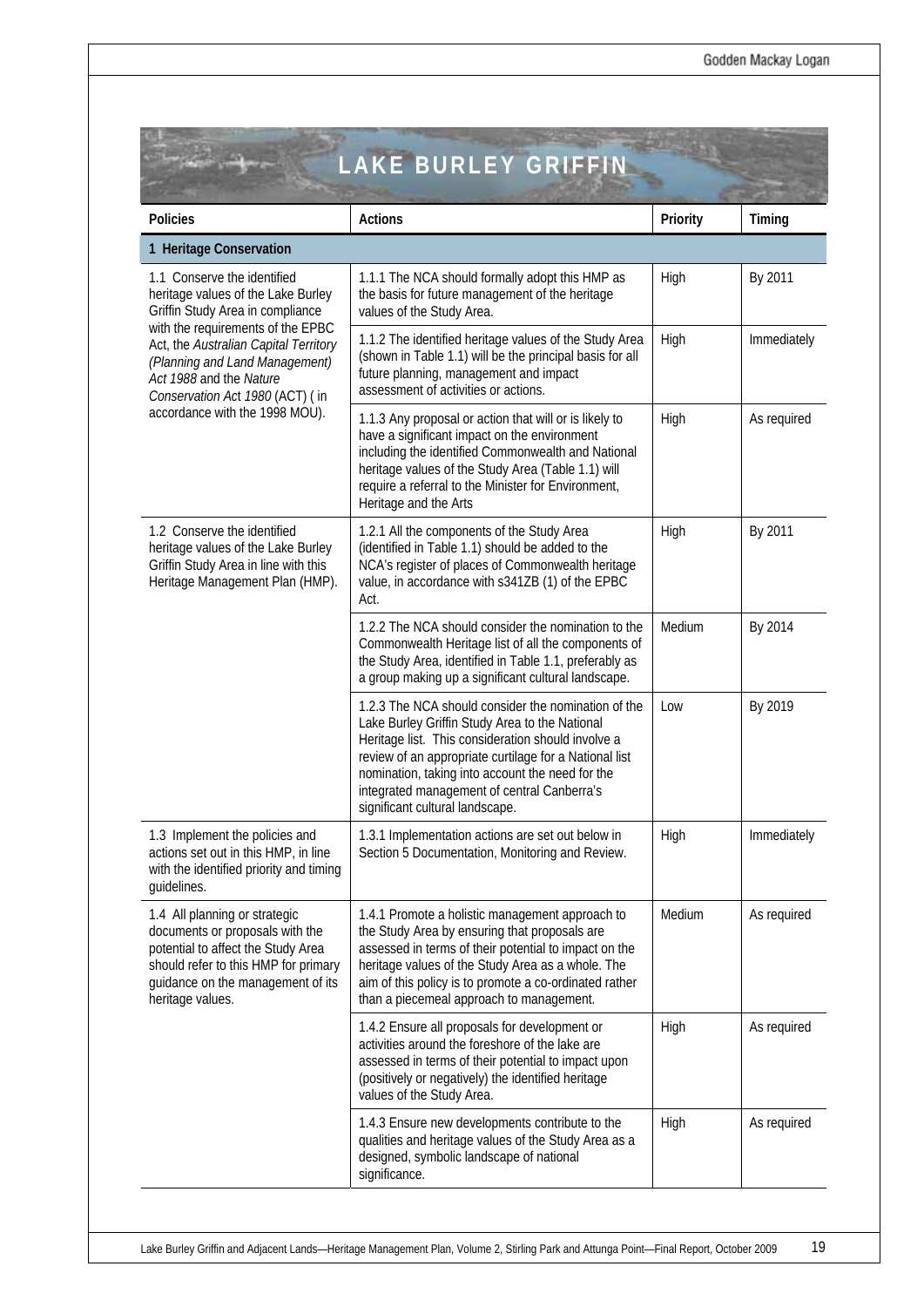|                                                                                                                                                                                                                       | LAKE BURLEY GRIFFIN                                                                                                                                                                                                                                                                                                                                                                                                                                                                                                                                                                                                                                                               |          |                                      |
|-----------------------------------------------------------------------------------------------------------------------------------------------------------------------------------------------------------------------|-----------------------------------------------------------------------------------------------------------------------------------------------------------------------------------------------------------------------------------------------------------------------------------------------------------------------------------------------------------------------------------------------------------------------------------------------------------------------------------------------------------------------------------------------------------------------------------------------------------------------------------------------------------------------------------|----------|--------------------------------------|
| <b>Policies</b>                                                                                                                                                                                                       | Actions                                                                                                                                                                                                                                                                                                                                                                                                                                                                                                                                                                                                                                                                           | Priority | Timing                               |
| 1.5 Co-ordinate the heritage<br>management of the Study Area with<br>the heritage management plans for<br>places and landscapes which have<br>an integral relationship with the<br>heritage values of the Study Area. | 1.5.1 Co-ordinate this HMP with the heritage<br>management plans for: Blundells' Cottage, High<br>Court and National Gallery Precinct, Carillon and<br>Aspen Island, Central Parklands, the National<br>Library, Parliament House Vista, Australian War<br>Memorial and Old Parliament House. Also ensure<br>co-ordinated management with other places with<br>heritage values strongly linked to the Study Area<br>including Lennox Gardens, Government House,<br>Westbourne Woods, Weston Park, Yarralumla<br>Nursery, Black Mountain, Acton Peninsula,<br>Commonwealth Place, Bowen Park, Kingston<br>foreshore, Jerrabombera wetlands, Grevillea Park<br>and Molongolo Reach. | Medium   | As required                          |
| 1.6 Conserve and manage the<br>integrity of the formal design<br>elements of the Study Area deriving<br>from Griffin plan and the later<br>design and construction of the lake<br>and its foreshores.                 | 1.6.1 Conserve the integrity of the axes, vistas and<br>visual links with the surrounding landscape (including<br>Black Mountain, Mount Ainslie and Red Hill) and<br>conserve the visibility of the lake from public open<br>spaces and public institutions. This will support the<br>continued appreciation of the lake as a unifying and<br>linking element for the close and distant topography<br>in the landscape and as the setting of the<br>surrounding buildings and open space areas.                                                                                                                                                                                   | High     | Immediately                          |
|                                                                                                                                                                                                                       | 1.6.2 Conserve the visibility of the waters of the lake<br>in views from within Canberra, including the retention<br>of open views to the water from roads and other<br>public use areas (Commonwealth Avenue, Parkes<br>Way, the cycle paths) as well as local secluded<br>vistas from near the lake shore.                                                                                                                                                                                                                                                                                                                                                                      | High     | Immediately                          |
|                                                                                                                                                                                                                       | 1.6.3 Maintain the water level and water quality of<br>the lake in line with the benchmark for 'Protection of<br>freshwater aquatic systems' in the LBG Water<br>Quality Management Plan, 2006.                                                                                                                                                                                                                                                                                                                                                                                                                                                                                   | High     | In<br>accordance<br>with the<br>Plan |
|                                                                                                                                                                                                                       | 1.6.4 Conserve the informal, river-like form of<br>Westlake as a contrast to the more formal basins.                                                                                                                                                                                                                                                                                                                                                                                                                                                                                                                                                                              | High     | Immediately                          |
|                                                                                                                                                                                                                       | 1.6.5 Respect the relationship between the vertical<br>and horizontal design elements, including the<br>bridges, Carillon and Captain Cook Water Jet.                                                                                                                                                                                                                                                                                                                                                                                                                                                                                                                             | High     | Immediately                          |
|                                                                                                                                                                                                                       | 1.6.6 Conserve the historic plantings of deciduous<br>trees around the foreshores, planted to reflect spring<br>and autumn colour in the waters of the lake.                                                                                                                                                                                                                                                                                                                                                                                                                                                                                                                      | High     | Immediately                          |
|                                                                                                                                                                                                                       | 1.6.7 Conserve the relationship between the lake<br>and the National Library, High Court of Australia,<br>National Gallery of Australia and the National<br>Museum of Australia, where the buildings contribute<br>to the lake's setting and, in turn, the lake provides<br>the setting for the buildings.                                                                                                                                                                                                                                                                                                                                                                        | High     | Immediately                          |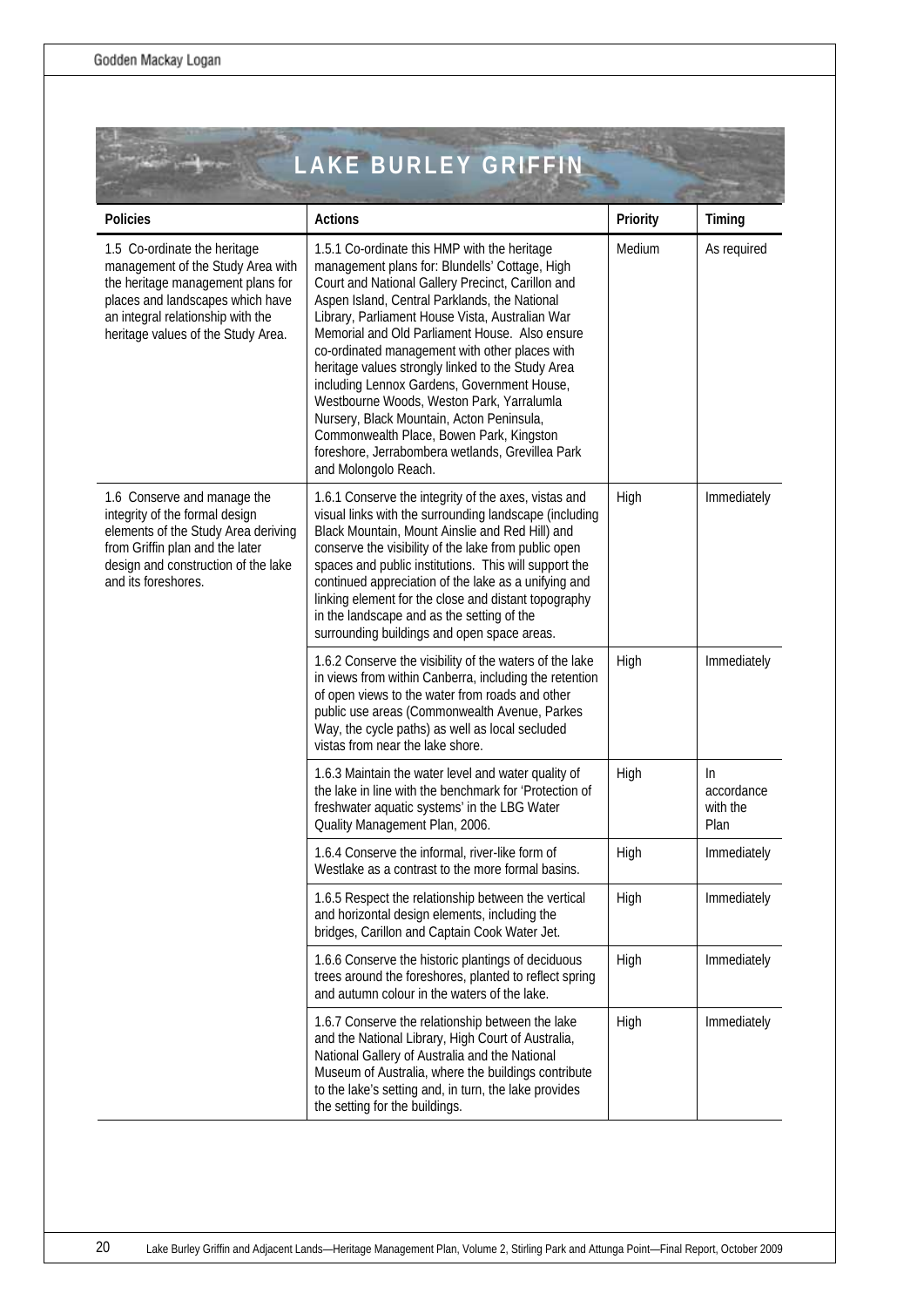| <b>Policies</b>                                                                                                                            | <b>Actions</b>                                                                                                                                                                                                                                                                                                                              | Priority | Timing      |
|--------------------------------------------------------------------------------------------------------------------------------------------|---------------------------------------------------------------------------------------------------------------------------------------------------------------------------------------------------------------------------------------------------------------------------------------------------------------------------------------------|----------|-------------|
| 1.7 Recognise the Lake Burley<br>Griffin Study Area as a layered<br>cultural landscape, the heritage<br>values of which reflect Indigenous | 1.7.1 Conserve the diverse landscape character of<br>the Study Area, including the contrasts between the<br>formal and informal landscapes, and native and<br>exotic vegetation.                                                                                                                                                            | High     | Immediately |
| use and cultural values; early<br>European use and development;<br>the Griffin plan; subsequent phases                                     | 1.7.2 Conserve the overall of form and shape of the<br>lake which strongly reflects the Griffin plan.                                                                                                                                                                                                                                       | High     | Immediately |
| of design and construction; and the<br>remnant natural environment.                                                                        | 1.7.3 Conserve the islands and areas of hard and<br>soft edge treatments reflecting the period of design<br>and construction of the lake.                                                                                                                                                                                                   | High     | Immediately |
|                                                                                                                                            | 1.7.4 Conserve the evidence (including<br>archaeological) of past historic and Indigenous use<br>of the landscape including the identified Indigenous<br>sites, the remains of the former Westlake settlement<br>site, and Sewer Vent No. 1.                                                                                                | Medium   | As required |
|                                                                                                                                            | 1.7.5 Rigorously manage new development on<br>Stirling Ridge and Attunga Point in order to conserve<br>the aesthetic and natural values of the landscape,<br>topography and vegetation and its importance in<br>significant views.                                                                                                          | High     | As required |
|                                                                                                                                            | 1.7.6 Conserve and actively manage the historical<br>and aesthetic values of Lindsay Pryor Arboretum and<br>Roman Cypress Hill.                                                                                                                                                                                                             | High     | By 2011     |
|                                                                                                                                            | 1.7.7 Rigorously manage new development on the<br>Yarramundi Peninsula in order to conserve the<br>historical, aesthetic and natural values of the<br>landscape, topography and vegetation and its<br>importance in significant views. In particular manage<br>the Peninsula to maintain the 'natural' river-like<br>qualities of Westlake. | Medium   | As required |
| 1.8 Conserve and manage the<br>aesthetic values of the Study Area<br>which are particularly valued by the<br>community.                    | 1.8.1 Conserve and manage the 'quiet and still'<br>qualities of the Study Area, particularly in areas such<br>as Central Basin, Tarcoola Reach and Yarramundi<br>Reach.                                                                                                                                                                     | High     | Immediately |
|                                                                                                                                            | 1.8.2 Conserve the role of the lake as the setting for<br>significant national institutions, particularly the nature<br>of its reflective qualities.                                                                                                                                                                                        | High     | Immediately |
|                                                                                                                                            | 1.8.3 Conserve and manage the high quality<br>parkland setting of the lake to a high standard.                                                                                                                                                                                                                                              | High     | Immediately |
|                                                                                                                                            | 1.8.4 Manage the setting of the lake to retain<br>seasonal colour, natural qualities and diversity of<br>character.                                                                                                                                                                                                                         | High     | Immediately |
|                                                                                                                                            | 1.8.5 Retain views to the surrounding hillsides as<br>well as their vegetated, natural character.                                                                                                                                                                                                                                           | High     | Immediately |
| 1.9 Conserve and manage the<br>creative and technical heritage<br>values of the Study Area.                                                | 1.9.1 Conserve the evidence of engineering and<br>technical excellence in the Study Area including the<br>Commonwealth Avenue and Kings Avenue Bridges<br>and Scrivener Dam.                                                                                                                                                                | Medium   | As required |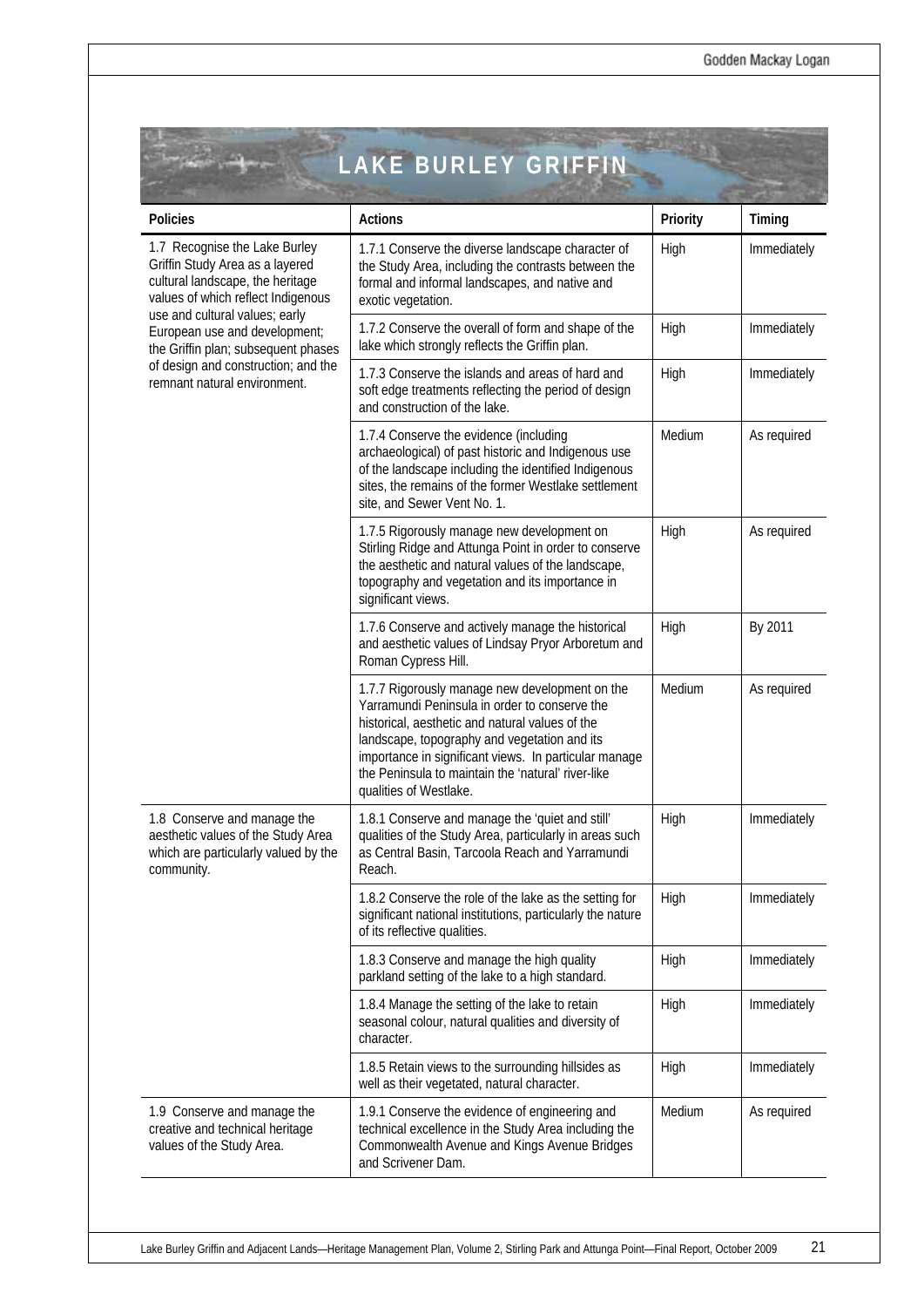|                                                                                  | LAKE BURLEY GRIFFIN                                                                                                                                                                                                                                                                                                                                                                                       |          |             |  |
|----------------------------------------------------------------------------------|-----------------------------------------------------------------------------------------------------------------------------------------------------------------------------------------------------------------------------------------------------------------------------------------------------------------------------------------------------------------------------------------------------------|----------|-------------|--|
| <b>Policies</b>                                                                  | Actions                                                                                                                                                                                                                                                                                                                                                                                                   | Priority | Timing      |  |
|                                                                                  | 1.9.2 Continue to maintain to a high standard the<br>structural and design integrity of the bridges and dam<br>and their settings, to ensure their long-term<br>conservation as an integral aspect of the designed<br>landscape of the Study Area.                                                                                                                                                        | Medium   | Annually    |  |
| 1.10 Conserve and manage the<br>Indigenous heritage values of the<br>Study Area. | 1.10.1 Recognise Indigenous heritage values which<br>arise from sites, places and the interrelation between<br>sites, places and landscapes.                                                                                                                                                                                                                                                              | High     | By 2011     |  |
|                                                                                  | 1.10.2 Add the identified Indigenous heritage places<br>of Stirling Ridge, Yarramundi Peninsula and the<br>submerged Indigenous sites to the NCA's register of<br>places of Commonwealth heritage value, in<br>accordance with s341ZB (1) of the EPBC Act.                                                                                                                                                | Medium   | As required |  |
|                                                                                  | 1.10.3 Works in areas of Indigenous archaeological<br>significance may require archaeological assessment<br>and management in consultation with appropriate<br>Indigenous communities and relevant authorities.                                                                                                                                                                                           | Medium   | As required |  |
|                                                                                  | 1.10.4 Recognise the potential for works or activities<br>to impact upon previously undetected places of<br>Indigenous heritage value and follow the assessment<br>and notification procedures of the Heritage Act 2004<br>(ACT).                                                                                                                                                                         | High     | By 2011     |  |
|                                                                                  | 1.10.5 Prepare documentation to be included with<br>Service Contracts which notifies contractors of<br>Indigenous heritage values and potential values of<br>relevant areas and ensures effective implementation<br>of these policies by all contractors and relevant<br>authorities.                                                                                                                     | High     | By 2011     |  |
|                                                                                  | 1.10.6 Note the location of Indigenous heritage<br>places on fire control plans as assets requiring<br>protection and management.                                                                                                                                                                                                                                                                         | Medium   | By 2011     |  |
| 1.11 Conserve and manage the<br>natural heritage values of the Study<br>Area.    | 1.11.1 Conserve the natural heritage values of<br>Stirling Ridge and Attunga Point. The Button<br>wrinklewort is a listed threatened species under<br>section 18 of the EPBC Act; and Yellow box-Red<br>gum grassy woodland and natural temperate<br>grassland are both listed as threatened ecological<br>communities under section 18A of the Act.                                                      | High     | Immediately |  |
|                                                                                  | 1.11.2 Conserve the natural heritage values of the<br>Yarramundi Peninsula: the natural temperate<br>grassland and grassland habitat for the Striped<br>legless lizard (declared threatened species under the<br>Nature Conservation Act 1980 (ACT) and threatened<br>species under the EPBC Act) and the Perunga<br>grasshopper (declared threatened species under the<br>Nature Conservation Act 1980). | High     | Immediately |  |
|                                                                                  | 1.11.3 Conserve and manage the lake as an aquatic<br>habitat comprising the waterbody, aquatic fauna,<br>vegetation and lake bed.                                                                                                                                                                                                                                                                         | Medium   | Immediately |  |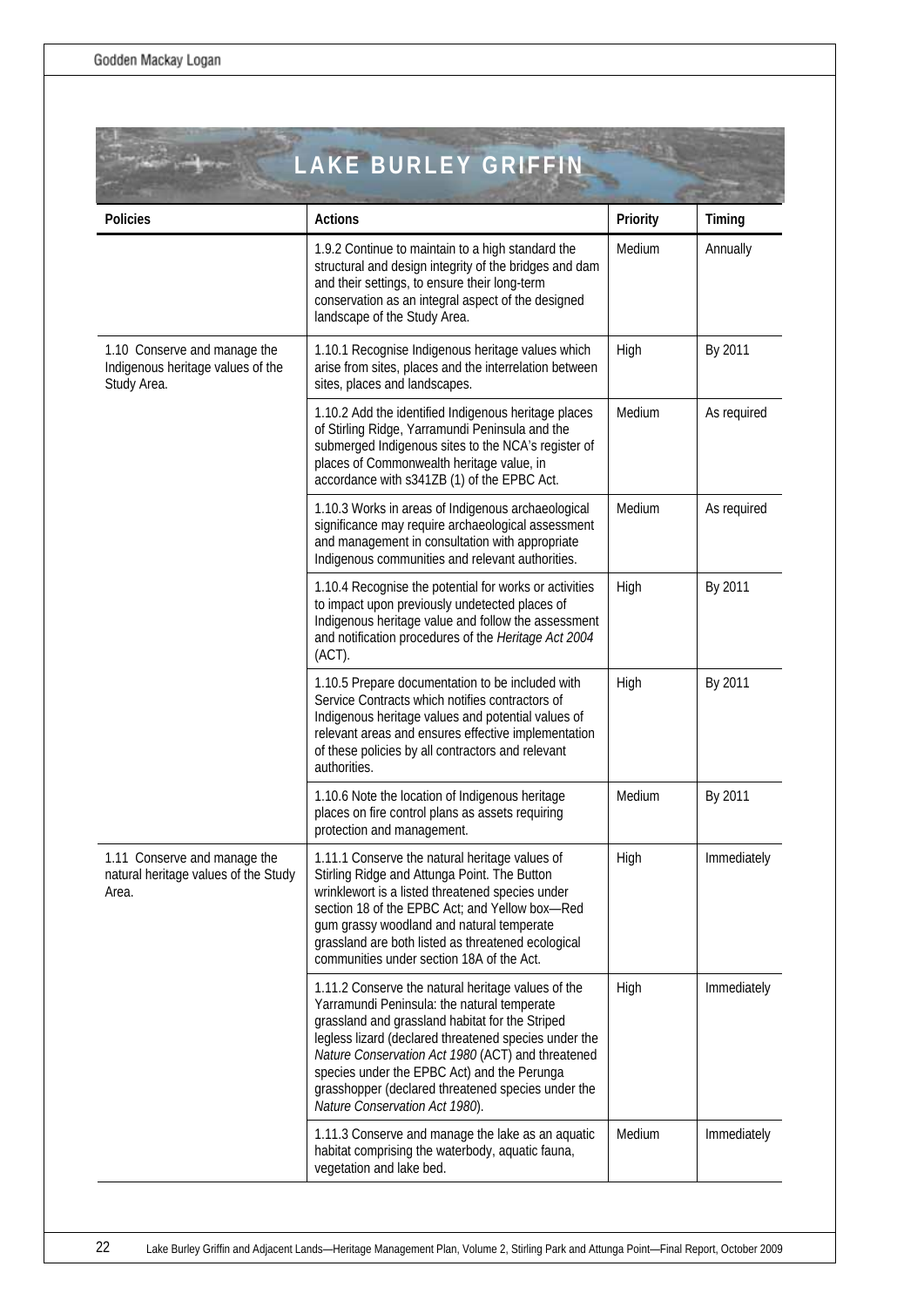| <b>Policies</b>                                                                                                            | <b>Actions</b>                                                                                                                                                                                                                                                                                                                                                      | Priority | Timing                     |
|----------------------------------------------------------------------------------------------------------------------------|---------------------------------------------------------------------------------------------------------------------------------------------------------------------------------------------------------------------------------------------------------------------------------------------------------------------------------------------------------------------|----------|----------------------------|
|                                                                                                                            | 1.11.4 Conserve and manage the wetland habitat for<br>threatened and migratory bird species provided by<br>Warrina Inlet, Accacia Inlet and Yarramundi Inlet<br>wetlands.                                                                                                                                                                                           | Medium   | Immediately                |
|                                                                                                                            | 1.11.5 Conserve and manage the habitat values<br>provided by the lake waterbody draw-down zone<br>(foreshore areas).                                                                                                                                                                                                                                                | Medium   | Immediately                |
|                                                                                                                            | 1.11.6 Prepare documentation to be included with<br>Service Contracts which notifies contractors of the<br>natural heritage values of relevant areas and<br>ensures effective implementation of these policies by<br>all contractors.                                                                                                                               | High     | By 2011                    |
| 1.12 Removal or damage to<br>significant aspects of the place.                                                             | 1.12.1 Removal or works which would adversely<br>impact on places of identified heritage value should<br>only be permitted where:                                                                                                                                                                                                                                   | High     | As required                |
|                                                                                                                            | the work makes possible the recovery of<br>$\bullet$<br>aspects of greater heritage value;                                                                                                                                                                                                                                                                          |          |                            |
|                                                                                                                            | the work helps to ensure the security and<br>$\bullet$<br>viability of the place;                                                                                                                                                                                                                                                                                   |          |                            |
|                                                                                                                            | there is no feasible alternative (eg to meet<br>safety or legal requirements);                                                                                                                                                                                                                                                                                      |          |                            |
|                                                                                                                            | full assessment of alternative options has been<br>undertaken to minimise adverse impacts.                                                                                                                                                                                                                                                                          |          |                            |
| 1.13 Authenticity of the place.                                                                                            | 1.13.1 Ensure that the integrity of fabric of heritage<br>value from different phases and periods of the<br>cultural landscape is maintained, managed and<br>interpreted.                                                                                                                                                                                           | High     | As required                |
| 2 Interpretation                                                                                                           |                                                                                                                                                                                                                                                                                                                                                                     |          |                            |
| 2.1 An Interpretation Plan should<br>be prepared for the Study Area.                                                       | 2.1.1 Interpret the historic, Indigenous and natural<br>heritage values of the Lake Burley Griffin Study Area<br>to local, national and international audiences-using<br>a range of media including published material, online<br>material and signage.                                                                                                             | Medium   | By 2011                    |
|                                                                                                                            | 2.1.2 Consult and involve stakeholders in the<br>development of the Interpretation plan and specific<br>interpretation initiatives.                                                                                                                                                                                                                                 | Medium   | By 2011 and<br>as required |
|                                                                                                                            | 2.1.3 The specific policies identify nodes, themes<br>and locations for on-site interpretation.                                                                                                                                                                                                                                                                     | ΝA       | ΝA                         |
| 2.2 Develop an Indigenous<br>heritage interpretation plan in<br>partnership with appropriate<br>community representatives. | 2.2.1 In partnership with the local Indigenous<br>community, investigate how the Indigenous cultural<br>values of the Molongolo River Valley (prior to<br>construction of the lake) could be recognised and<br>incorporated into the public environment of the city<br>(examples may be the erection of signage, public art,<br>and use of Aboriginal place names). | Medium   | By 2011                    |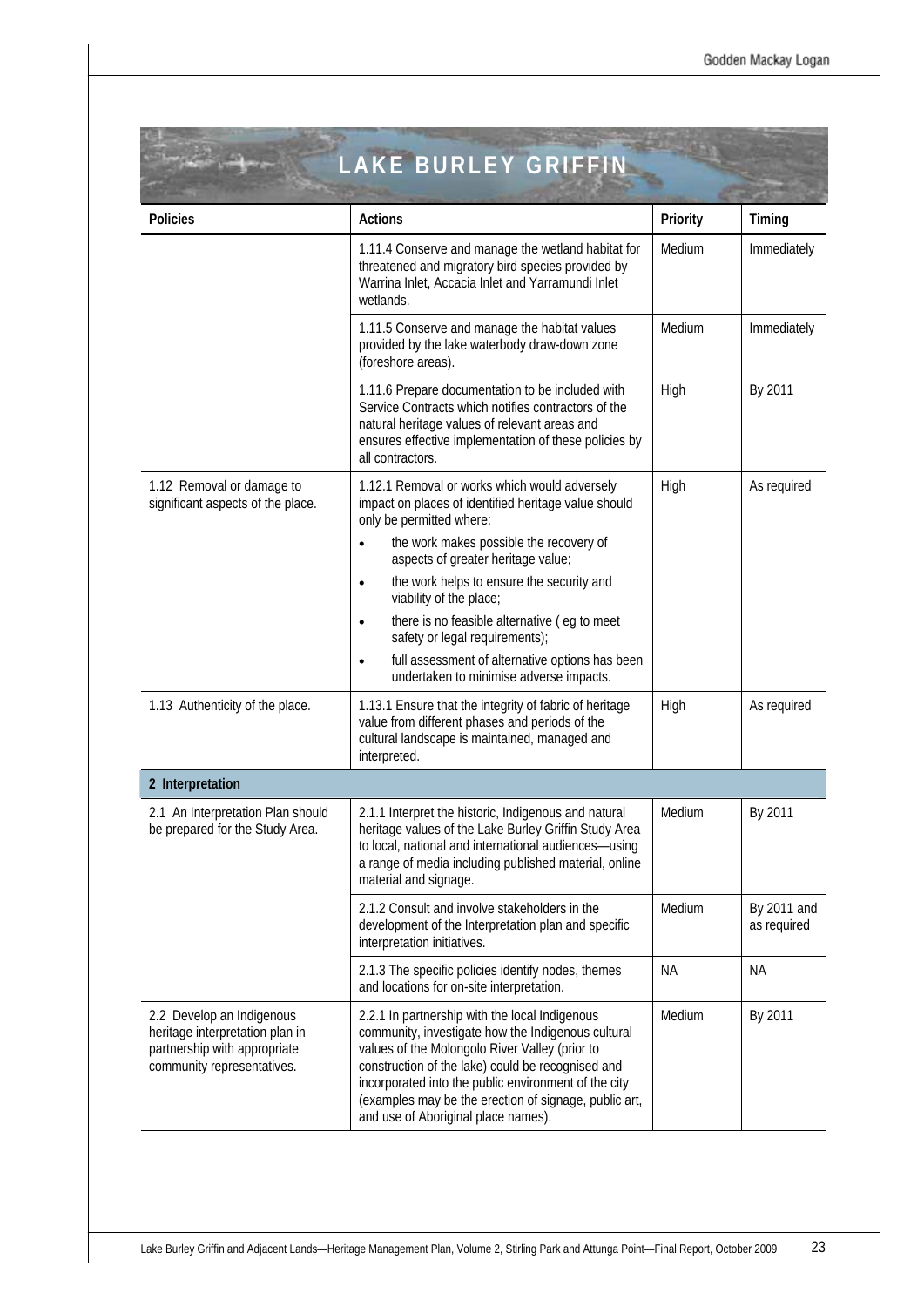| Policies                                                                                                                  | <b>Actions</b>                                                                                                                                                                                                        | Priority | Timing       |
|---------------------------------------------------------------------------------------------------------------------------|-----------------------------------------------------------------------------------------------------------------------------------------------------------------------------------------------------------------------|----------|--------------|
|                                                                                                                           | 2.2.2 Interpret the following aspects of the<br>Indigenous cultural landscape on signage at the<br>edge of the lake, or incorporated into the exhibition at<br>Regatta Point:                                         | Medium   | By 2014      |
|                                                                                                                           | the original course of the Molonglo in relation<br>$\bullet$<br>to Lake Burley Griffin;                                                                                                                               |          |              |
|                                                                                                                           | the role of the Molonglo corridor to Indigenous<br>$\bullet$<br>people; and                                                                                                                                           |          |              |
|                                                                                                                           | the current role of Indigenous people in<br>$\bullet$<br>protecting ACT heritage sites.                                                                                                                               |          |              |
|                                                                                                                           | Involve the Indigenous community in the design of all<br>signage and in approving the cultural information<br>displayed for viewing by the wider community.                                                           |          |              |
| 2.3 A variety of methods should be<br>used to interpret the major aspects<br>of the heritage values of the Study<br>Area. | 2.3.1 Develop themed 'heritage trails' around Lake<br>Burley Griffin, utilising brochures, online or<br>downloadable information, as well as signage,<br>focusing on significant themes of the Study Area<br>such as: | Medium   | By 2014      |
|                                                                                                                           | the Griffin plan;<br>$\bullet$                                                                                                                                                                                        |          |              |
|                                                                                                                           | modernist design;<br>$\bullet$                                                                                                                                                                                        |          |              |
|                                                                                                                           | engineering heritage;<br>$\bullet$                                                                                                                                                                                    |          |              |
|                                                                                                                           | Indigenous cultural values;<br>$\bullet$                                                                                                                                                                              |          |              |
|                                                                                                                           | the historical cultural landscape; and<br>$\bullet$                                                                                                                                                                   |          |              |
|                                                                                                                           | the natural values of the landscape.<br>$\bullet$                                                                                                                                                                     |          |              |
|                                                                                                                           | 2.3.2 On-site interpretation around Lake Burley<br>Griffin should feature a consistent and distinctive<br>graphic style to form a recognisable interpretive trail<br>around the lake.                                 | Medium   | As required. |
| 3 Use and Access                                                                                                          |                                                                                                                                                                                                                       |          |              |
| 3.1 Provide the public with free and<br>open access to the lake and<br>foreshores.                                        | 3.1.1 Encourage public access to the lake for a<br>variety of non-motorised, water-based recreational<br>uses which do not impact on other heritage values.                                                           | High     | Immediately  |
|                                                                                                                           | 3.1.2 Continue to use the lake as a stage or setting<br>for large public events (which are temporary and do<br>not impact on other heritage values).                                                                  | Low      | As required  |
|                                                                                                                           | 3.1.3 Provide opportunities for organised and<br>informal community and family gatherings around the<br>lake.                                                                                                         | Medium   | Immediately  |
|                                                                                                                           | 3.1.4 Control recreational activities on the lake to<br>minimise noise and disruption to the water surface,<br>avoid impacts on the shore and shore users and<br>minimise conflicts with other lake users.            | High     | Immediately  |
| 3.2 Ensure the lake is available<br>and accessible for a range of uses                                                    | 3.2.1 Manage water quality to enable recreational<br>uses including swimming and boating.                                                                                                                             | High     | Annually     |
| at all times.                                                                                                             | 3.2.2 Retain current existing points of access to lake<br>for recreation (boat ramps and swimming area).                                                                                                              | Low      | Annually     |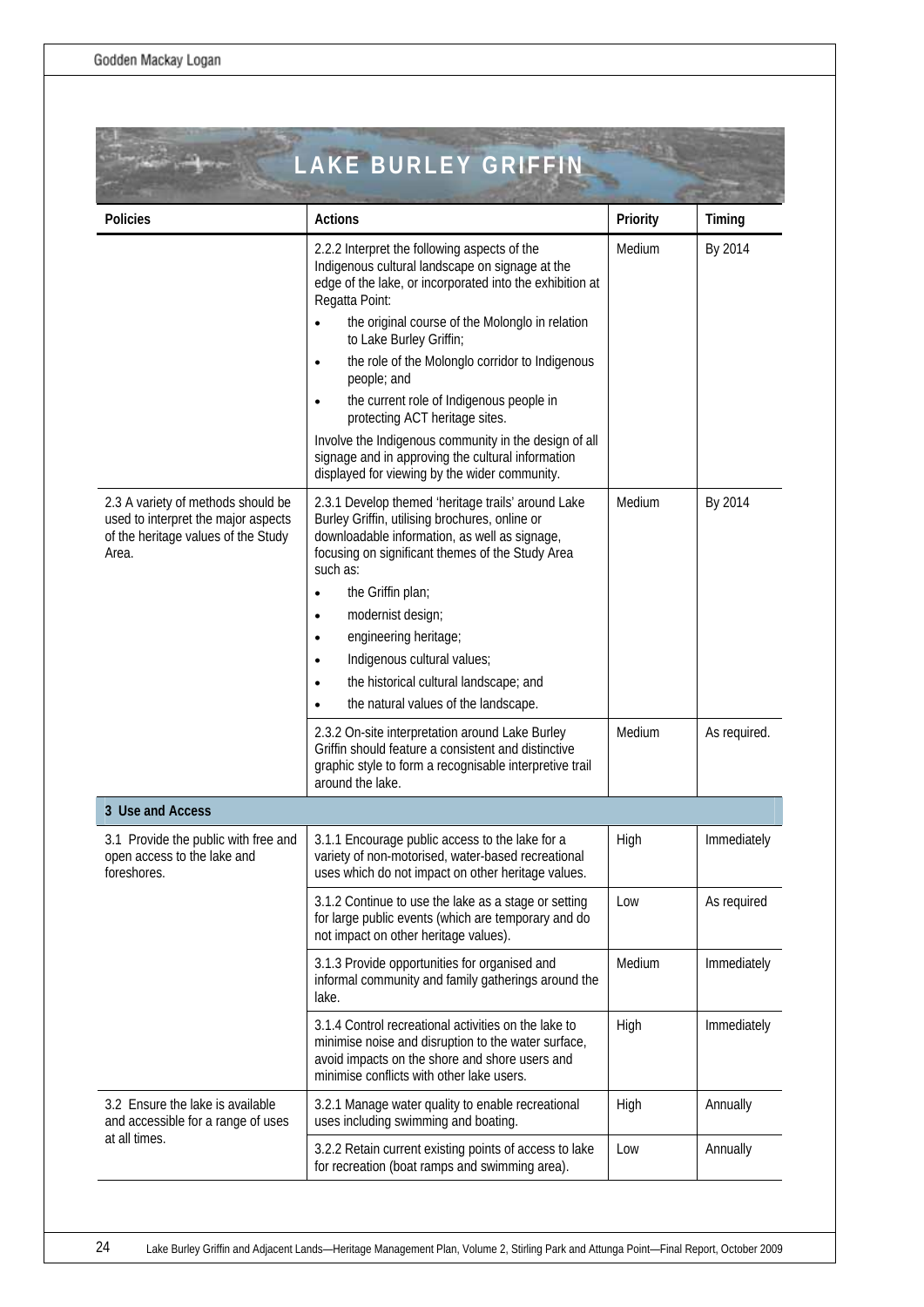| <b>Policies</b>                                                                                                                                                                       | <b>Actions</b>                                                                                                                                                                                                                                                                                                | Priority | Timing      |
|---------------------------------------------------------------------------------------------------------------------------------------------------------------------------------------|---------------------------------------------------------------------------------------------------------------------------------------------------------------------------------------------------------------------------------------------------------------------------------------------------------------|----------|-------------|
|                                                                                                                                                                                       | 3.2.3 Avoid the introduction of new uses that require<br>closure of the lake and foreshores (or parts thereof)<br>to public access, ie for private or corporate events.                                                                                                                                       | High     | As required |
| 3.3 Provide and facilitate access to<br>significant places for appropriate<br>Indigenous community members for<br>the conduct of traditional or<br>culturally significant activities. | 3.3.1 Provide a point of contact to Indigenous<br>stakeholders requesting access and establish access<br>protocols.                                                                                                                                                                                           | High     | Immediately |
| 3.4 Manage use of and access to<br>Stirling Ridge and Attunga Point<br>and the Yarramundi Peninsula to<br>minimise impacts on the identified<br>natural heritage values.              | 3.4.1 Control access to Stirling Ridge and Attunga<br>Point and the Yarramundi Peninsula, through the use<br>of fencing, signage and control/closure of paths, to<br>consolidate and promote the ecological sustainability<br>of the natural communities in those areas.                                      | High     | By 2011     |
| 3.5 Review and update the Lake<br><b>Burley Griffin Recreation Policy,</b><br>2005, in line with this HMP.                                                                            | 3.5.1 Continue to monitor recreational use of the lake<br>to assess current use patterns and determine future<br>recreational needs.                                                                                                                                                                          | Medium   | Annually    |
|                                                                                                                                                                                       | 3.5.2 As part of the review and update of the Lake<br>Burley Griffin Recreation Policy, 2005, develop<br>objectives and evaluation criteria for events and uses<br>to promote, conserve and manage the identified<br>heritage values of the Study Area in line with this<br>HMP.                              | Medium   | By 2011     |
| 4 Decision Making Procedures, Expertise and Training                                                                                                                                  |                                                                                                                                                                                                                                                                                                               |          |             |
| 4.1 Develop a decision making<br>process, supported by assessment<br>documentation and checklists, in                                                                                 | 4.1.1 The decision making process should include<br>consultation with internal and external stakeholders.                                                                                                                                                                                                     | High     | As required |
| order to make consistent and<br>effective decisions on the potential<br>impacts of works, activities or                                                                               | 4.1.2 Decision making relating to places of<br>Indigenous heritage value must include consultation<br>with appropriate Indigenous community members.                                                                                                                                                          | High     | As required |
| proposals on the heritage values of<br>a piace.                                                                                                                                       | 4.1.3 Decision making will be documented and the<br>records kept for future reference.                                                                                                                                                                                                                        | High     | Immediately |
|                                                                                                                                                                                       | 4.1.4 Decision-making relating to actions and<br>impacts affecting the Lake Burley Griffin Study Area<br>should be based upon the identification and<br>assessment process set out in the NCA Heritage<br>Strategy and the NSW Heritage Branch Statement of<br>Heritage Impacts.                              | High     | As required |
|                                                                                                                                                                                       | 4.1.5 Recognise ongoing management needs<br>through the preparation of specific precinct/area<br>conservation management plans and masterplans.<br>These will form the basis for any further assessment<br>of heritage impacts.                                                                               | High     | As required |
|                                                                                                                                                                                       | In particular, prepare detailed conservation<br>management plans/masterplans for Westlake<br>(rowing course site), Yarralumla Bay, West Basin,<br>Attunga Point/Stirling Ridge and Kingston foreshore<br>as part of the detailed design development for these<br>precincts. These will form the basis for the |          |             |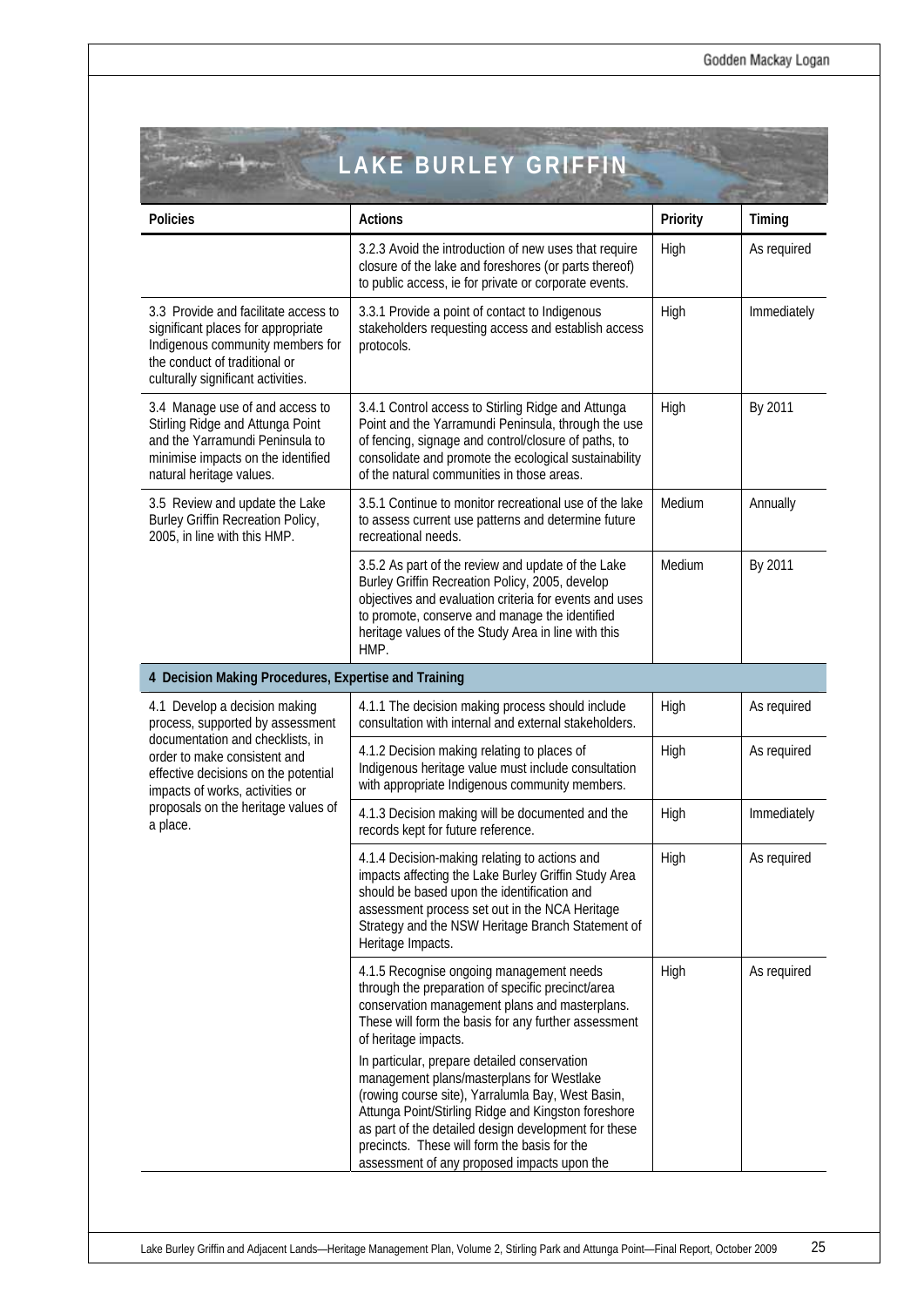| LAKE BURLEY GRIFFIN                                                                                                                                                                                                                          |                                                                                                                                                                                                                                                                                                   |          |             |
|----------------------------------------------------------------------------------------------------------------------------------------------------------------------------------------------------------------------------------------------|---------------------------------------------------------------------------------------------------------------------------------------------------------------------------------------------------------------------------------------------------------------------------------------------------|----------|-------------|
| <b>Policies</b>                                                                                                                                                                                                                              | <b>Actions</b>                                                                                                                                                                                                                                                                                    | Priority | Timing      |
|                                                                                                                                                                                                                                              | heritage values.                                                                                                                                                                                                                                                                                  |          |             |
| 4.2 Engage appropriate experts to<br>advise on potential impacts on<br>heritage values, decisions or<br>designs affecting the heritage<br>values of the Study Area, and to<br>assist in the resolution of heritage<br>conservation issues.   | 4.2.1 Maintain a list of experienced heritage advisors<br>who can assist the NCA with specific heritage advice<br>or research relating to the Study Area.                                                                                                                                         | Medium   | By 2011     |
| 4.3 Develop the capacity of NCA<br>staff and contractors to manage the<br>heritage values of the Study Area.                                                                                                                                 | 4.3.1 Develop the capacity of NCA staff to<br>appropriately manage Indigenous heritage values, in<br>consultation with stakeholder communities. Explore<br>opportunities for the provision of appropriate<br>Indigenous heritage and cross-cultural awareness<br>training for relevant personnel. | Medium   | By 2014     |
|                                                                                                                                                                                                                                              | 4.3.2 Provide training opportunities for relevant staff<br>to build capacity in heritage management,<br>particularly in the philosophy and practice of cultural<br>landscape management, heritage significance<br>assessment, and heritage impact assessment.                                     | Medium   | By 2014     |
|                                                                                                                                                                                                                                              | 4.3.3 Develop heritage management guidelines to<br>assist contractors and Service Contract<br>administrators, in the areas suggested in the specific<br>policies.                                                                                                                                 | High     | By 2011     |
|                                                                                                                                                                                                                                              | 4.3.4 Continue to undertake and foster research into<br>the heritage values of the Study Area, as a basis for<br>refining future understanding and management for<br>the benefit of the national community.                                                                                       | Low      | By 2019     |
| 4.4 Should new research or<br>physical evidence be discovered<br>which has implications for the<br>heritage values of the Study Area,<br>the implementation of the HMP may<br>need to be reviewed or re-assessed<br>(as set out in 5 below). | 4.4.1 The heritage value of newly discovered<br>physical evidence within the Study Area, such as an<br>unforseen archaeological site, must be assessed<br>prior to making decisions about its future<br>management.                                                                               | High     | As required |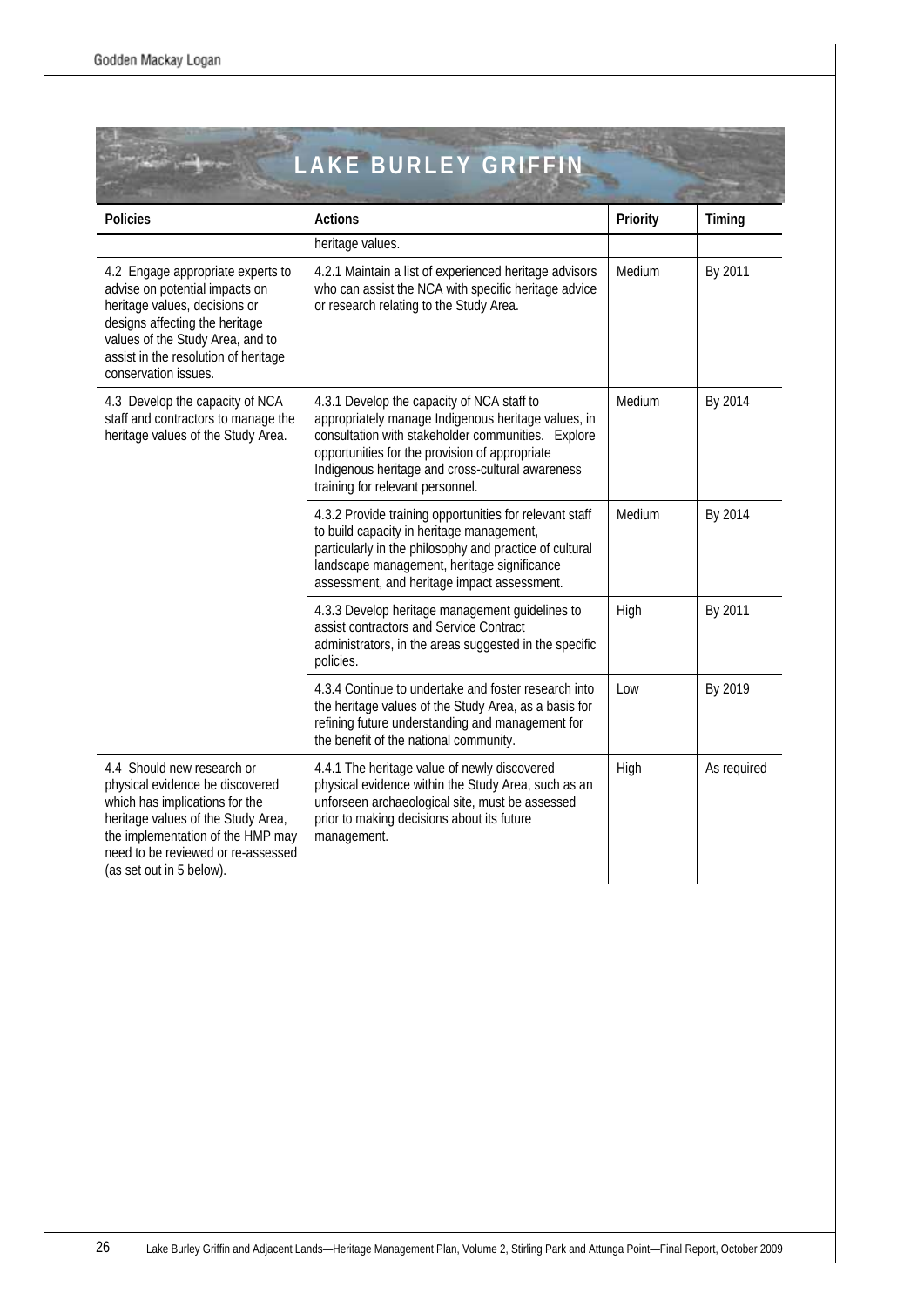| <b>Policies</b>                                                                                                                                                                                                             | <b>Actions</b>                                                                                                                                                                                                                                                                                                                                                                                                                                          | Priority | Timing      |
|-----------------------------------------------------------------------------------------------------------------------------------------------------------------------------------------------------------------------------|---------------------------------------------------------------------------------------------------------------------------------------------------------------------------------------------------------------------------------------------------------------------------------------------------------------------------------------------------------------------------------------------------------------------------------------------------------|----------|-------------|
| 5 Documentation, Monitoring and Review                                                                                                                                                                                      |                                                                                                                                                                                                                                                                                                                                                                                                                                                         |          |             |
| 5.1 Review and update the Lake<br><b>Burley Griffin and Adjacent Lands</b><br>HMP every five years, in<br>compliance with s341X of the<br>EPBC Act.                                                                         | 5.1.1 Review and update the HMP every five years<br>or following any major change in circumstance,<br>including changes to the management structure,<br>impacts from natural disaster or to take account of<br>significant new information or research.                                                                                                                                                                                                 | Medium   | By 2014     |
| 5.2 Collate all monitoring data<br>annually, as required by this HMP,<br>as a basis for reporting on the<br>implementation of the HMP and<br>monitoring the condition of the<br>values, in compliance with the<br>EPBC Act. | 5.2.1 Use annual reporting on the implementation of<br>the HMP to review the guidelines set out in this HMP<br>for priority and timing of actions. Priorities should be<br>re- assessed in any review following the definitions<br>set out in this HMP-that is highest priority should be<br>attributed to actions which alleviate or mitigate key<br>risks to the heritage values (as set out in the<br>definitions at the beginning of this section). | High     | Annually    |
| 5.3 The condition of the identified<br>heritage values of the Study Area<br>should be monitored and re-                                                                                                                     | 5.3.1 Use the annual collation of monitoring data to<br>identify trends against the condition of values<br>described in this HMP.                                                                                                                                                                                                                                                                                                                       | Medium   | By 2014     |
| evaluated as part of the five-yearly<br>review of the HMP.                                                                                                                                                                  | 5.3.2 Ensure that any review of the HMP responds to<br>and addresses trends revealed in monitoring data by<br>refining management techniques accordingly.                                                                                                                                                                                                                                                                                               | Medium   | By 2014     |
| 5.4 Manage sensitive information<br>and documentation about<br>Indigenous heritage values and<br>places appropriately.                                                                                                      | 5.4.1 Do not make sensitive or confidential<br>information about Indigenous heritage values or<br>places public without the consent of appropriate<br>stakeholders.                                                                                                                                                                                                                                                                                     | High     | Immediately |
| 5.5 Maintain records of works,<br>intervention and maintenance in the<br>Study Area.                                                                                                                                        | 5.5.1 As a minimum, record the nature and outcomes<br>of works, interventions and maintenance on the NCA<br>register of places of Commonwealth value, as<br>required by the EPBC Act.                                                                                                                                                                                                                                                                   | Medium   | As required |
|                                                                                                                                                                                                                             | 5.5.2 Existing elements of heritage value should be<br>recorded to appropriate archival standard prior to any<br>intervention or major works that will alter the place.                                                                                                                                                                                                                                                                                 | Medium   | As required |
| 6 Stakeholder Consultation and Involvement                                                                                                                                                                                  |                                                                                                                                                                                                                                                                                                                                                                                                                                                         |          |             |
| 6.1 Develop and follow a formal<br>consultation plan or protocol for<br>liaison with appropriate Indigenous                                                                                                                 | 6.1.1 Identify relevant Indigenous stakeholders,<br>develop a consultation plan or protocol and meet<br>with them on a regular basis.                                                                                                                                                                                                                                                                                                                   | High     | By 2011     |
| stakeholders regarding the<br>management of Indigenous sites<br>and heritage values.                                                                                                                                        | 6.1.2 Encourage appropriate participation of<br>Indigenous stakeholders in management of<br>Indigenous cultural heritage values.                                                                                                                                                                                                                                                                                                                        | Medium   | As required |
| 6.2 Continue to convene the Lake<br>Burley Griffin Users Group.                                                                                                                                                             | 6.2.1 Continue to consult regularly with lake users to<br>promote equitable and appropriate recreation<br>opportunities for the community.                                                                                                                                                                                                                                                                                                              | High     | Immediately |
| 6.3 Recognise the strong<br>community attachment to the<br>heritage values of the Study Area<br>through regular liaison on proposals<br>affecting the future uses and<br>development of the place.                          | 6.3.1 Recognise and consult with stakeholders with<br>an interest in the former Westlake settlement site, on<br>any proposals which may affect the future of the<br>place.                                                                                                                                                                                                                                                                              | High     | As required |
|                                                                                                                                                                                                                             | 6.3.2 Recognise and consult with individuals who<br>have had a significant role in creating and caring for                                                                                                                                                                                                                                                                                                                                              | High     | Annually    |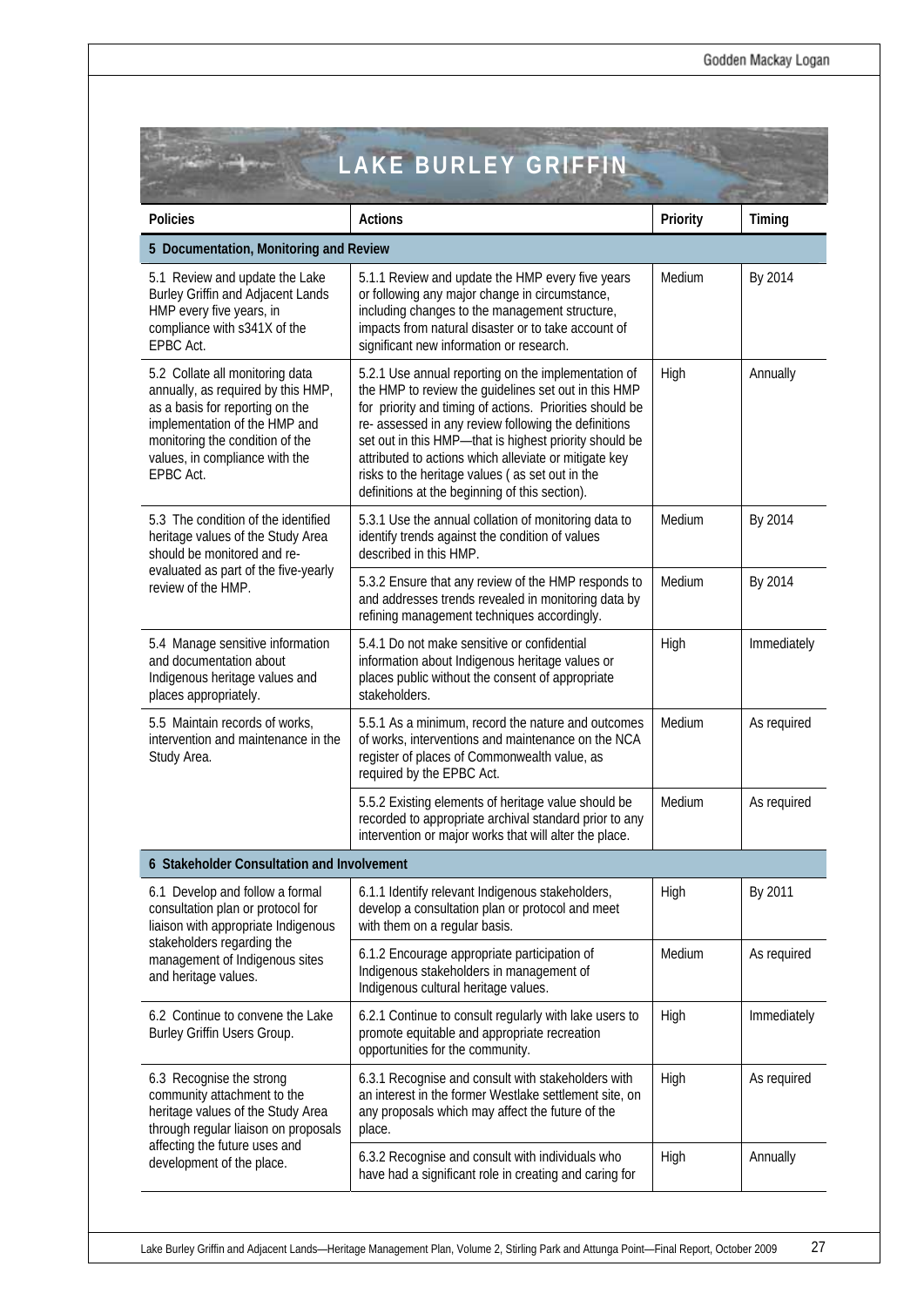|                                                                                                                                                                                                                                                  | LAKE BURLEY GRIFFIN                                                                                                                                                                                                                                                                     |          |             |
|--------------------------------------------------------------------------------------------------------------------------------------------------------------------------------------------------------------------------------------------------|-----------------------------------------------------------------------------------------------------------------------------------------------------------------------------------------------------------------------------------------------------------------------------------------|----------|-------------|
| <b>Policies</b>                                                                                                                                                                                                                                  | <b>Actions</b>                                                                                                                                                                                                                                                                          | Priority | Timing      |
|                                                                                                                                                                                                                                                  | the lake in the past, on proposals affecting future<br>developments, interpretation and management of the<br>heritage values of the place.                                                                                                                                              |          |             |
|                                                                                                                                                                                                                                                  | 6.3.3 Consult the local Canberra community<br>regularly on the management of the Study Area.<br>Consider holding an annual stakeholder forum to<br>update the community on proposals affecting the<br>Study Area.                                                                       | High     | As required |
|                                                                                                                                                                                                                                                  | 6.3 4 Consult more broadly on proposals with the<br>potential to impact on the National heritage values<br>and national cultural and symbolic significance of the<br>Study Area.                                                                                                        | High     | As required |
| 6.4 Maintain regular liaison with the<br>ACT government on the<br>management of the heritage values<br>of the Study Area: in particular seek<br>to develop a collaborative approach<br>to the management of natural<br>values of the Study Area. | 6.4.1 Convene an annual forum of ACT government<br>and NCA officials to develop a formal agenda for the<br>development of collaborative management of natural<br>values.                                                                                                                | High     | Annually    |
| 6.5 Maintain regular liaison with the<br>Department of the Environment,<br>Water, Heritage and the Arts<br>regarding the management of<br>Commonwealth and National<br>Heritage values of the Study Area.                                        | 6.5.1 Seek informal comment from Department of the<br>Environment, Water, Heritage and the Arts on any<br>proposals which have the potential to impact on the<br>heritage values of the Study Area, as part of the<br>decision making process to assess the significance<br>of impacts. | High     | As required |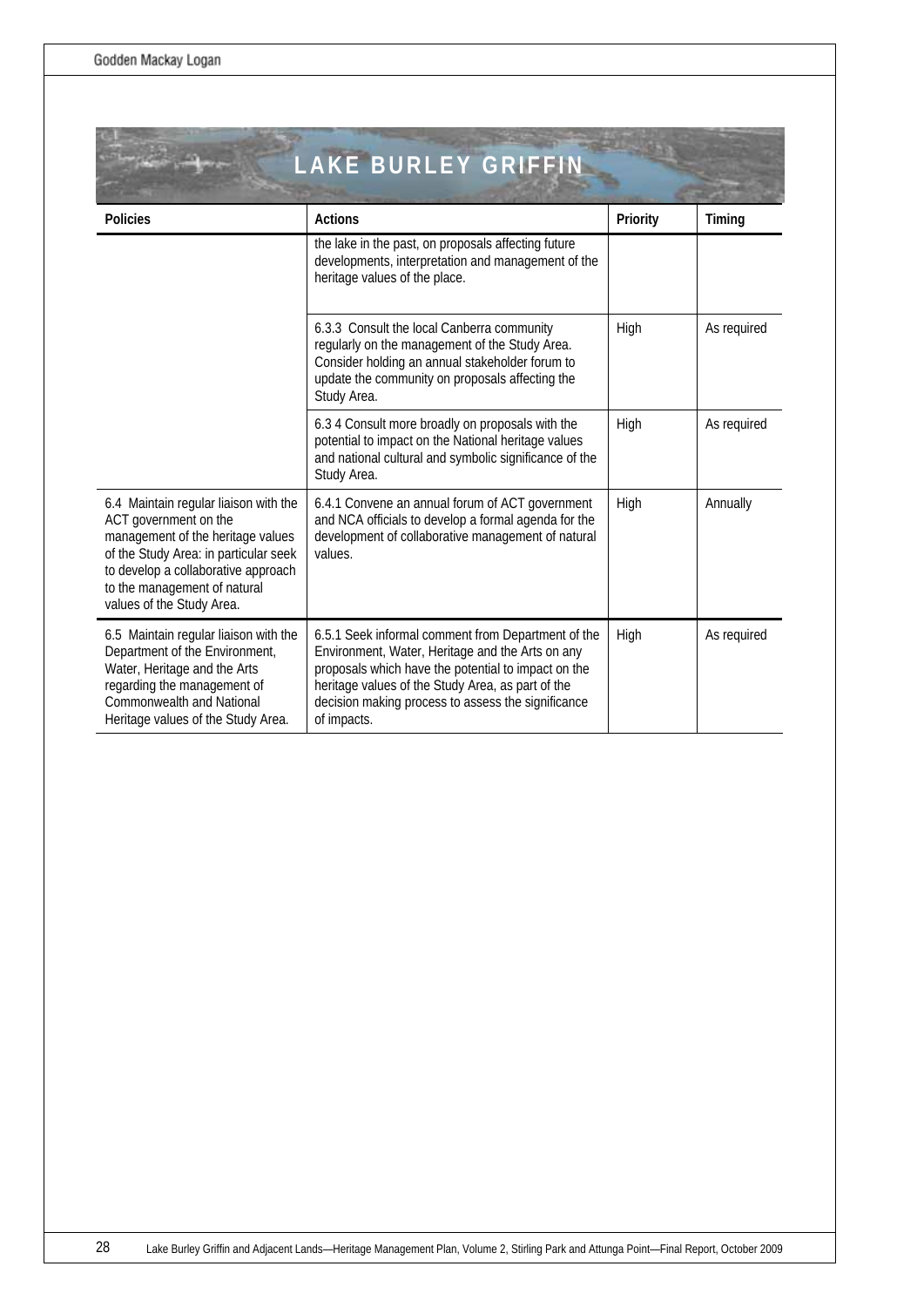# **4.0 Specific Policies for Stirling Ridge and Attunga Point**

The following tables identify specific heritage management policies and actions for the Stirling Ridge and Attunga Point component of the Lake Burley Griffin Study Area. These policies and actions provide detailed management frameworks for the range of places identified in the Study Area. The effective implementation of both the general and specific policies will ensure that the National Capital Authority meets both its obligations under the EPBC Act and community expectations to conserve the heritage values of the Lake Burley Griffin Study Area. Priorities and timing are as defined at the beginning of Section 3.0.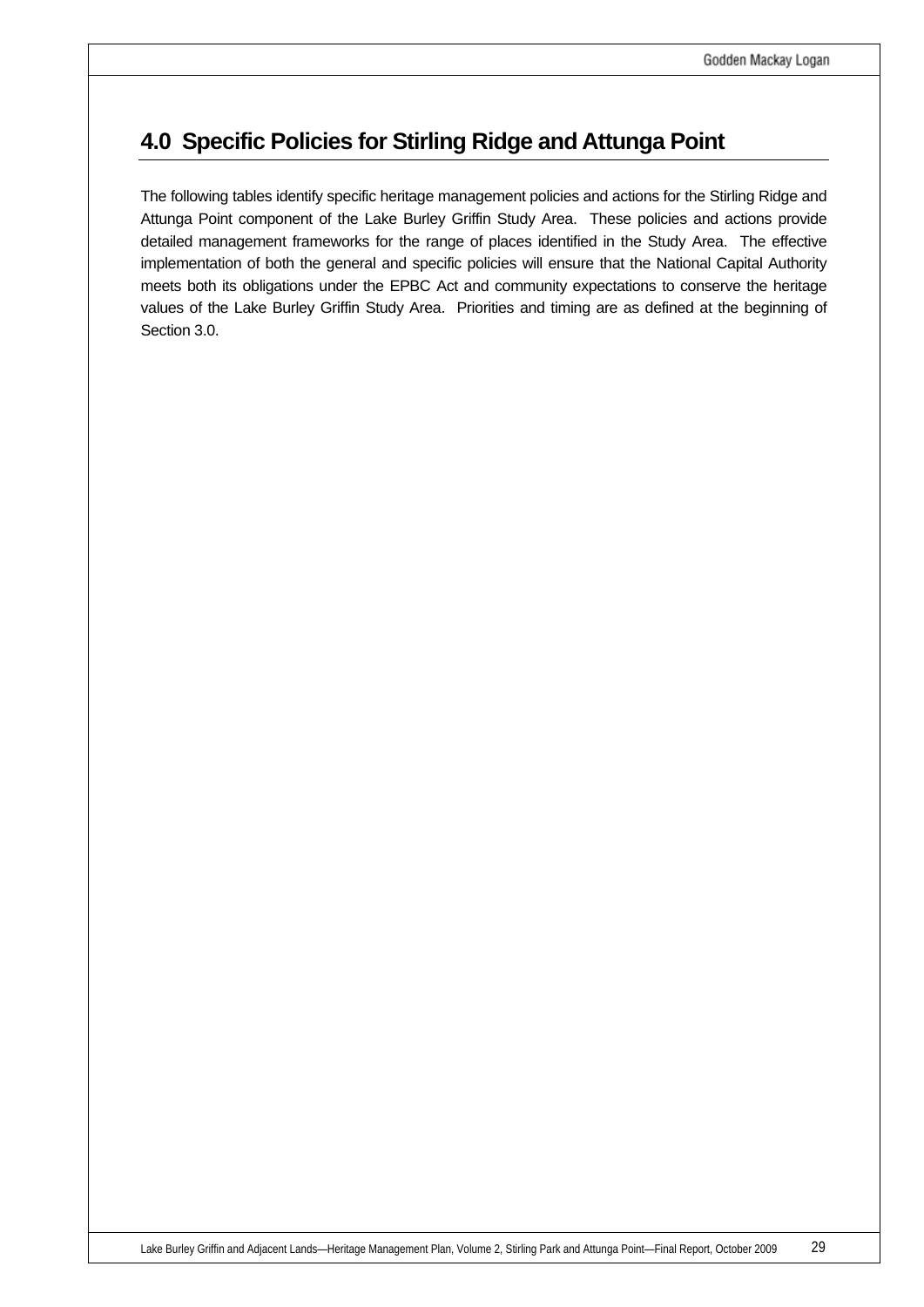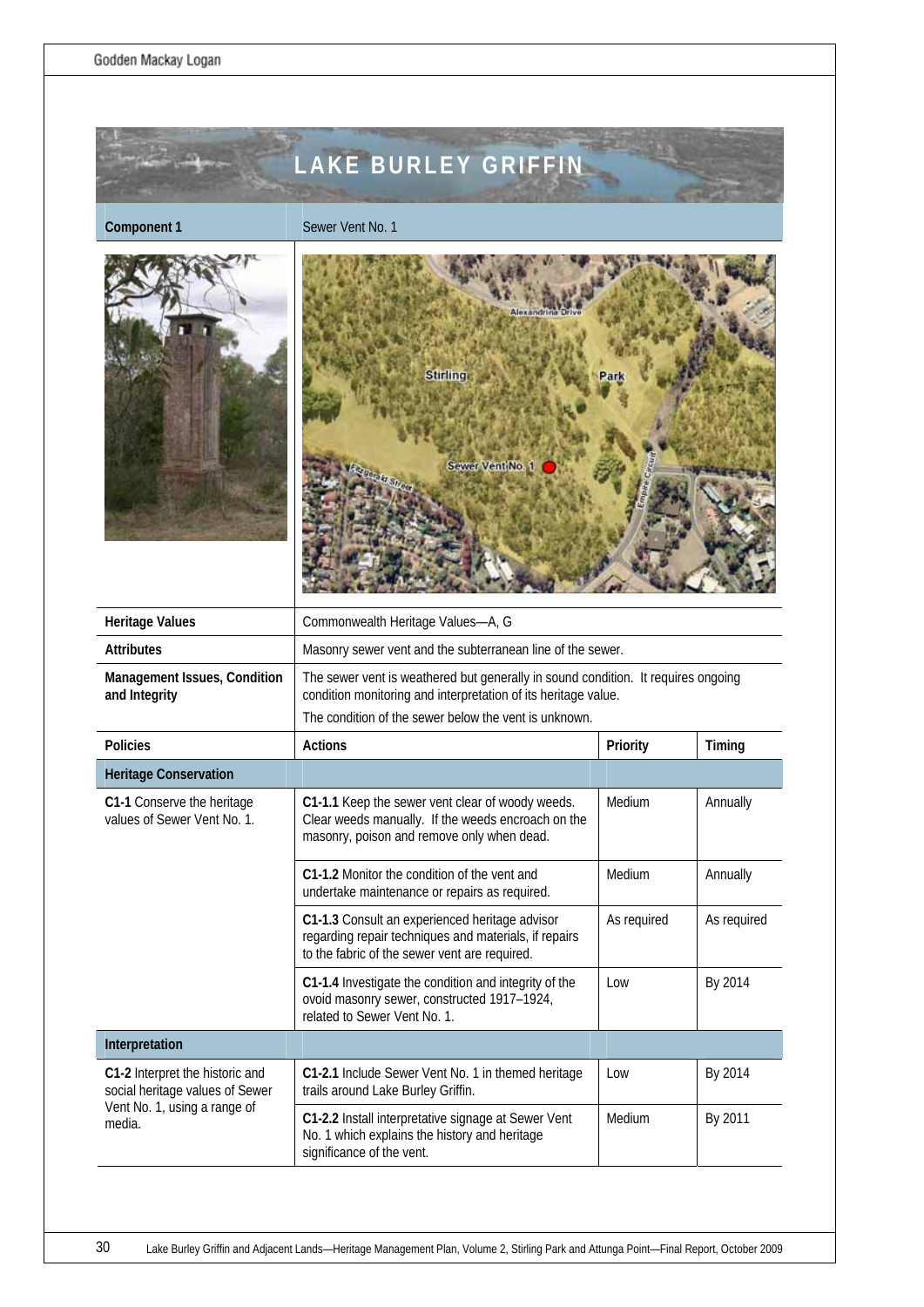| <b>Component 2</b>                                                                                          | Indigenous Site-Scarred Tree                                                                                                                                                                                                                                                                                                                                                                                            |          |             |
|-------------------------------------------------------------------------------------------------------------|-------------------------------------------------------------------------------------------------------------------------------------------------------------------------------------------------------------------------------------------------------------------------------------------------------------------------------------------------------------------------------------------------------------------------|----------|-------------|
|                                                                                                             | <b>Stirling</b><br>Indigenous Site - Scarred Tree                                                                                                                                                                                                                                                                                                                                                                       |          |             |
| <b>Heritage Values</b>                                                                                      | Commonwealth Heritage Values-C, I.                                                                                                                                                                                                                                                                                                                                                                                      |          |             |
| <b>Attributes</b>                                                                                           | The 20m high Scribbly gum Eucalyptus rossii. The unoccluded scar is an ovoid area<br>110cm in length and 45cm in width. There is some potential for the scar not to be of<br>Indigenous origin; therefore it is classed as a 'possible' Indigenous scar (on a scale of<br>possible, probable or definite). Alternative explanations for the origins of the scar are<br>mechanical damage and damage from stock animals. |          |             |
| Management Issues, Condition<br>and Integrity                                                               | The tree appears healthy at present and requires ongoing protection from unintended<br>impacts such as damage during works programs and fire threats.                                                                                                                                                                                                                                                                   |          |             |
|                                                                                                             | The tree requires management in consultation with Indigenous stakeholder<br>communities.                                                                                                                                                                                                                                                                                                                                |          |             |
|                                                                                                             | While the location of the tree should not be signposted, the Indigenous cultural values of<br>the Study Area should be interpreted.                                                                                                                                                                                                                                                                                     |          |             |
| Policies                                                                                                    | Actions                                                                                                                                                                                                                                                                                                                                                                                                                 | Priority | Timing      |
| <b>Heritage Conservation</b>                                                                                |                                                                                                                                                                                                                                                                                                                                                                                                                         |          |             |
| C2-1 Actively conserve and<br>protect the scarred tree, in<br>consultation with Indigenous<br>stakeholders. | C2-1.1 Information regarding the description and<br>specific location of the scarred tree should be<br>recorded on the NCA's register of places of<br>Commonwealth heritage value, in accordance with<br>s341ZB (1) of the EPBC Act, and on the ACT<br>Heritage Register.                                                                                                                                               | High     | Immediately |
|                                                                                                             | C2-1.2 Protect the surrounding ground within the<br>likely root zone of the tree (which is approximated by<br>the overhead spread of the canopy), from impacts<br>such as filling, excavation, compaction, or the                                                                                                                                                                                                       | High     | As required |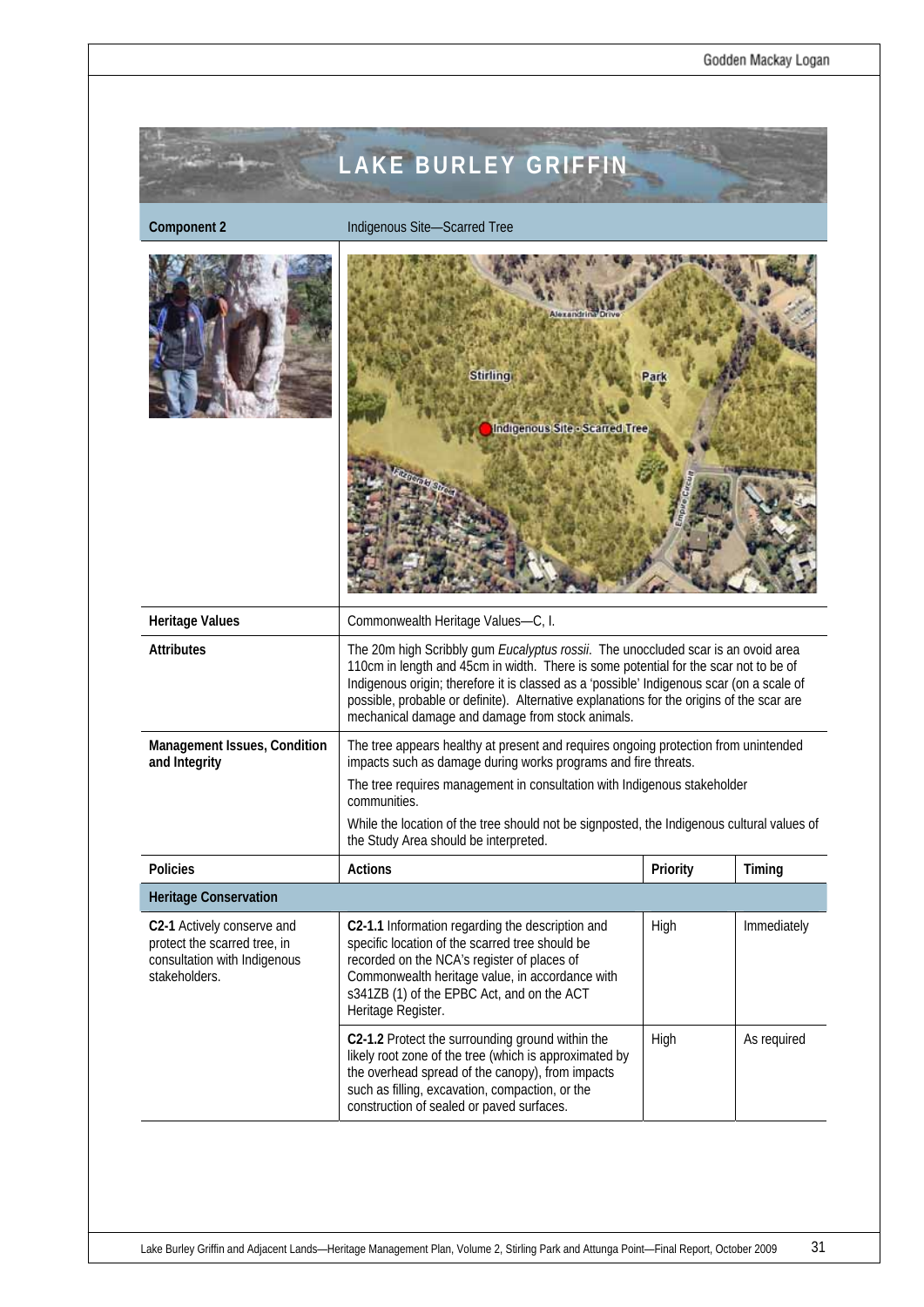|                                                                                                                                         | LAKE BURLEY GRIFFIN                                                                                                                                                                                                                                                                                                                  |        |             |
|-----------------------------------------------------------------------------------------------------------------------------------------|--------------------------------------------------------------------------------------------------------------------------------------------------------------------------------------------------------------------------------------------------------------------------------------------------------------------------------------|--------|-------------|
| <b>Component 2</b>                                                                                                                      | Indigenous Site-Scarred Tree                                                                                                                                                                                                                                                                                                         |        |             |
|                                                                                                                                         | C2-1.3 Prepare documentation to be included with<br>Service Contracts which notifies contractors of the<br>heritage values of the scarred tree and ensures<br>effective implementation of these policies by all<br>contractors.                                                                                                      | High   | By 2011     |
|                                                                                                                                         | C2-1.4 Where required, as part of the ongoing<br>conservation management of the tree, trimming of<br>limbs and limb removal should be allowed, where this<br>does not directly impact on the scar or its regrowth.<br>The lopping or trimming of the tree should only be<br>undertaken by a qualified arborist.                      | Medium | As required |
|                                                                                                                                         | C2-1.5 Regularly remove any build up of flammable<br>material around the base of the trunk, such as dead<br>wood and leaf litter, to reduce the potential for impact<br>from fire.                                                                                                                                                   | Medium | Annually    |
|                                                                                                                                         | C2-1.6 Note the location of the tree on fire control<br>plans as an asset requiring protection and<br>management.                                                                                                                                                                                                                    | High   | Immediately |
| Interpretation                                                                                                                          |                                                                                                                                                                                                                                                                                                                                      |        |             |
| C2-2 Interpret the Indigenous<br>heritage values of Stirling Ridge<br>and Attunga Point.                                                | C2-2.1 Interpret the Indigenous heritage values of<br>Lake Burley Griffin foreshores, acknowledging past<br>and present Indigenous uses and cultural values of<br>the area.<br>Consider the development of an Indigenous cultural<br>values walking trail around the lake in partnership<br>with Indigenous stakeholder communities. | Medium | By 2014     |
|                                                                                                                                         | C2-2.2 Do not divulge the exact location of the<br>scarred tree to the general public through interpretive<br>signage or written material.                                                                                                                                                                                           | High   | Immediately |
| <b>Stakeholder Consultation</b>                                                                                                         |                                                                                                                                                                                                                                                                                                                                      |        |             |
| C2-3 Provide for appropriate<br>participation of Indigenous<br>stakeholders in management of<br>Indigenous cultural heritage<br>values. | C2-3.1 Provide and facilitate access to the scarred<br>tree by appropriate Indigenous community members<br>for the conduct of traditional or culturally significant<br>activities.<br>Consult with the appropriate Indigenous community                                                                                              | High   | As required |
|                                                                                                                                         | members regarding any management issues which<br>arise that may affect the scarred tree.                                                                                                                                                                                                                                             |        |             |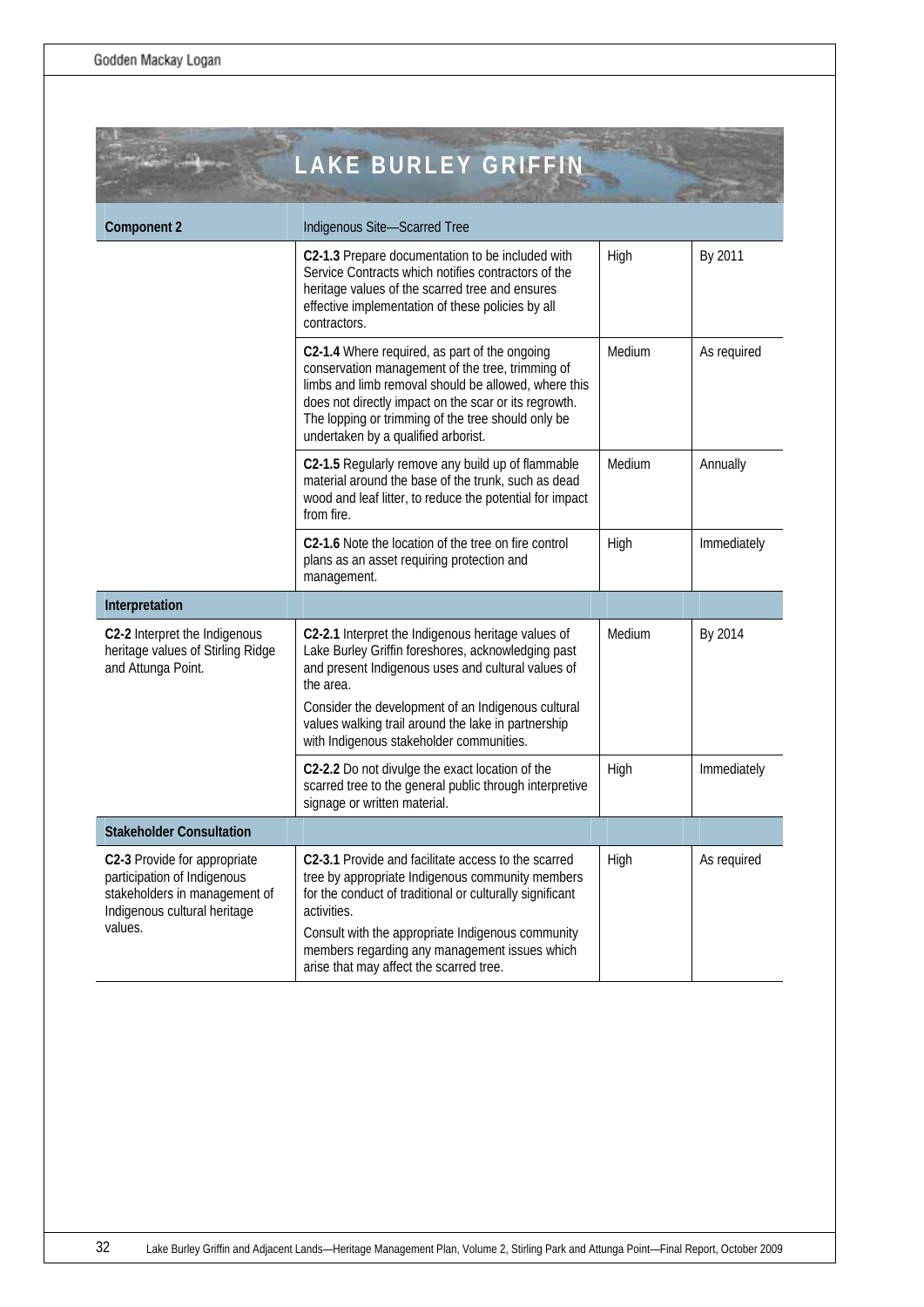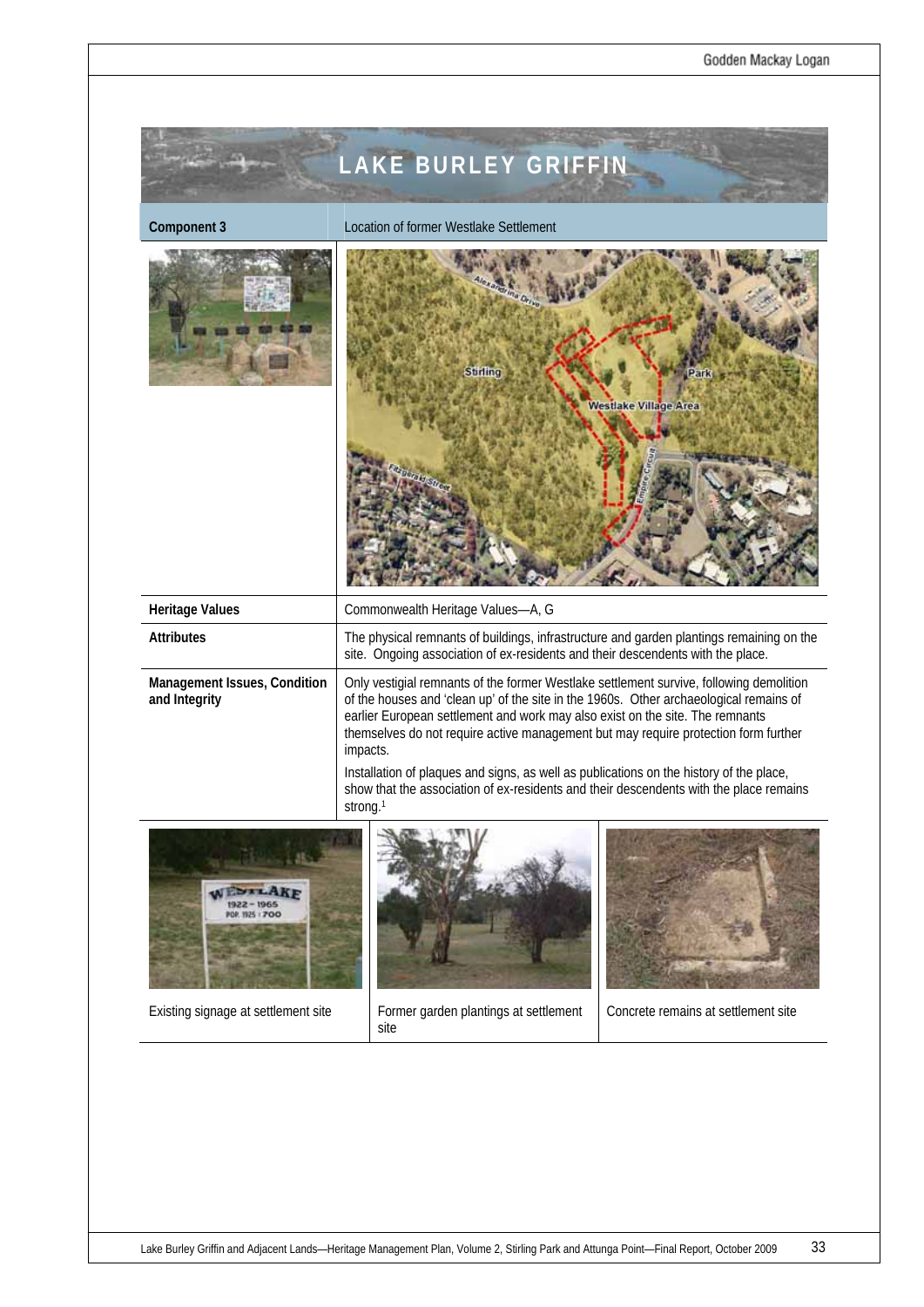| Component 3                                                                                                                                                                                                                        | Location of former Westlake Settlement                                                                                                                                                                                                             |          |                                |
|------------------------------------------------------------------------------------------------------------------------------------------------------------------------------------------------------------------------------------|----------------------------------------------------------------------------------------------------------------------------------------------------------------------------------------------------------------------------------------------------|----------|--------------------------------|
| <b>Policies</b>                                                                                                                                                                                                                    | <b>Actions</b>                                                                                                                                                                                                                                     | Priority | Timing                         |
| <b>Heritage Conservation</b>                                                                                                                                                                                                       |                                                                                                                                                                                                                                                    |          |                                |
| C3-1 Conserve and respect the<br>social and historical heritage<br>values of the site of the former<br>Westlake settlement and of other<br>European archaeological<br>evidence which may be present<br>in the Stirling Ridge area. | C3-1.1 Ensure the physical remnants of the place are<br>protected and respected in any management regimes<br>for this area.                                                                                                                        | Medium   | Immediately                    |
|                                                                                                                                                                                                                                    | C3-1.2 Prepare documentation to be included with<br>Service Contracts which notifies contractors of the<br>heritage values of the former Westlake settlement site<br>and ensures effective implementation of these policies<br>by all contractors. | Medium   | By 2011                        |
|                                                                                                                                                                                                                                    | C3-1.3 An archaeological assessment may be required<br>as part of proposals which require excavation in this<br>area.                                                                                                                              | Medium   | As required                    |
|                                                                                                                                                                                                                                    | C3-1.4 Prepare plan of management for vegetation<br>which recognises values of ornamental plantings and<br>potential weed infestation and run-off impact.                                                                                          | Medium   | By 2011                        |
| Interpretation                                                                                                                                                                                                                     |                                                                                                                                                                                                                                                    |          |                                |
| C3-2 Interpret the social and<br>historical heritage values of the<br>former Westlake settlement site.                                                                                                                             | C3-2.1 Consult with stakeholders to determine<br>appropriate forms of interpretation, celebration or<br>commemoration of the former Westlake settlement.                                                                                           | Medium   | By 2011                        |
| in partnership with key<br>stakeholders.                                                                                                                                                                                           | C3-2.2 Include the site in a historically themed heritage<br>walking trail around the lake.                                                                                                                                                        | Low      | By 2014                        |
| <b>Stakeholder Consultation</b>                                                                                                                                                                                                    |                                                                                                                                                                                                                                                    |          |                                |
| C3-3 Identify stakeholders for<br>the former Westlake settlement<br>site and consult on its future<br>management and any issues                                                                                                    | C3-3.1 Provide and facilitate access to the site of the<br>former Westlake settlement for stakeholder and<br>community groups with an interest in the place, for the<br>conduct of ceremonies, events etc.                                         | High     | Immediately                    |
| affecting the place, on a regular<br>basis.                                                                                                                                                                                        | C3-3.2 Consult with stakeholder and community groups<br>with an interest in the place regarding any actions or<br>activities which might have an impact on the place.                                                                              | High     | Annually<br>and as<br>required |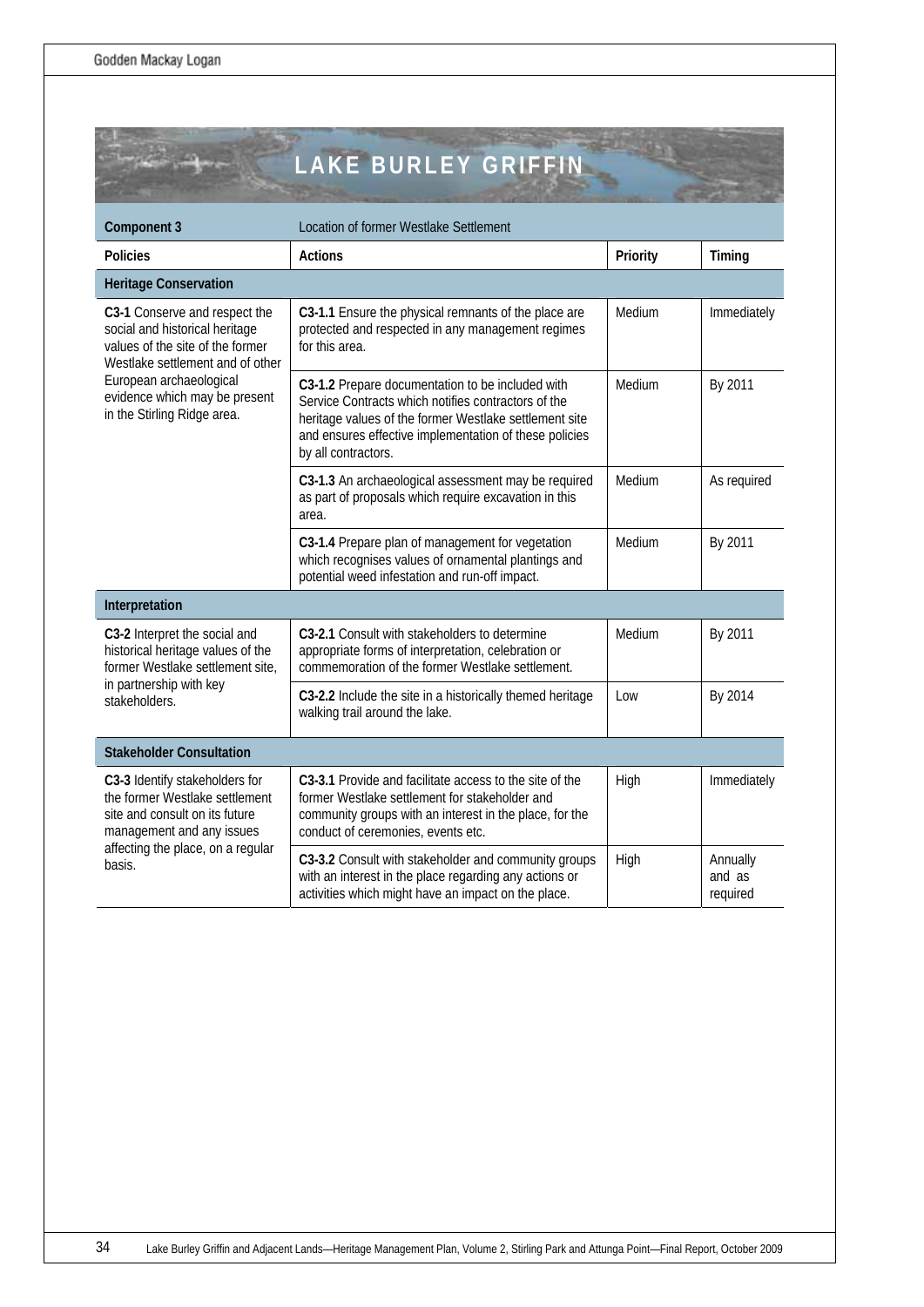| <b>Component 4</b>                                   | <b>Button wrinklewort habitat</b>                                                                                                                                                                                                                                             |  |
|------------------------------------------------------|-------------------------------------------------------------------------------------------------------------------------------------------------------------------------------------------------------------------------------------------------------------------------------|--|
| Australian National Botanic<br>Gardens Photo: a.9866 | Weitlake<br>Blitto Gum Point<br>Minera Refnt<br><b>Button Wrinklewort Habitat</b>                                                                                                                                                                                             |  |
| <b>Heritage Values</b>                               | Commonwealth Heritage Values-B, C.                                                                                                                                                                                                                                            |  |
| <b>Attributes</b>                                    | The habitat of the Button wrinklewort is located in patches throughout Stirling Ridge and<br>is estimated at 70,000 plants. Button wrinklewort is a declared threatened species under<br>the Nature Conservation Act 1980 (ACT) and listed as a threatened species, EPBC Act. |  |
| Management Issues, Condition<br>and Integrity        | Service contractors require clear management objectives for this area and detailed<br>management guidelines for protecting Button wrinklewort populations.                                                                                                                    |  |
|                                                      | Areas of Button wrinklewort are disjunct and some are very small. Increasing<br>disturbance pressure makes targeted management difficult.                                                                                                                                     |  |
|                                                      | The open (not wooded) areas of Stirling Ridge and Attunga Point are subject to routine<br>mowing which has an adverse impact on the species.                                                                                                                                  |  |
|                                                      | There is extensive eucalypt and wattle regeneration which produces overshadowing in<br>excess of grassy woodland conditions and reduces Button wrinklewort habitat.                                                                                                           |  |
|                                                      | Infestations of woody weeds are reducing Button wrinklewort habitat.                                                                                                                                                                                                          |  |
|                                                      | There is a lack of a comprehensive fire hazard management and wildfire suppression<br>plan.                                                                                                                                                                                   |  |
|                                                      | Disturbance is being caused by informal pathways and uncontrolled access.                                                                                                                                                                                                     |  |
|                                                      | There are extensive, invasive grass weeds including 'weeds of national significance'<br>(such as Chilean needle grass).                                                                                                                                                       |  |
|                                                      |                                                                                                                                                                                                                                                                               |  |
| General view of Stirling Ridge grassy                | Button wrinklewort at Stirling Ridge.<br>Button wrinklewort habitat at Stirling                                                                                                                                                                                               |  |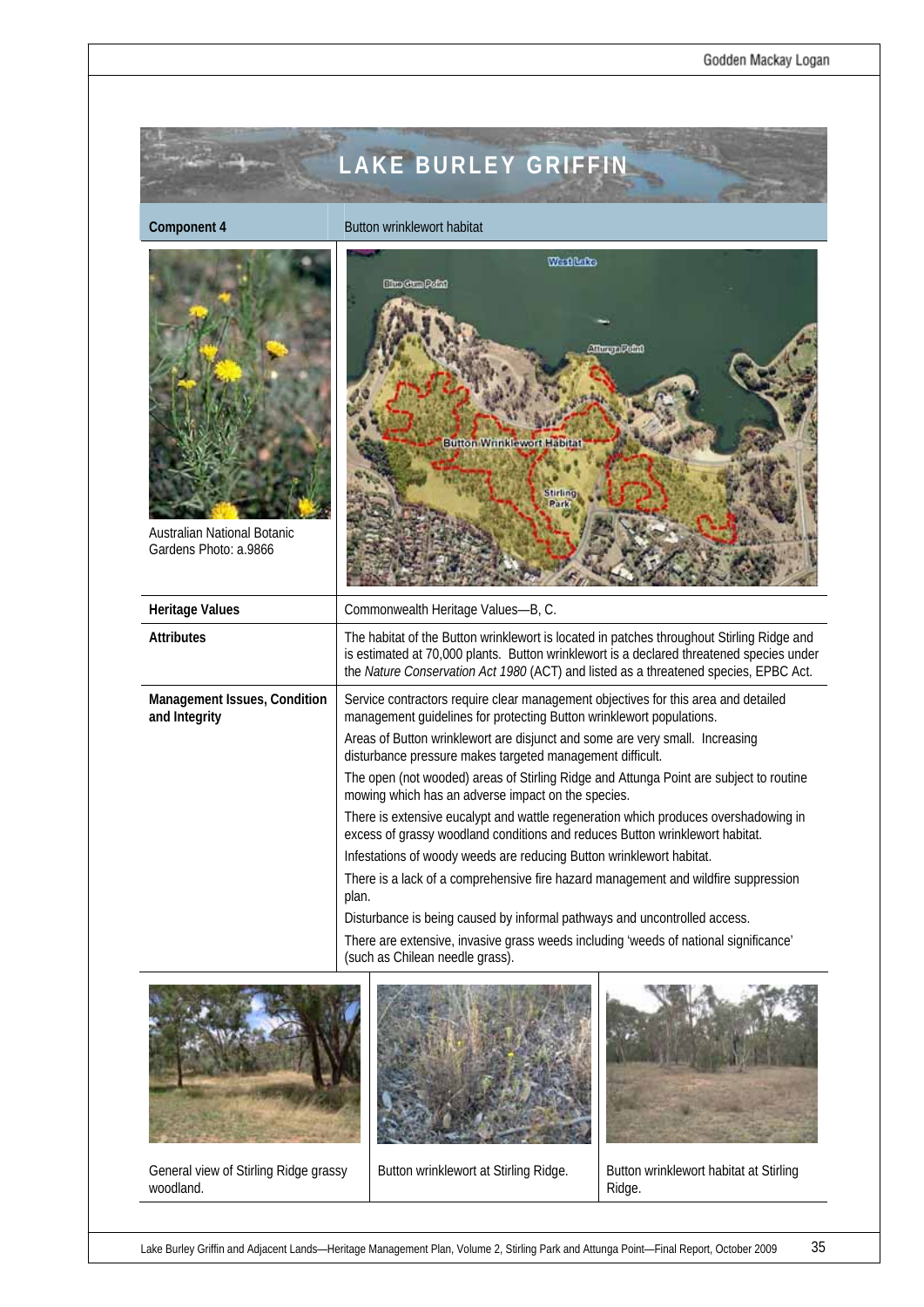| Component 4                                                                                                                                                                                                                      | <b>Button wrinklewort habitat</b>                                                                                                                                                                                                                                                                                                                                                                                                                            |          |             |
|----------------------------------------------------------------------------------------------------------------------------------------------------------------------------------------------------------------------------------|--------------------------------------------------------------------------------------------------------------------------------------------------------------------------------------------------------------------------------------------------------------------------------------------------------------------------------------------------------------------------------------------------------------------------------------------------------------|----------|-------------|
| <b>Policies</b>                                                                                                                                                                                                                  | <b>Actions</b>                                                                                                                                                                                                                                                                                                                                                                                                                                               | Priority | Timing      |
| <b>Heritage Conservation</b>                                                                                                                                                                                                     |                                                                                                                                                                                                                                                                                                                                                                                                                                                              |          |             |
| C4-1Implement Threatened<br>Species Action Plan No. 8<br>(Button wrinklewort) under the<br>Nature Conservation Act 1980<br>(ACT)-with emphasis on woody<br>and herbaceous weed control<br>and regeneration of native<br>species. | C4-1.1 Develop and implement site works (including<br>fencing, signage and control/closure of access and<br>paths) to consolidate disjunct areas of Button<br>wrinklewort habitat within Stirling Ridge. The objective is<br>to link the east and west populations of Button<br>wrinklewort, north of the Westlake settlement site<br>clearing.<br>This plan should be developed in conjunction with plans<br>to consolidate the woodland areas (see below). | High     | By 2011     |
|                                                                                                                                                                                                                                  | C4-1.2The proposed extension of Empire Circuit is likely<br>to have an adverse impact on the Button wrinklewort<br>population should it proceed.                                                                                                                                                                                                                                                                                                             | High     | Immediately |
|                                                                                                                                                                                                                                  | C4-1.3 Gather existing data from monitoring the results<br>of management regimes employed to date, combined<br>with relevant surveys and studies <sup>2</sup> , to develop a clear<br>program of best practice management activities which<br>will be strictly implemented and monitored. In this way,<br>best practice management and maintenance of Button<br>wrinklewort will be refined and become progressively<br>more effective.                      | High     | By 2011     |
|                                                                                                                                                                                                                                  | The management program should include specific threat<br>abatement responses including:<br>a mowing regime applicable to Button wrinklewort                                                                                                                                                                                                                                                                                                                  |          |             |
|                                                                                                                                                                                                                                  | $\bullet$<br>survival (addressing timing and height of cut);                                                                                                                                                                                                                                                                                                                                                                                                 |          |             |
|                                                                                                                                                                                                                                  | removal of eucalypt saplings to reduce<br>overshadowing and maintenance of the grassy<br>woodland structure:                                                                                                                                                                                                                                                                                                                                                 |          |             |
|                                                                                                                                                                                                                                  | significant resources directed towards the<br>$\bullet$<br>destruction and removal of woody weeds for<br>Button wrinklewort habitat sites; and                                                                                                                                                                                                                                                                                                               |          |             |
|                                                                                                                                                                                                                                  | control of Chilean needle grass.<br>$\bullet$                                                                                                                                                                                                                                                                                                                                                                                                                |          |             |
|                                                                                                                                                                                                                                  | C4-1.4 Develop and implement a fire hazard<br>management and wildfire suppression plan for Stirling<br>Park which incorporates the ecological sensitivities of<br>Button wrinklewort in its hazard reduction schedules.<br>Seek data on the fire sensitivity of Button wrinklewort. In<br>the absence of such data, any hazard reduction burning<br>should be completed before August each year.                                                             | High     | By 2011     |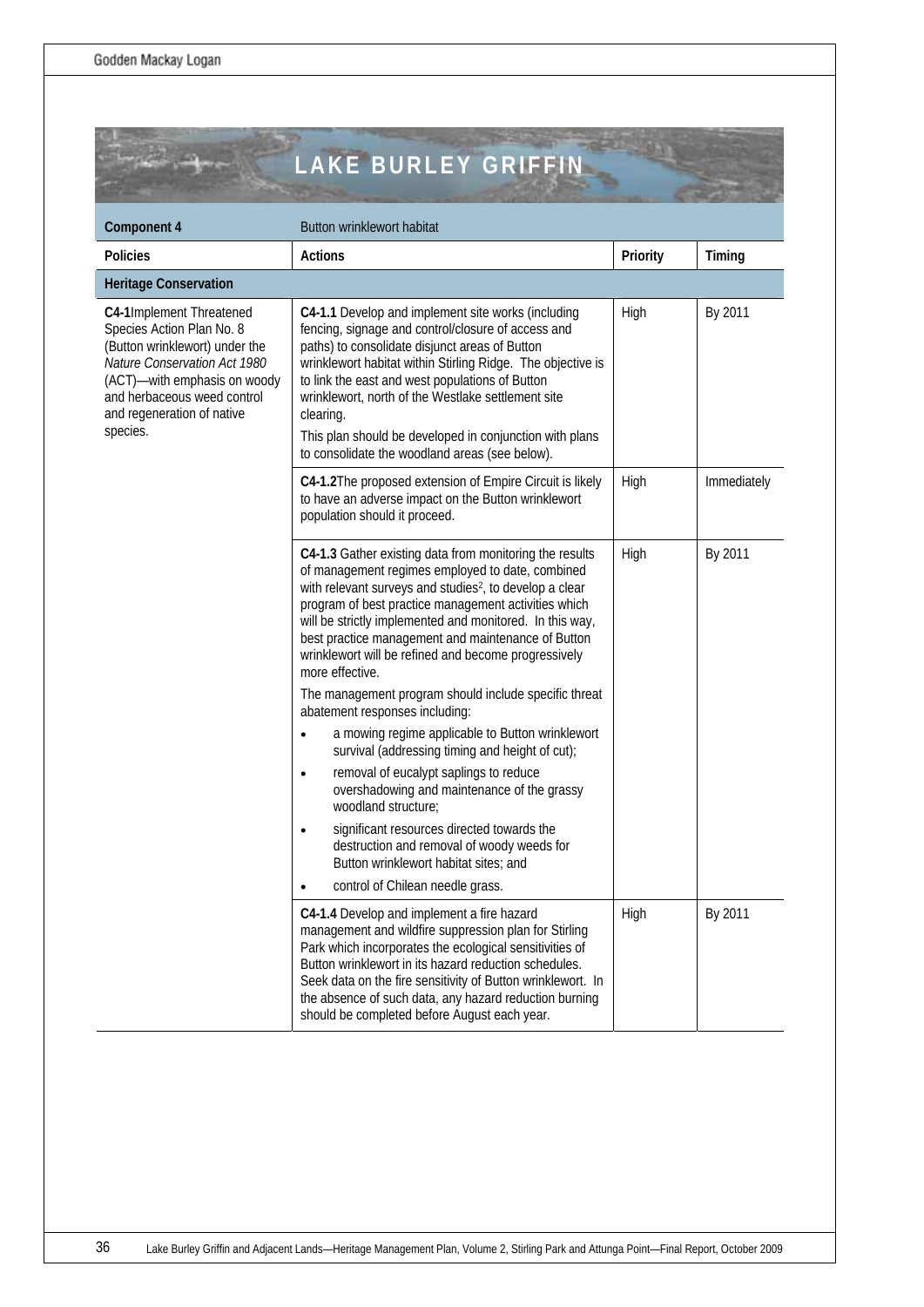|                                                                                                                                                                                                                                                              | <b>LAKE BURLEY GRIFFIN</b>                                                                                                                                                                                                                                                                                                                                                                                                                                                       |        |          |
|--------------------------------------------------------------------------------------------------------------------------------------------------------------------------------------------------------------------------------------------------------------|----------------------------------------------------------------------------------------------------------------------------------------------------------------------------------------------------------------------------------------------------------------------------------------------------------------------------------------------------------------------------------------------------------------------------------------------------------------------------------|--------|----------|
| Component 4                                                                                                                                                                                                                                                  | <b>Button wrinklewort habitat</b>                                                                                                                                                                                                                                                                                                                                                                                                                                                |        |          |
| C4-2 Ensure that service<br>contracts for asset management<br>(including mowing, weed control<br>and fire hazard management)<br>are consistent with the protection<br>and conservation of identified<br>historic, indigenous and natural<br>heritage values. | C4-2.1Prepare documentation to be included with<br>Service Contracts which:<br>identifies the Button wrinklewort plant, its habitat<br>$\bullet$<br>and known occurrence areas;<br>provides a statement of heritage value and<br>$\bullet$<br>outlines legislative responsibilities for the<br>protection and management of a scheduled<br>species; and<br>clearly states the priority and emphasis of<br>$\bullet$<br>management activities in the Button wrinklewort<br>areas. | High   | By 2011  |
| <b>Documentation, Monitoring</b><br>and Review                                                                                                                                                                                                               |                                                                                                                                                                                                                                                                                                                                                                                                                                                                                  |        |          |
| C4-3 Monitor and document all<br>management activities to ensure<br>the development of best practice<br>activities.<br>Monitor the long-term ecological<br>sustainability of Button<br>wrinklewort population under the<br>implemented management            | C4-3.1 All management activities, including objectives,<br>timing, materials used and measurements/maps of<br>activity area should be documented at the time of the<br>activity. Documentation should be standardised through<br>a designed reporting format. Following activities, the<br>results should be monitored and assessed against<br>activity objectives.                                                                                                              | Medium | Annually |
| regime.                                                                                                                                                                                                                                                      | C4-3.2 The ecological sustainability of the Button<br>wrinklewort population under the nominated<br>management regime should be monitored. Positive<br>results should be fed back into refining best practice<br>management activities. Negative results will indicate the<br>need to reassess the management process and<br>objectives.                                                                                                                                         | Medium | Annually |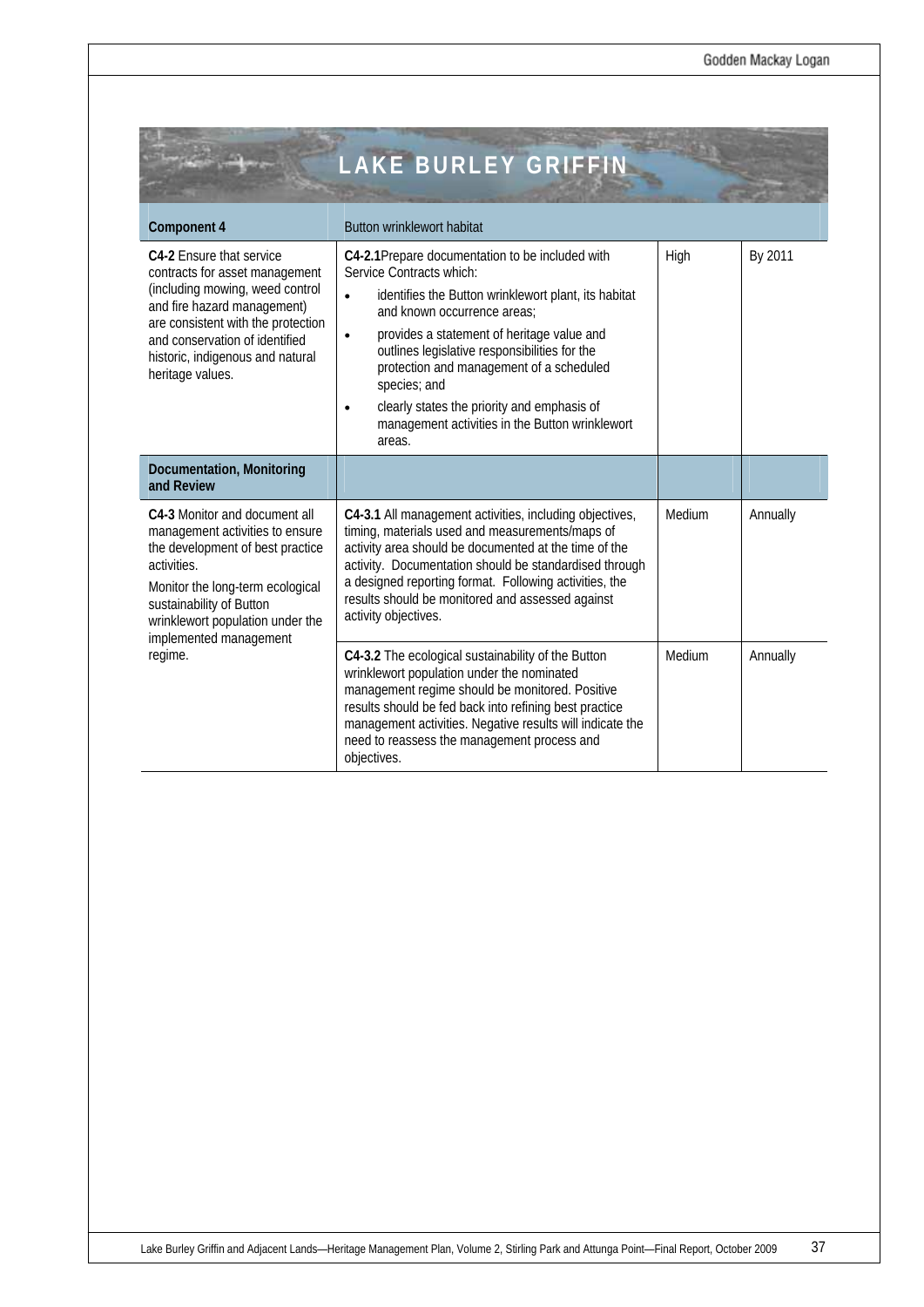

*Eucalyptus melliodora* in Stirling Ridge. *Eucalyptus blakelyi* in Stirling Park. *Eucalyptus rossii* on Stirling Ridge.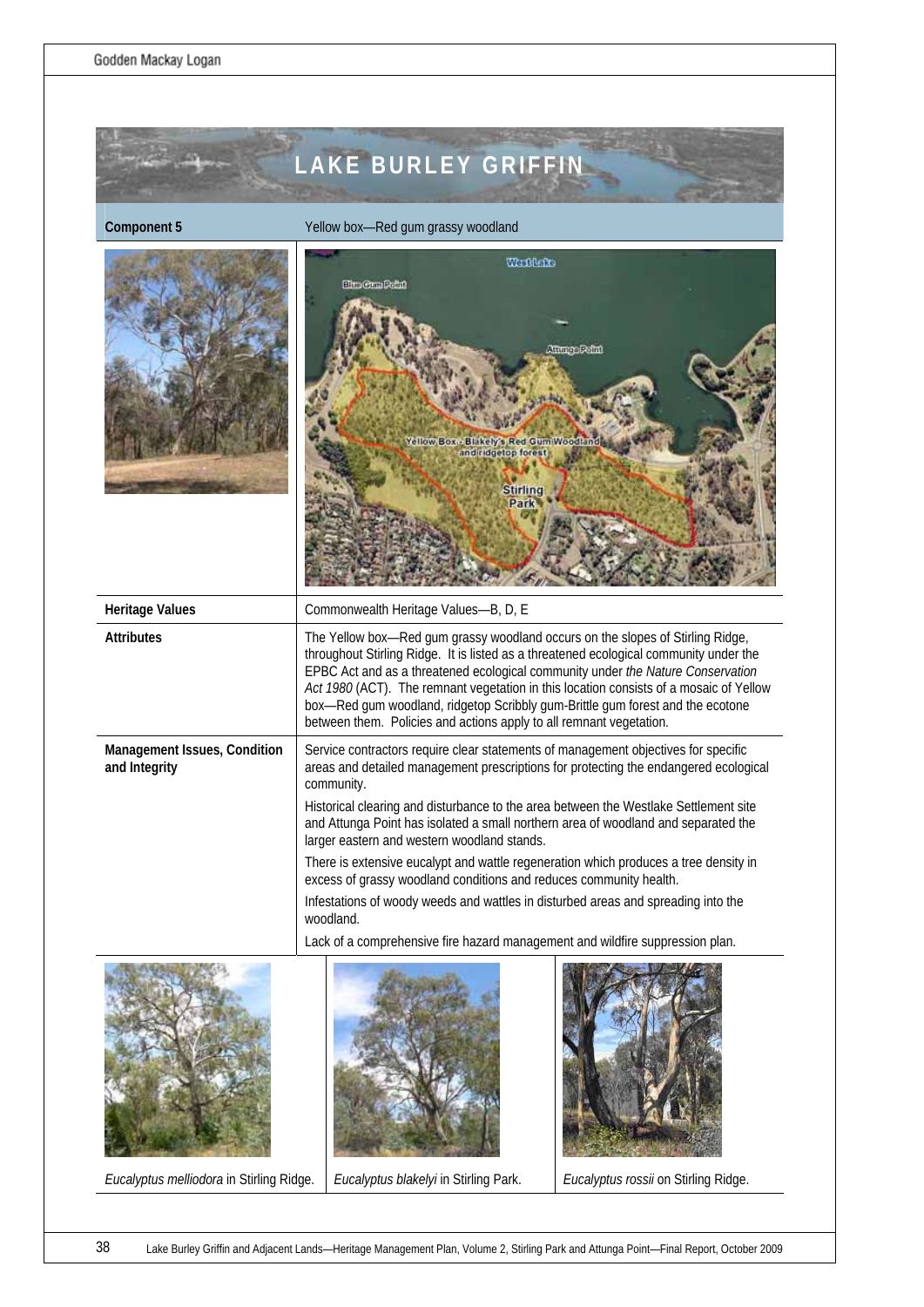| Component 5                                                                                                                                                                                                                                                                                    | Yellow box-Red gum grassy woodland                                                                                                                                                                                                                                                                                                                                                                                                                                                       |          |             |
|------------------------------------------------------------------------------------------------------------------------------------------------------------------------------------------------------------------------------------------------------------------------------------------------|------------------------------------------------------------------------------------------------------------------------------------------------------------------------------------------------------------------------------------------------------------------------------------------------------------------------------------------------------------------------------------------------------------------------------------------------------------------------------------------|----------|-------------|
| <b>Policies</b>                                                                                                                                                                                                                                                                                | <b>Actions</b>                                                                                                                                                                                                                                                                                                                                                                                                                                                                           | Priority | Timing      |
| <b>Heritage Conservation</b>                                                                                                                                                                                                                                                                   |                                                                                                                                                                                                                                                                                                                                                                                                                                                                                          |          |             |
| C5-1 Implement ACT Lowland<br><b>Woodland Conservation</b><br>Strategy, Action Plan No. 27<br>under the Nature Conservation<br>Act, 1980 (ACT)-with particular<br>emphasis on management and<br>rehabilitation, with appropriate<br>regeneration, restoration, and<br>reinstatement practices. | C5-1.1 Gather existing data on monitoring the results<br>of management regimes employed to date, combined<br>with relevant surveys and studies <sup>3</sup> , to develop a clear<br>program of best practice management activities which<br>will be strictly implemented and monitored. In this<br>way, best practice management and maintenance of<br>the grassy woodland will be refined and become<br>progressively more effective.<br>The management program should include specific | High     | By 2011     |
|                                                                                                                                                                                                                                                                                                | threat abatement responses including:                                                                                                                                                                                                                                                                                                                                                                                                                                                    |          |             |
|                                                                                                                                                                                                                                                                                                | removal of eucalypt saplings to reduce<br>$\bullet$<br>overshadowing and maintenance of the grassy<br>woodland structure;                                                                                                                                                                                                                                                                                                                                                                |          |             |
|                                                                                                                                                                                                                                                                                                | significant resources directed towards the<br>$\bullet$<br>destruction and removal of woody weeds and<br>wattles; and                                                                                                                                                                                                                                                                                                                                                                    |          |             |
|                                                                                                                                                                                                                                                                                                | treatment of special vulnerable areas (including<br>$\bullet$<br>electricity easements and along drainage lines).                                                                                                                                                                                                                                                                                                                                                                        |          |             |
|                                                                                                                                                                                                                                                                                                | C5-1.2 Develop and implement site works (through<br>fencing, signage and control/closure of access and<br>paths) to consolidate the areas of grassy woodland in<br>the north-central area of Stirling Ridge. This will<br>include an important area of Button wrinklewort on the<br>fringes of the grassy woodland (see above).                                                                                                                                                          | High     | By 2011     |
|                                                                                                                                                                                                                                                                                                | C5-1.3 The proposed extension of Empire Circuit is<br>likely to have an adverse impact on the grassy<br>woodland and should not proceed.                                                                                                                                                                                                                                                                                                                                                 | High     | Immediately |
|                                                                                                                                                                                                                                                                                                | C5-1.4 Develop and implement a fire hazard<br>management and wildfire suppression plan for Stirling<br>Ridge which is appropriate for the maintenance of<br>grassy woodland structure and floristics, and the<br>ecological sensitivities of Button wrinklewort, in its<br>hazard reduction schedules.                                                                                                                                                                                   | High     | By 2011     |
|                                                                                                                                                                                                                                                                                                | The plan should include strategies to address the high<br>fire hazard posed by the planting of unsuitable<br>species (E bicostata and E viminalis) on the hazard<br>perimeter (western side) of Stirling Ridge.                                                                                                                                                                                                                                                                          |          |             |
| C5-2 Ensure that service<br>contracts for asset management<br>(including mowing, weed control                                                                                                                                                                                                  | C5-2.1 Prepare documentation for attachment to<br>Service Contracts which:<br>provides a statement of heritage value and<br>$\bullet$                                                                                                                                                                                                                                                                                                                                                    | High     | By 2011     |
| and fire hazard management)<br>are consistent with the protection<br>and conservation of identified<br>historic, indigenous and natural<br>heritage values.                                                                                                                                    | legislative responsibilities for the protection and<br>management of an endangered ecological<br>community; and<br>clearly states the priority and emphasis of<br>$\bullet$                                                                                                                                                                                                                                                                                                              |          |             |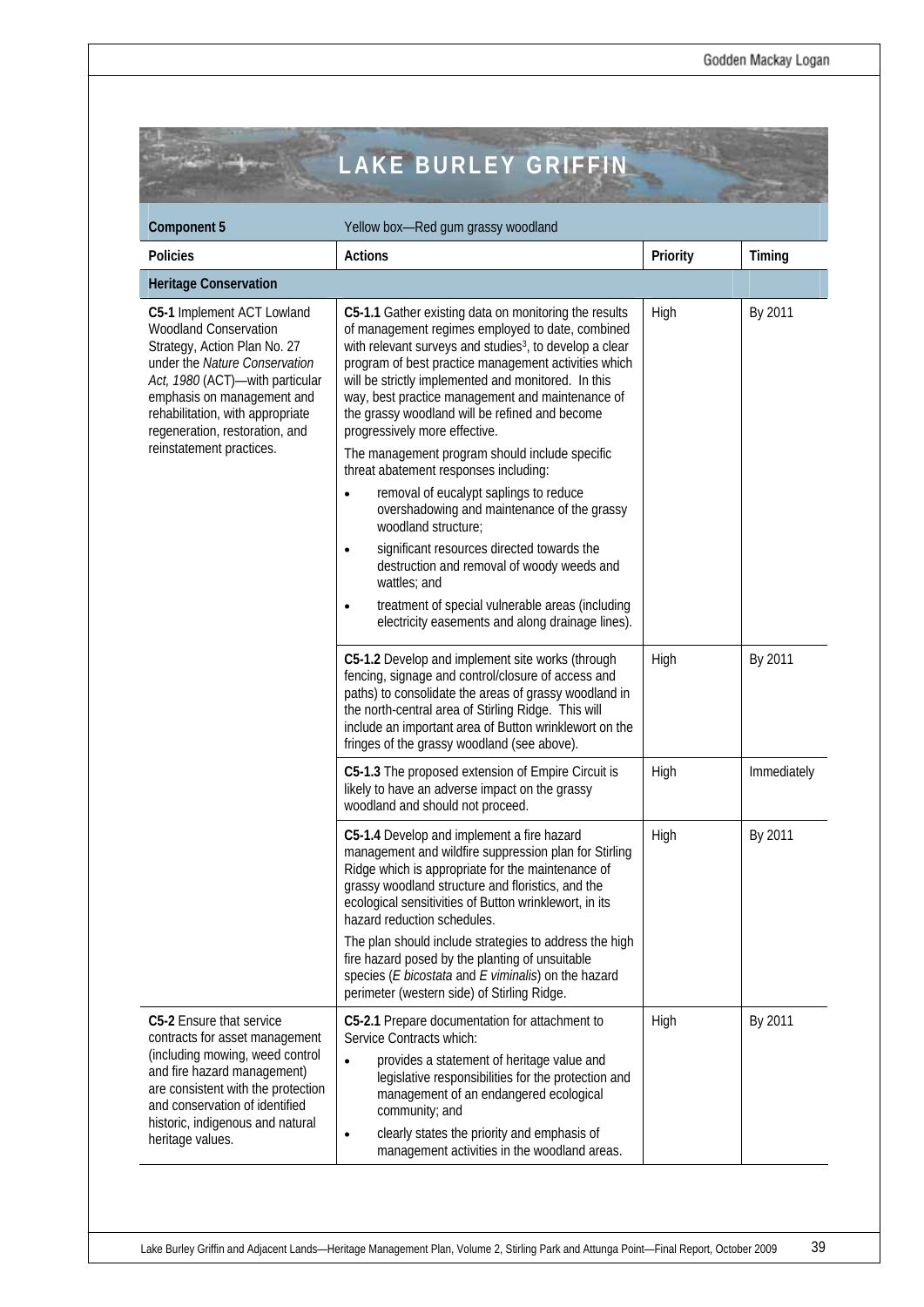|                                                                                                                                                         | LAKE BURLEY GRIFFIN                                                                                                                                                                                                                                                                                                                  |        |          |
|---------------------------------------------------------------------------------------------------------------------------------------------------------|--------------------------------------------------------------------------------------------------------------------------------------------------------------------------------------------------------------------------------------------------------------------------------------------------------------------------------------|--------|----------|
| Component 5                                                                                                                                             | Yellow box-Red gum grassy woodland                                                                                                                                                                                                                                                                                                   |        |          |
| Documentation, Monitoring<br>and Review                                                                                                                 |                                                                                                                                                                                                                                                                                                                                      |        |          |
| C5-3 Monitor and document all<br>management activities to ensure<br>the development of best practice<br>activities.<br>Monitor the long-term ecological | C5-3.1 All management activities, including<br>objectives, timing, materials used and<br>measurements/maps of activity area should be<br>documented at the time of the activity. Standardise<br>documentation through a designed reporting format.                                                                                   | Medium | Annually |
| sustainability of the grassy<br>woodland community under the<br>implemented management<br>regime.                                                       | C5-3.2 The ecological sustainability of the grassy<br>woodland community under the nominated<br>management regime should be monitored. Positive<br>results should be fed back into refining best practice<br>management activities. Negative results will indicate<br>the need to reassess the management process and<br>objectives. | Medium | Annually |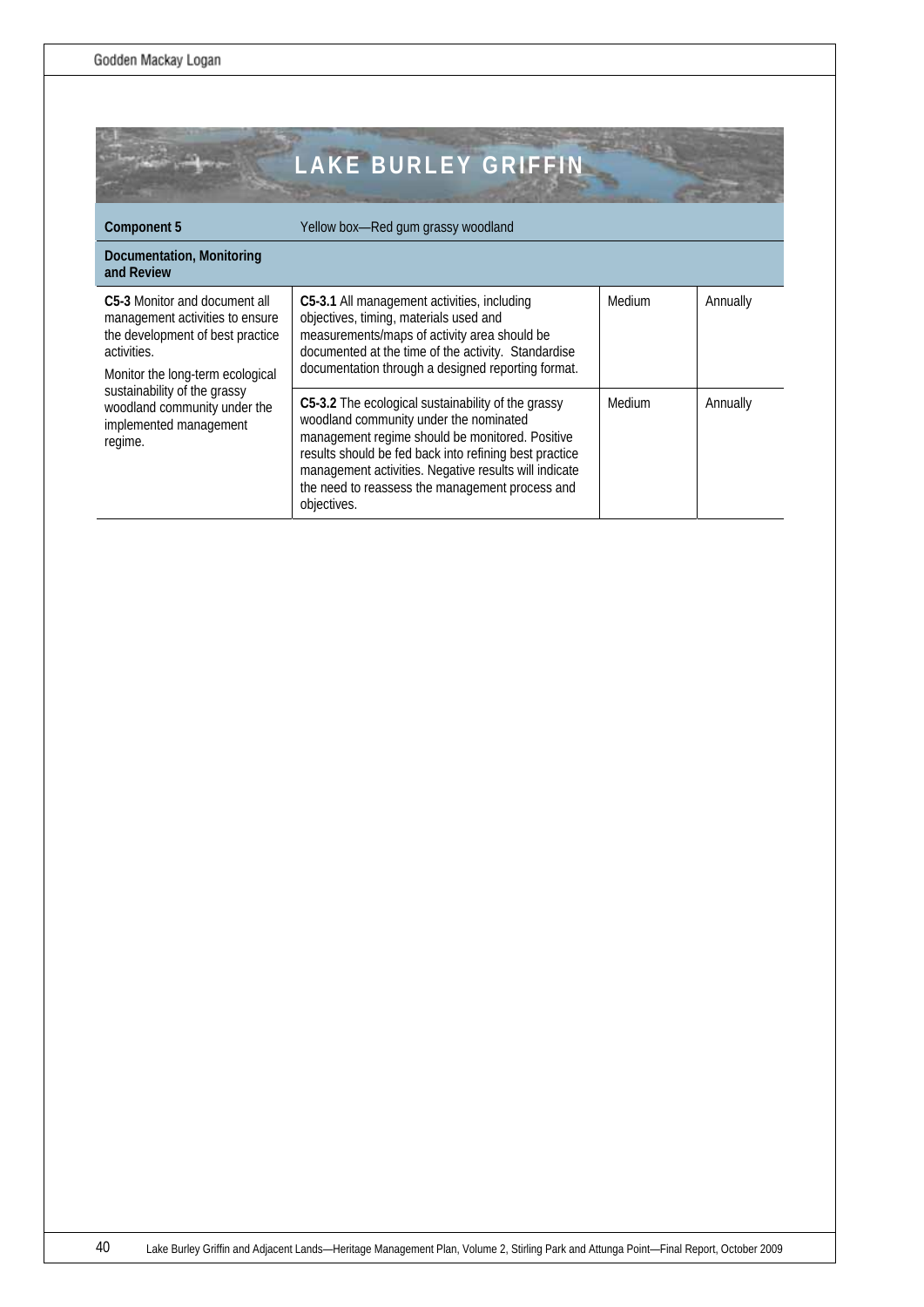| Component 6                                   | Remnant grassland                                                                                                                                                                                                                                                                                                                                                                                                                                                                                                                         |
|-----------------------------------------------|-------------------------------------------------------------------------------------------------------------------------------------------------------------------------------------------------------------------------------------------------------------------------------------------------------------------------------------------------------------------------------------------------------------------------------------------------------------------------------------------------------------------------------------------|
|                                               | Altrico Paint<br><b>Remnant natural grasslands</b><br>Stirling & &                                                                                                                                                                                                                                                                                                                                                                                                                                                                        |
| <b>Heritage Values</b>                        | Commonwealth Heritage Values-D, E                                                                                                                                                                                                                                                                                                                                                                                                                                                                                                         |
| <b>Attributes</b>                             | Two small areas on either side of the Attunga Point headland which are remnants of the<br>pre-European vegetation (much disturbed). The western segment is significantly<br>disturbed and is too small for successful conservation management. The eastern area<br>is in fair condition and warrants conservation management.                                                                                                                                                                                                             |
| Management Issues, Condition<br>and Integrity | Service contractors require clear statements of management objectives for specific<br>areas and detailed management prescriptions for protecting natural temperate<br>grassland communities and Button wrinklewort populations.<br>Attunga Point is subject to routine mowing which has an adverse impact on the remnant<br>grasslands.<br>Impacts are caused by public access and high usage levels of adjacent lands.<br>Presence of invasive grass weeds including 'weeds of national significance' (such as<br>Chilean needle grass). |



Fenced, eastern grassland portion. <br>Western grassland section—mown. Button wrinklewort on Attunga Point.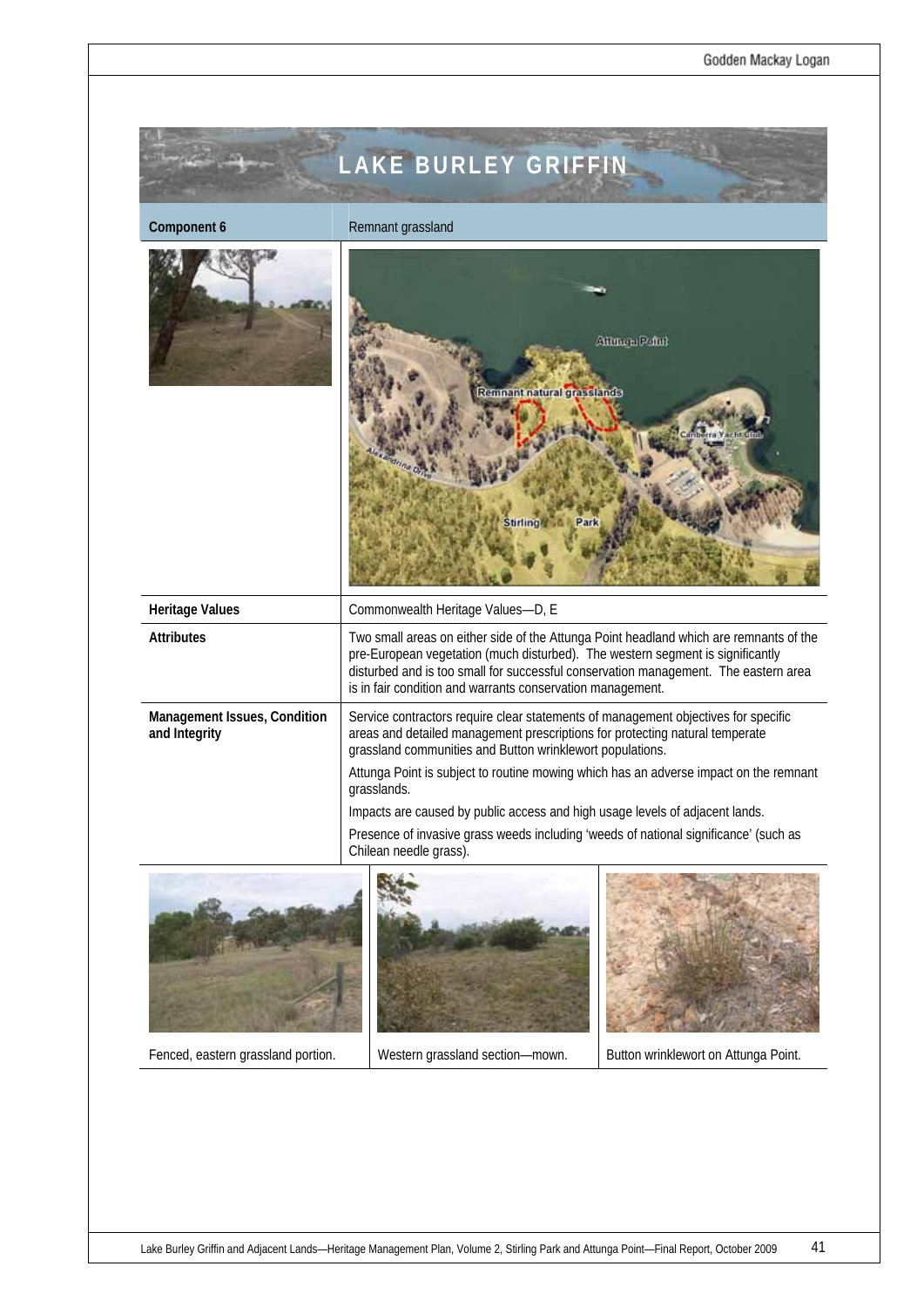| Component 6                                                                                                                                                                       | <b>Remnant Grassland</b>                                                                                                                                                                                                                                                                                                                                                                                                                                                                                                                                                                                                                         |          |         |
|-----------------------------------------------------------------------------------------------------------------------------------------------------------------------------------|--------------------------------------------------------------------------------------------------------------------------------------------------------------------------------------------------------------------------------------------------------------------------------------------------------------------------------------------------------------------------------------------------------------------------------------------------------------------------------------------------------------------------------------------------------------------------------------------------------------------------------------------------|----------|---------|
| <b>Policies</b>                                                                                                                                                                   | <b>Actions</b>                                                                                                                                                                                                                                                                                                                                                                                                                                                                                                                                                                                                                                   | Priority | Timing  |
| <b>Heritage Conservation</b>                                                                                                                                                      |                                                                                                                                                                                                                                                                                                                                                                                                                                                                                                                                                                                                                                                  |          |         |
| C6-1 Implement ACT Lowland<br>Native Grassland Conservation<br>Strategy Action Plan No. 28<br>under the Nature Conservation<br>Act to manage and rehabilitate<br>grassland areas. | C6-1.1 Develop a clear program of best practice<br>management activities which will be strictly<br>implemented and monitored. In this way, best<br>practice management and maintenance of remnant<br>grassland will be refined and become progressively<br>more effective.<br>The management program should include:<br>a mowing regime applicable to native grassland<br>species and Button wrinklewort survival<br>(addressing timing and height of cut);<br>control of weed species;<br>$\bullet$<br>access control (fencing already completed); and<br>interception drains to divert silt runoff from the<br>$\bullet$<br>bare areas uphill. | High     | By 2011 |
|                                                                                                                                                                                   | C6-1.2 Prepare documentation for attachment to<br>Service Contracts which:<br>provides a statement of heritage value and<br>legislative responsibilities for the protection and<br>management of a scheduled species; and<br>clearly states the priority and emphasis of<br>management activities in the grassland areas.                                                                                                                                                                                                                                                                                                                        | High     | By 2011 |

# **4.1 Endnotes**

- 1 See for instance Gugler, Anne 2000, 'A History of Stirling Park' *Canberra Historical Journal*, pp 16–28.
- <sup>2</sup> Muyt, A 2006, Stirling Ridge, Yarralumla: Vegetation Survey Methods, Management Issues & Flora and Fauna Species Lists, report prepared for the National Capital Authority, Canberra (unpublished). Boden, R 1994, Conservation and Management Plan for Native Vegetation on National Land Managed by the National Capital Authority, report prepared for the National Capital Authority, Canberra (unpublished).
- <sup>3</sup> Muyt, A 2006, Stirling Ridge, Yarralumla: Vegetation Survey Methods, Management Issues & Flora and Fauna Species Lists, report prepared for the National Capital Authority, Canberra (unpublished). Boden, R 1994, Conservation and Management Plan for Native Vegetation on National Land Managed by the National Capital Authority, report prepared for the National Capital Authority, Canberra (unpublished).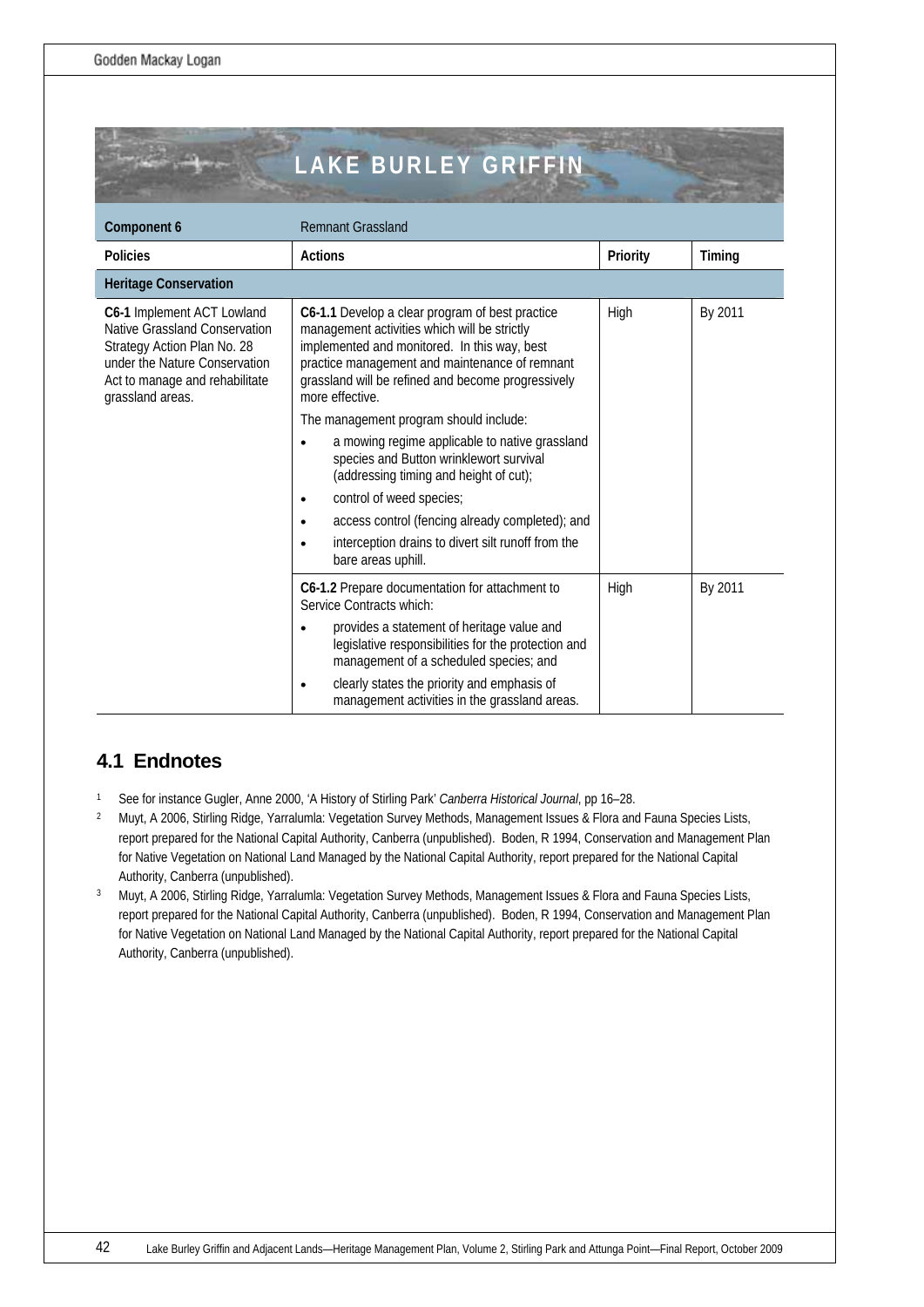# **5.0 References**

- ACT Government 1988, *Button Wrinklewort (Rutidosis leptorrhynchoides): An endangered species, Action Plan No. 8,* Environment ACT, Canberra.
- ACT Heritage Council, proposed entry to an interim heritage place register for Button Wrinklewort habitat (Majura Field Firing Range and Stirling Park), prepared for the ACT Heritage Council, undated.
- Australian Heritage Commission 2002, *Ask First: a guide to respecting Indigenous Heritage Values and Places*, Australian Heritage Commission, Canberra.
- Boden, R 1994, Conservation and Management Plan for Native Vegetation on National Land Managed by the National Capital Authority, report prepared for the National Capital Authority.
- Godden Mackay Logan Pty Ltd 2007, Lake Burley Griffin Heritage Assessment, prepared for the National Capital Authority, June 2007.
- Gugler, A 2000, 'A History of Stirling Park', *Canberra Historical Journal*, pp 16–28.
- Muyt, A 2006, Stirling Ridge, Yarralumla: Vegetation Survey Methods, Management Issues and Flora and Fauna Species Lists, prepared for the National Capital Authority, Canberra.
- National Capital Authority 1995, Asset Management Strategy, unpublished report for the NCA.
- National Capital Authority 2004, *The Griffin Legacy*, National Capital Authority, Canberra.
- National Capital Authority 2004, *Central National Area Western Foreshores and Environs, A Draft Planning Framework Study*, National Capital Authority, Canberra.
- National Capital Authority 2005, *Lake Burley Griffin Recreation Policy 2005*, National Capital Authority, Canberra.
- National Capital Authority, Environment Australia, Environment ACT 1998, Memorandum of Understanding between the National Capital Authority and Environment Australia, Department of the Environment and Environment ACT, Department of Urban Services relating to The Roles and Responsibilities of each partner in consistent and co-ordinated conservation management of threatened species and ecological communities in the ACT.
- National Capital Authority 2006, Lake Burley Griffin Water Quality Management Plan, unpublished report for the NCA.
- National Capital Development Commission 1980, Site for a Future Official Residence for the Prime Minister of Australia, prepared for the Official Establishments Trust, March 1980.
- National Capital Development Commission 1988, *Sites of Significance in the ACT 2, Inner Canberra*, National Capital Development Commission, Canberra.
- National Capital Development Commission 1988, *Lake Burley Griffin Canberra Policy Plan*, published by National Capital Development Commission, Commonwealth of Australia.
- National Capital Planning Authority, 1995, *Lake Burley Griffin Management Plan*, published by NCPA, Commonwealth of Australia.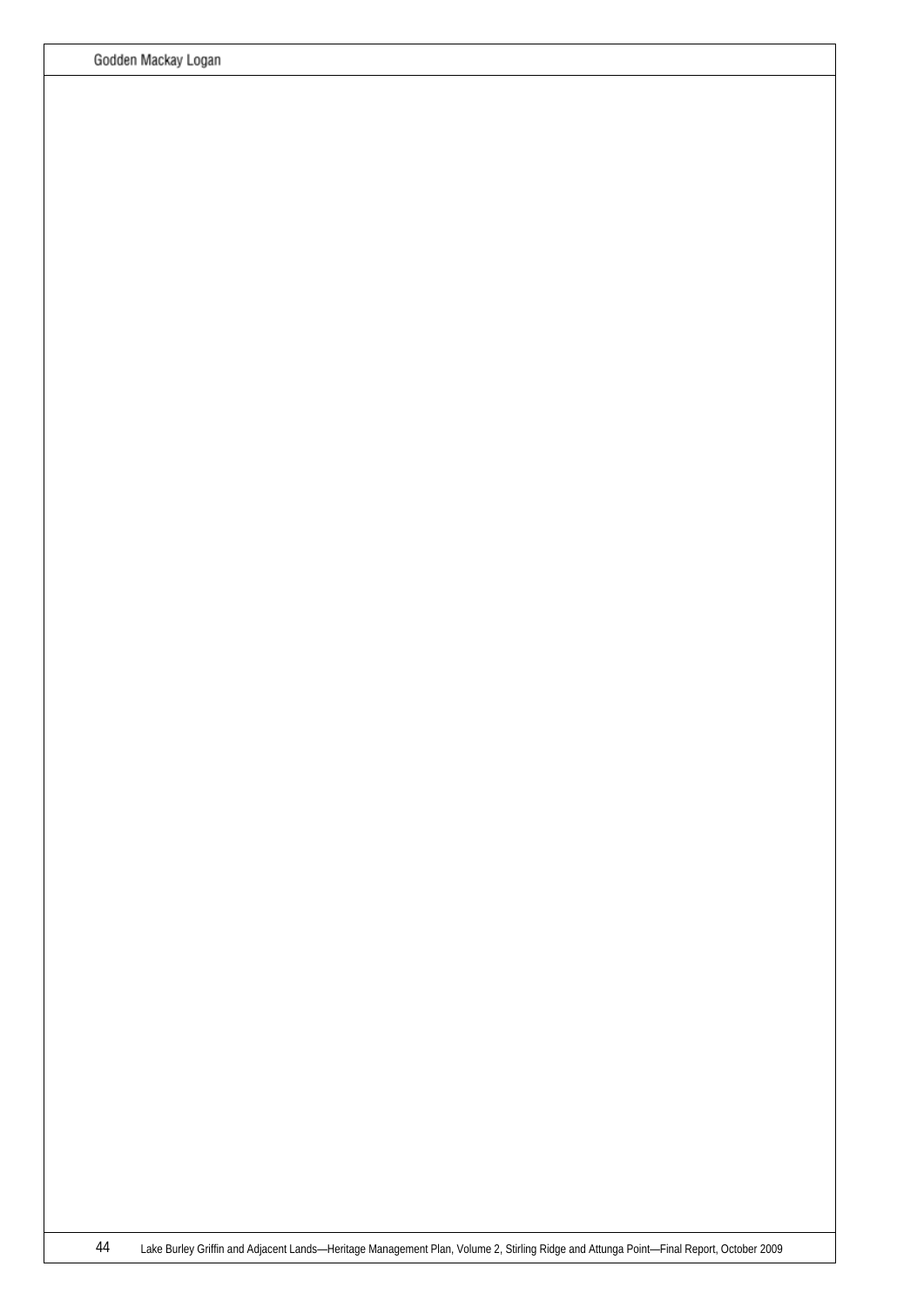# **6.0 Appendices**

# **Appendix A**

Summary of Stakeholder Issues

Lake Burley Griffin and Adjacent Lands—Heritage Management Plan, Volume 2, Striling Ridge and Attunga Point—Final Report, October 2009 45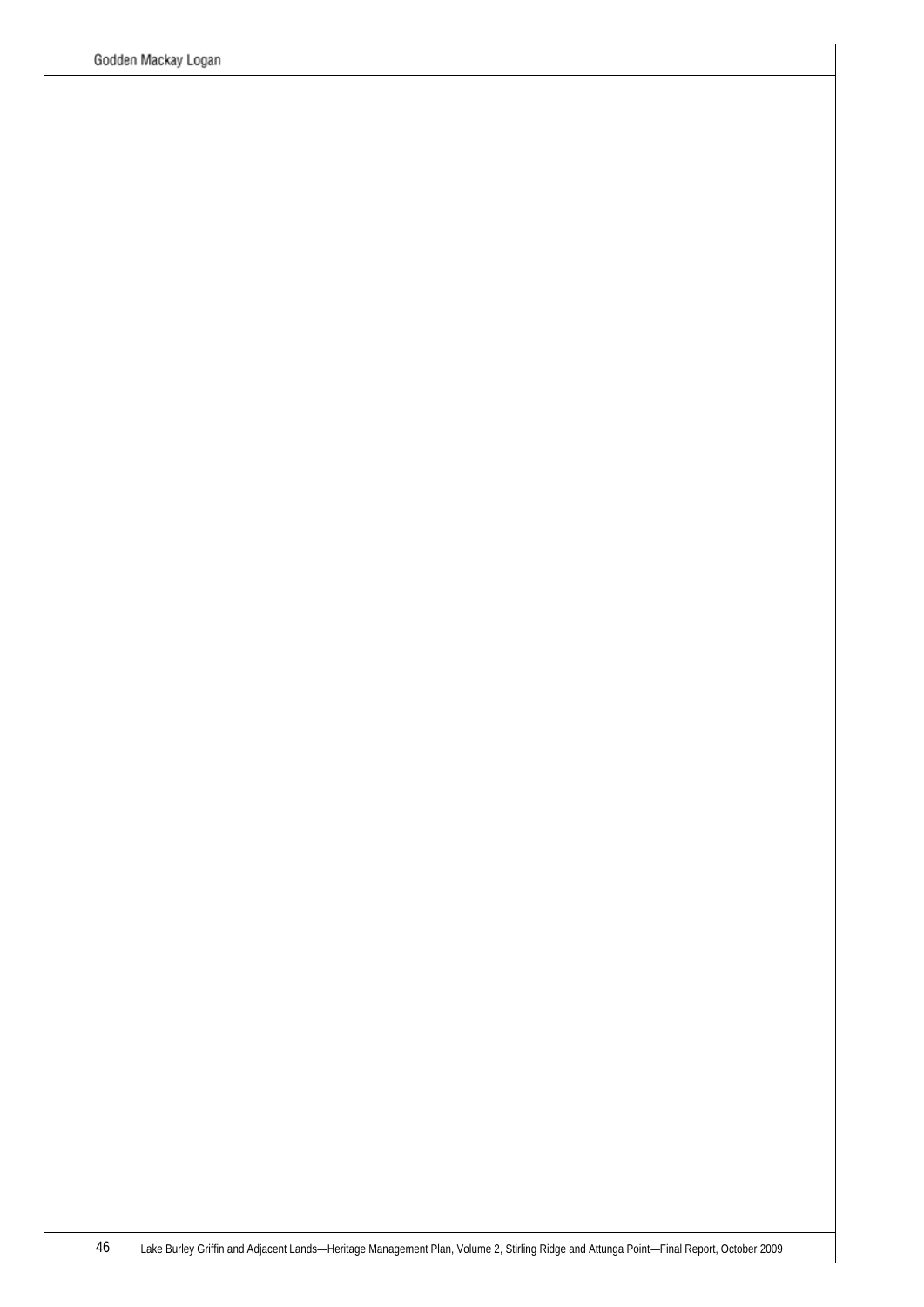# **Appendix A: Summary of Stakeholder Issues<sup>1</sup>**

To identify stakeholder issues for this Heritage Management Plan (HMP) a web-based questionnaire was undertaken during Stage 1 of the project (development of the Heritage Assessment); and a Stakeholder Information Session was held on 13 August 2007, for Stage 2 of the project (development of the Heritage Management Plan).

The issues from the Stage 1 Questionnaire and the Stakeholders Information Session have been summarised under six thematic headings.

- 1. Use/Access
- 2. Protecting Values
- 3. Vision for Future
- 4. Management
- 5. Interpretation/History
- 6. Consultation

### **1 Use/Access**

- Managing uses and users to reduce conflicts
- Safe public access
- Limit motorised water craft
- Limit development—in location, height, impact
- Don't over commercialise—but provide more lake-side cafes and snack spots
- Create a more dynamic social environment around parts of the lake to encourage others to use the area
- Allow overnight mooring in the lake
- Lengthen the rowing course
- Make the lake safe for swimming again
- Limit or reduce noise and noisy activities
- Provide an off-leash dog area
- Maintain and extend public cycle and foot paths around the whole of the lake
- Keep sailing, rowing and canoeing
- Infrastructure to support existing users needs review/consultation and flexibility
- Canberra people walk in the Stirling Ridge area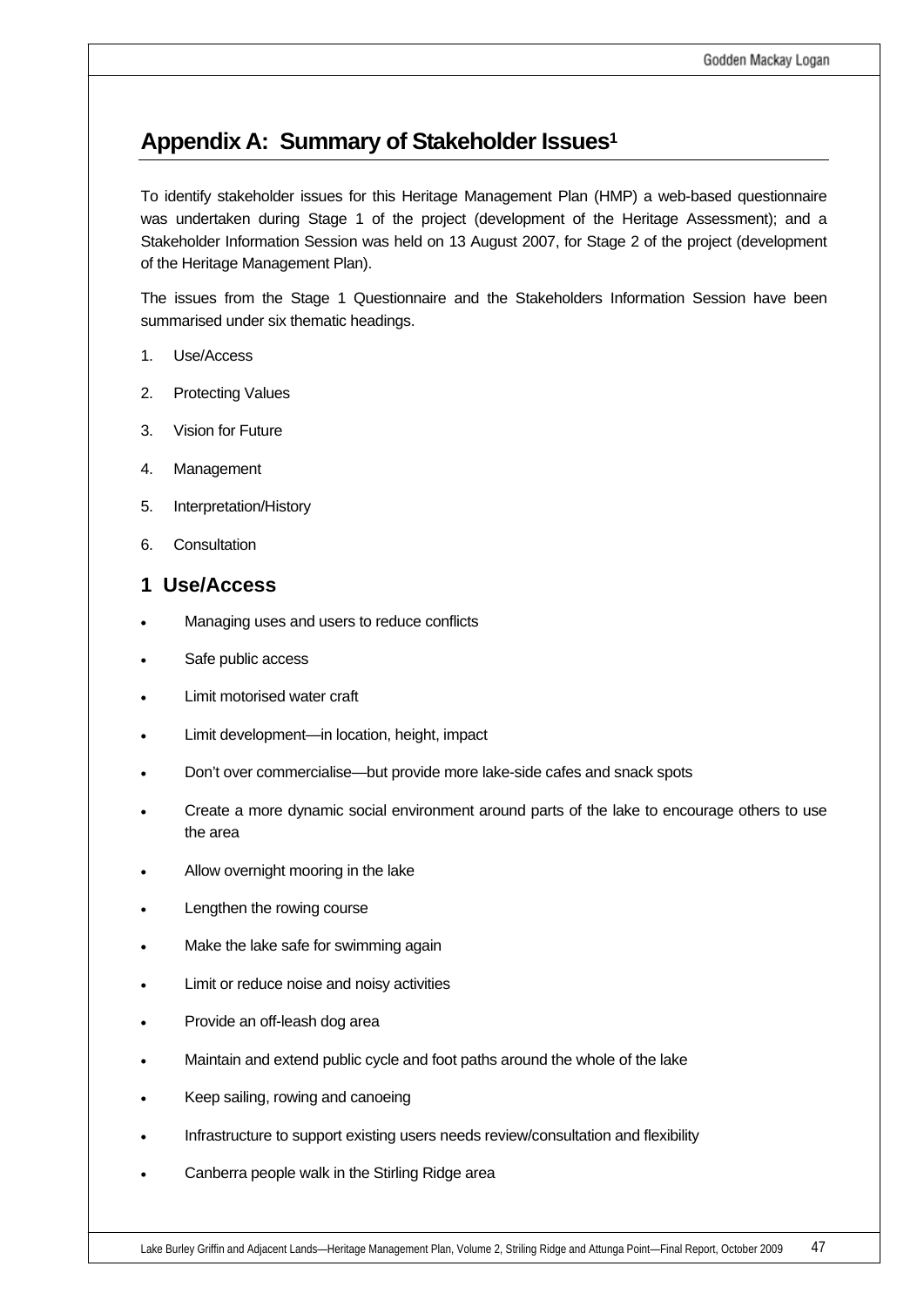- Support sports—triathlon, rowing, canoeing, sailing but no motor sports
- Maintain quiet, safe environment for passive water sports, ie sailing, canoeing. No motorised craft—waterskiers, jetskis preclude other lake users
- Possible extension of rowing course and impact on existing two peninsulas especially Yarramundi Reach and Pryor's Arboretum
- Support small-scale restaurant/kiosks/shelter at West Basin
- Ferry service would be good and carry bikes
- Make sure the lake is accessible for everyone

## **2 Protecting values**

- Protect the views of the lake from development impacts
- Retain the open vistas along and across the lake
- Retain the parkland feel
- Attract more people to use the lake and its shores
- Keep it just how it is now
- Limit the height of buildings so they don't intrude
- Protect foreshore trees, bushland areas and other plantings
- Look after the wetland areas
- Protect remaining bush areas like Stirling Ridge
- Protect birdlife and habitat values
- Preservation and enhancement of woodland landscape as setting for Capital Hill
- Conservation of Yellow Box/Red Gum vegetation association
- Appropriate recognition of investment in scientific and cultural values of Pryor's arboretum
- Maintain the landscape and outlook of the bridges and the dam area
- Importance of Dairy Flat Hill as it terminates lower part of lake—west lake, especially when seen from Lennox Park, plus precinct of Hotel Canberra and Albert Hall, and other important views as you move down southern and northern side of lake, e.g. visual issues are identified in NCDC LBG Policy Plan, 1987
- Need to conserve view looking out and moving around the lake to the peaks of the mountains not close in the view
- Need to keep view from Regatta Point to top of Stirling Ridge—so the PM Lodge on top of ridge is inappropriate as interrupts views to northern part of lake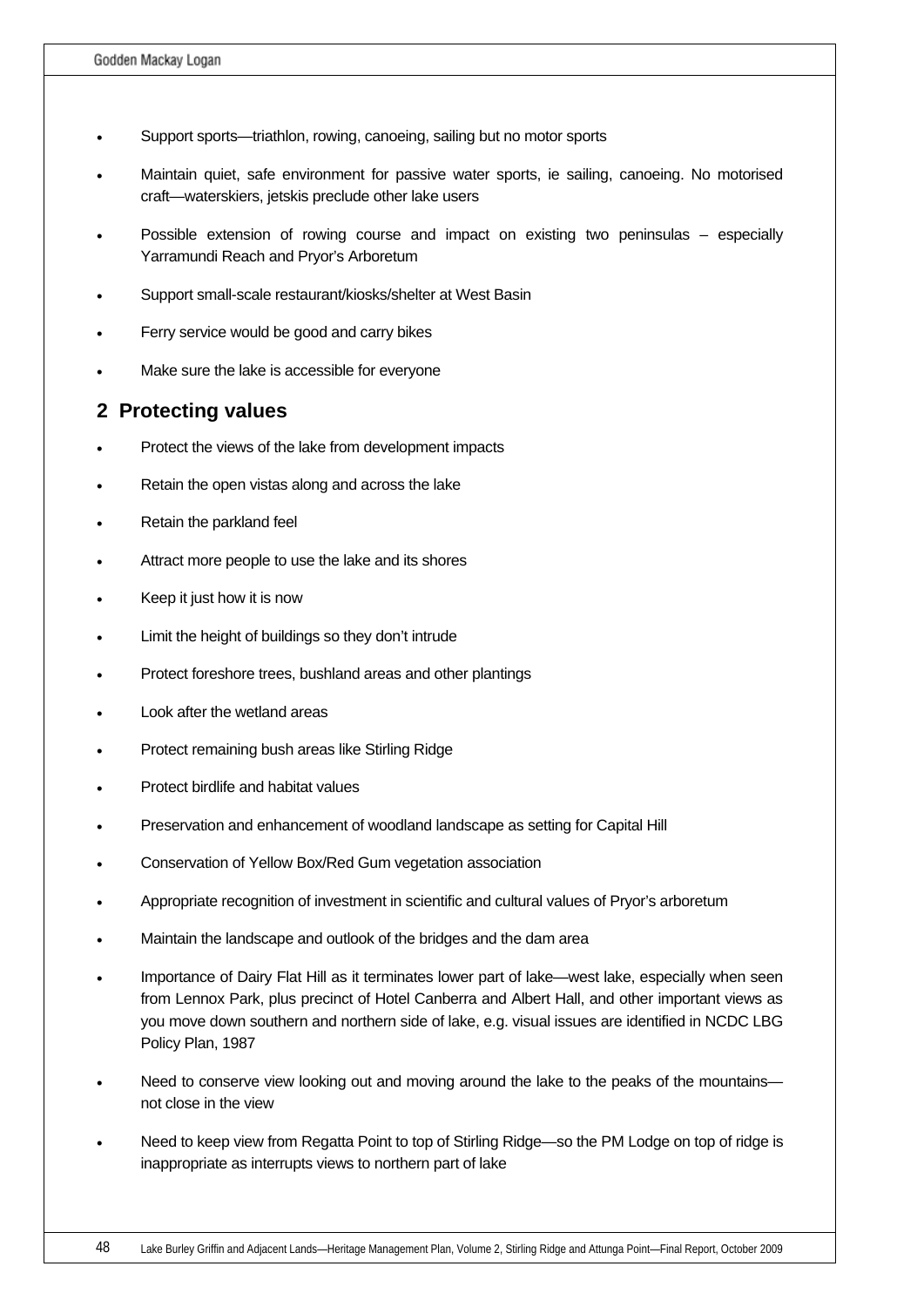- A small wetland area in Orana Bay should be identified as a wetland habitat housing birds, water animals and fish
- Keep the 'natural' areas natural
- Assess heritage value of swimming holes, jetty and pontoons at Yarralumla Bay
- Maintaining the open space of the foreshores is critical to maintaining heritage values
- Retain the serenity and beauty of the lake
- Keep the landscape diversity of the lake and its shoreline
- Protect the water quality of the lake—for users and wildlife

## **3 Vision for future**

- Maintain a balance of natural, parkland and institutional areas
- Maintain the character of the lake
- Retain some areas as 'undeveloped'
- Keep the entire foreshore open and freely accessible
- More vantage spots to stop and enjoy the ambience and views
- Keep the large open park areas
- Retain the beauty of the lake
- Should have a more central role like the Yarra River in Melbourne and Sydney Harbour
- Need to restore Griffin's vision for Lake foreshores and vistas as symbolising Australia's constitution and democracy
- Awareness of genius of Griffin's plan in providing the whole landscape setting—Central Basin and West Basin especially important
- Ensure the Parliament triangle, including the Lake, is retained as a public landscape and a highly recognisable feature of Canberra
- Need for long term planning/vision—20 years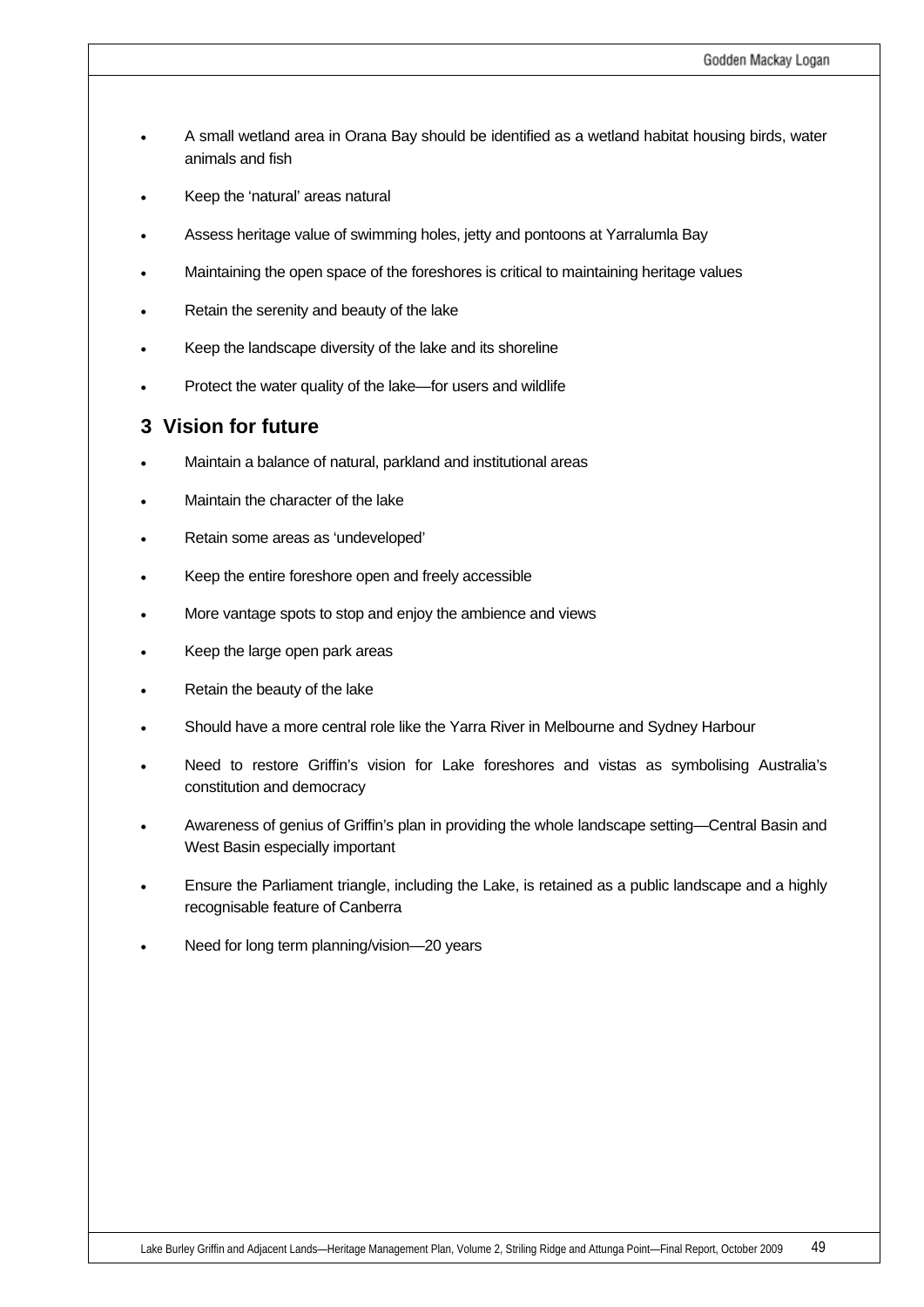## **4 Management**

- Need overarching management to replace piecemeal 'bits and pieces' approach
- Impact of Amendments 53, 60, 61, 66 on the whole landscape—short term planning
- Encourage people to get out onto the lake
- Make sure community groups have equitable, shared access
- Reduce weeds and feral fish
- Erosion of the lake shore
- Look after it
- Retain and improve/extend public access
- Keep it clean and well cared for
- Clean up after events
- Protect the lake from pollution and litter
- Manage/reduce water weeds in some areas
- In Central Basin, find ways that people can engage with the lake
- Minimise urban and residential development near the lake shore
- Keep development back from the lake shore
- Link the city to the lake
- Threats include:
	- The proposal to build a pedestrian bridge from the museum to near Lennox Gardens which potentially diminishes the vista across the lake and will have a negative impact on the sailing course
	- Immigration Bridge proposed Acton Peninsula to Albert Hall precinct and impact on Lake landscape
	- The privatising of public space near the lake shore that will lead to loss of open space and access
	- Don't need big monuments to fill up spaces on foreshores
	- Lake 'vibrancy' bad idea—will destroy existing qualities
	- Don't urbanise the Lake foreshores